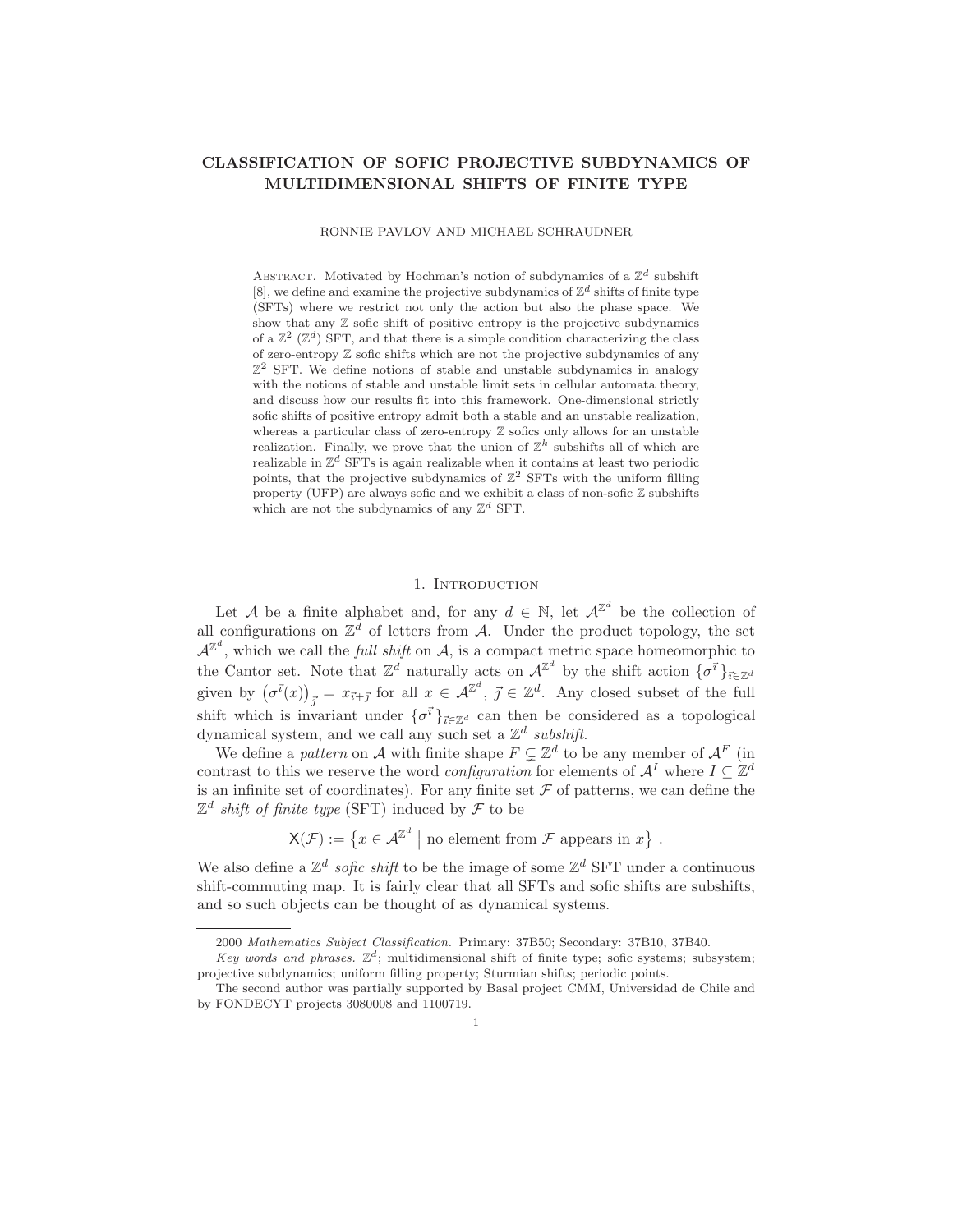SFTs and sofic shifts are obviously very specific types of subshifts. Nevertheless, it turns out that they exhibit a wide variety of dynamical behavior when restricted to sublattices of  $\mathbb{Z}^d$ . In fact, in [8], Hochman has shown that with the right notion of "subdynamics", any  $\mathbb{Z}^d$  subshift which can be described by a Turing machine (such spaces are called effective symbolic systems) occurs as the subdynamics of some  $\mathbb{Z}^{d+2}$  sofic shift. Following [8], a  $\mathbb{Z}^k$  subshift Y occurs as the *subdynamics* of a  $\mathbb{Z}^d$  subshift X  $(d > k)$  if the topological dynamical systems  $(Y, {\{\sigma^{\vec{i}}\}}_{\vec{i} \in \mathbb{Z}^k})$  and  $(X, {\{\sigma}^{\vec{i}}\}_{\vec{i} \in \mathbb{Z}^k})$  are isomorphic.

It is fairly straightforward to check that if the subdynamics of a  $\mathbb{Z}^d$  sofic are a subshift, then they are an effective symbolic system; Hochman's result then shows that this natural necessary condition is also sufficient if one allows an increase in dimension of at least 2. In fact, recent preprints of Durand, Romashenko, and Shen ([5]) and Aubrun and Sablik ([1]) seem to indicate that an increase in dimension of 1 is also sufficient; this is clearly the lowest possible value, since for every  $d \in \mathbb{N}$ , there exist many effective  $\mathbb{Z}^d$  subshifts which are not sofic.

In the present paper we study a different type of subdynamics than that in [8]. Specifically, for any  $\mathbb{Z}^d$  subshift X and any sublattice  $L \leq \mathbb{Z}^d$ , we define the Lprojective subdynamics of X to be the set of configurations with shape  $L$  which appear in points of  $X$ . Projective subdynamics do not yield as much information about the dynamics of the original system as the subdynamics studied by Hochman, however possess the advantage of always being subshifts, which may not be the case for Hochman's definition; for instance, if a  $\mathbb{Z}^d$  subshift has positive topological entropy, then none of its proper subdynamics in the sense of Hochman are subshifts. For this reason, it seems profitable to study both of these notions.

The main question we investigate is that of realization of  $\mathbb Z$  sofic shifts as  $\mathbb Z$ projective subdynamics. If one considers a  $\mathbb Z$  sofic shift S rather than a general effective symbolic system, then for any  $d \geq 2$ , it is trivial that S is realizable as the Z-projective subdynamics of the  $\mathbb{Z}^d$  sofic shift whose rows in the  $\vec{e}_1$  direction are the points of S and whose points are all constant along each direction  $\vec{e}_k$  for  $k \neq 1$ . Therefore, we study the more restrictive question of when a Z sofic shift S is realizable as the Z-projective subdynamics of a  $\mathbb{Z}^2$  (or, more generally, a  $\mathbb{Z}^d$ ) SFT. We are able to completely characterize this situation by giving explicit necessary and sufficient conditions on S for this to be the case.

This classification is particularly remarkable, since answering the corresponding question for Hochman's notion of subdynamics seems to be a hard problem [8]. Subactions of  $\mathbb{Z}^d$  SFTs are again effective dynamical systems, but certain effective subshifts may only be realized if one allows a small (in the sense of measures) extension called an ATIE<sup>1</sup>. Unfortunately, it is not known when exactly such an extension of the  $\mathbb{Z}^d$  SFT is needed and how small (in the sense of topology) it can be made.

Our notion of projective subdynamics also has substantial connections with existing work on  $\mathbb{Z}^d$  cellular automata. A  $\mathbb{Z}^d$  cellular automaton ( $\mathbb{Z}^d$  CA) is a shiftinvariant locally constant function f from  $A^{\mathbb{Z}^d}$  to itself. Any such f can be represented as a  $\mathbb{Z}^{d+1}$  SFT  $X_f$  where  $x \in X_f \iff \forall i \in \mathbb{Z}$ :  $x|_{\mathbb{Z}^d \times \{i+1\}} = f(x|_{\mathbb{Z}^d \times \{i\}})$ . The limit set of f is  $\Lambda(f) := \bigcap_{j=0}^{\infty} f^j(\mathcal{A}^{\mathbb{Z}^d})$ , and is the largest set on which f acts

<sup>&</sup>lt;sup>1</sup>A  $\mathbb{Z}^d$  dynamical system Y is an ATIE of a  $\mathbb{Z}^d$  dynamical system Z if there is an isometric action W on a totally disconnected space such that  $Z \to Y \times W$  is an almost-1-to-1 extension which projects back to Y.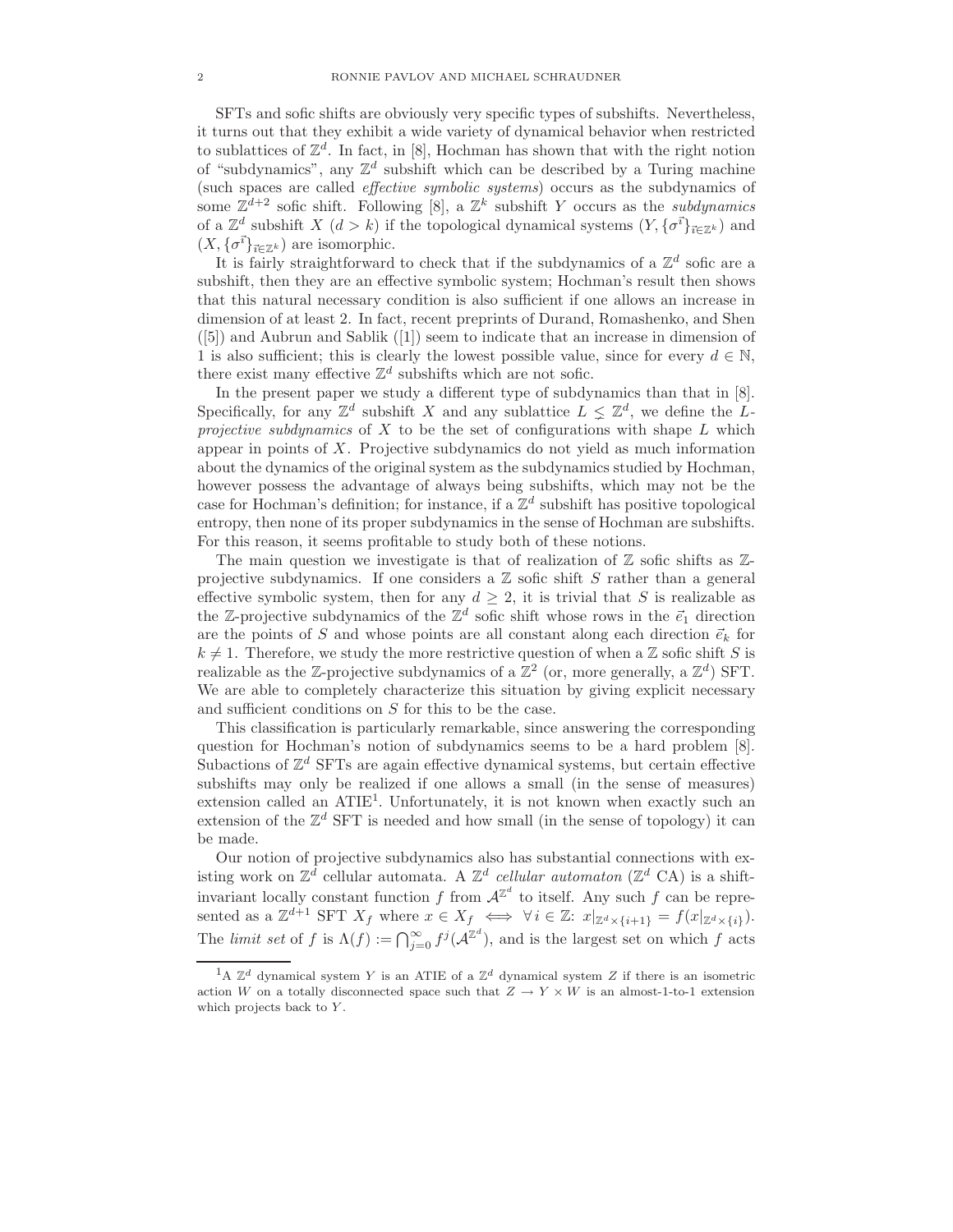surjectively. It turns out that  $\Lambda(f)$  is just the  $\mathbb{Z}^d$ -projective subdynamics of  $X_f$ , and so the class of subshifts arising as projective subdynamics of  $\mathbb{Z}^d$  SFTs contains the class of limit sets of CAs. (See [10] for a recent survey on CAs.)

Limit sets of CAs are further classified as stable or unstable depending on whether or not the intersection  $\bigcap_{j=0}^{\infty} f^j(\mathcal{A}^{\mathbb{Z}^d})$  stabilizes, and there has been considerable literature ([13], [14], [9], [7]) addressing the question of which  $\mathbb Z$  subshifts can be realized as stable/unstable limit sets of  $\mathbb Z$  CAs. There is a natural way to extend these definitions to projective subdynamics, and in addition to classifying the  $\mathbb Z$ sofic shifts which are realizable as  $\mathbb{Z}$ -projective subdynamics of  $\mathbb{Z}^2$  SFTs by giving necessary and sufficient conditions; we also characterize when this can be done stably resp. unstably. Somewhat surprisingly, all of these characterizations pertain only to the structure of the periodic points within our  $\mathbb Z$  sofic  $S$ .

We postpone investigations about non-sofic projective subdynamics to a later paper which will show even more connections to the CA case.

We conclude this introduction by giving a brief overview of the content of this paper. In Section 2, we give some necessary preliminaries and definitions from symbolic dynamics and graph theory.

In Section 3, we rigorously define projective subdynamics and summarize our main results.

In Section 4, we prove that a certain large class of  $\mathbb Z$  sofic shifts can be realized as stable  $\mathbb{Z}$ -projective subdynamics of  $\mathbb{Z}^2$  SFTs.

Section 5 contains two main results: We show that a certain class of  $\mathbb Z$  sofic shifts can be realized as unstable  $\mathbb{Z}$ -projective subdynamics of  $\mathbb{Z}^2$  SFTs and also prove that any union of  $\mathbb{Z}^k$  subshifts separately realizable in  $\mathbb{Z}^d$  SFTs  $(d > k)$  again is realizable if it contains at least two periodic points.

In Section 6, we complete our classification of  $\mathbb Z$  sofic shifts by proving that the Z sofic shifts addressed in Sections 4 and 5 are the only ones which are realizable as stable resp. unstable  $\mathbb{Z}$ -projective subdynamics of  $\mathbb{Z}^2$  SFTs, and give a more general condition on  $\mathbb{Z}^d$  subshifts which precludes their realization as  $\mathbb{Z}^d$ -projective subdynamics of any  $\mathbb{Z}^{d+1}$  SFT.

In Section 7, we prove that the Z-projective subdynamics of any  $\mathbb{Z}^2$  SFT with a mixing condition called the uniform filling property are stable, and therefore sofic.

Finally, in Section 8, we exhibit a class of effective non-sofic  $\mathbb Z$  subshifts which cannot be realized as  $\mathbb{Z}$ -projective subdynamics of a  $\mathbb{Z}^d$  SFT for any d.

#### 2. Preliminaries

We assume a basic familiarity with symbolic dynamics, nevertheless we recall some notations in this section.

Every finite alphabet A gives rise to a *d*-dimensional full shift  $A^{\mathbb{Z}^d}$  ( $d \in \mathbb{N}$ ). Equipped with the product topology of the discrete topology on  $A$  the space  $A^{\mathbb{Z}^d}$ is totally disconnected, compact metric and has no isolated points. It naturally supports an expansive, continuous  $\mathbb{Z}^d$  (shift) action  $\sigma: \mathbb{Z}^d \times \mathcal{A}^{\mathbb{Z}^d} \to \mathcal{A}^{\mathbb{Z}^d}$  given by translations  $(\sigma^{\vec{i}}(x))_{\vec{j}} = (\sigma(\vec{i}, x))_{\vec{j}} := x_{\vec{i} + \vec{j}}$  for all  $\vec{i}, \vec{j} \in \mathbb{Z}^d$ ,  $x \in \mathcal{A}^{\mathbb{Z}^d}$ .

Closed shift-invariant subsets of a *d*-dimensional full shift are called  $\mathbb{Z}^d$  subshifts and a subsystem  $Y \subseteq X$  of some  $\mathbb{Z}^d$  subshift X is itself a closed shift-invariant subset of X, together with the restriction  $\sigma|_{\mathbb{Z}^d\times Y}$  of the  $\mathbb{Z}^d$  shift action to this set.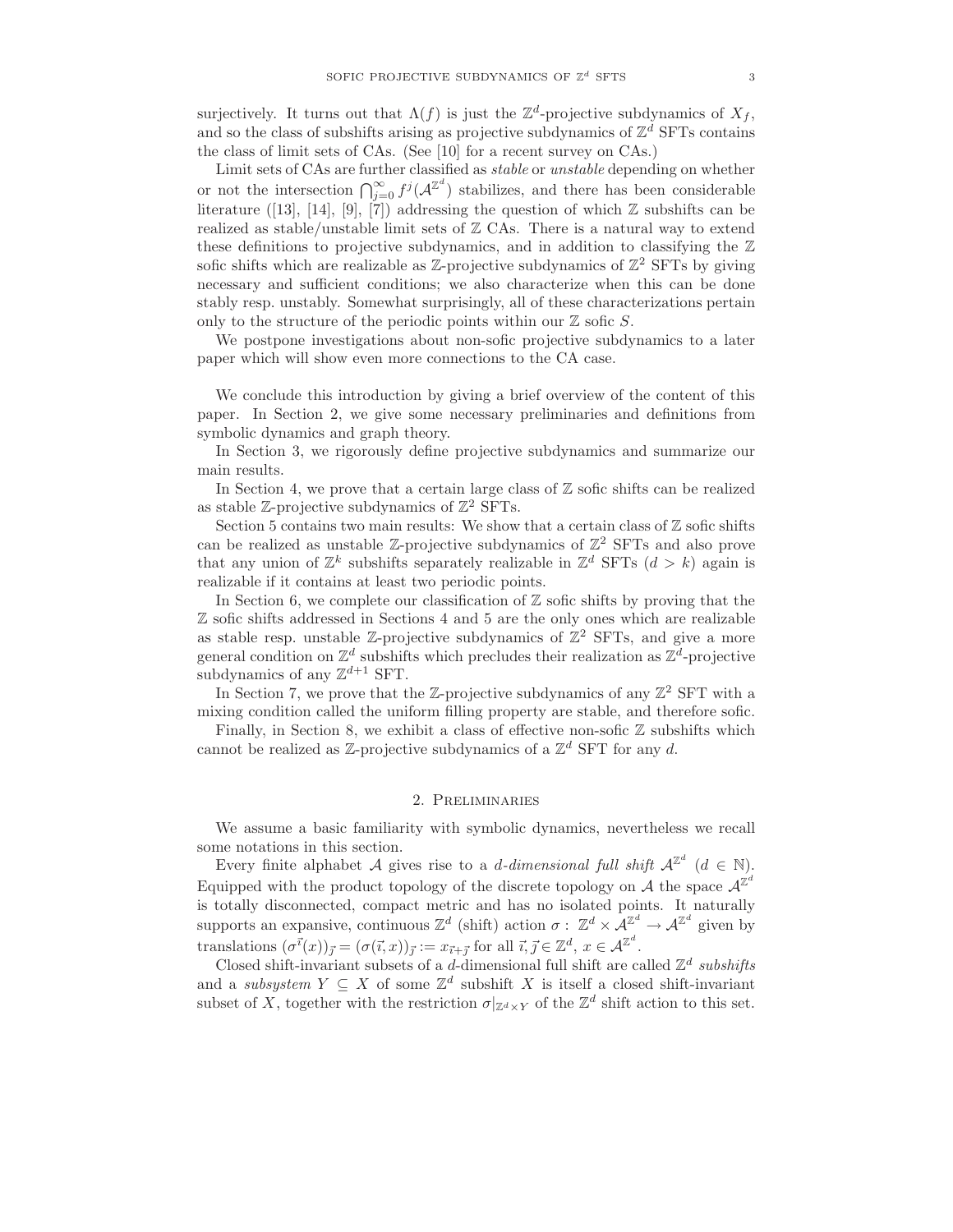Let  $\mathcal{A}^{*,d} := \bigcup_{F \subsetneq \mathbb{Z}^d \text{ finite}} \mathcal{A}^F$  denote the countable set of all words/patterns built from A on finite subsets of  $\mathbb{Z}^d$ . Every  $\mathbb{Z}^d$  subshift on A is given by specifying a set of forbidden patterns  $\mathcal{F} \subseteq A^{*,d}$  such that no point in X contains an element from F as a subpattern and we use the operator  $\mathsf{X}(\mathcal{F}) := \{x \in \mathcal{A}^{\mathbb{Z}^d} \mid \forall F \subsetneq \mathbb{Z}^d \text{ finite : }$  $x|_F \notin \mathcal{F}$  to denote the corresponding shift. If one can choose  $\mathcal{F}$  to be a finite set, then  $X(\mathcal{F})$  is called a *(d-dimensional) shift of finite type* ( $\mathbb{Z}^d$  SFT). In this case we may assume that there exists a single non-empty shape  $F \subsetneq \mathbb{Z}^d$  such that  $\mathcal{F} \subseteq \mathcal{A}^F$ . The  $\mathbb{Z}^d$  SFT  $\mathsf{X}(\mathcal{F}) = \{x \in \mathcal{A}^{\mathbb{Z}^d} \mid \forall \vec{\imath} \in \mathbb{Z}^d : x|_{\vec{\imath} + F} \notin \mathcal{F}\}\$ is then said to be of type  $||F||_{\infty}$ , the diameter of F with respect to the maximum-norm  $||.||_{\infty}$  on  $\mathbb{Z}^d$ .

**Definition 2.1.** Let  $X = \mathsf{X}(\mathcal{F}) \subseteq \mathcal{A}^{\mathbb{Z}^d}$  be a  $\mathbb{Z}^d$  subshift with  $\mathcal{F} \subseteq \mathcal{A}^{*,d}$  its set of forbidden patterns. A (finite) pattern  $P \in \mathcal{A}^{*,d}$  is called locally admissible in X if it contains no element from  $\mathcal F$  as a subpattern, and it is called *globally* admissible in  $X$  if it actually shows up in a point of  $X$ , i.e. if  $P$  can be extended to a configuration on all of  $\mathbb{Z}^d$  which does not contain an element from  $\mathcal{F}$ . We will use the same terminology for (infinite) configurations  $C \in \mathcal{A}^I$  where  $I \subseteq \mathbb{Z}^d$  is any infinite subset.

Note that the set of locally admissible patterns depends on the chosen set  $\mathcal F$  of forbidden patterns (which is why we always think of  $X = X(\mathcal{F})$  as equipped with a certain set  $\mathcal F$ ). In general also the set of locally admissible patterns strictly contains the set of globally admissible ones (which does not depend on the choice of  $\mathcal{F}$ ) and membership in the latter set is algorithmically undecidable even in the class of  $\mathbb{Z}^d$ SFTs whenever  $d > 1$  [3, 15].

The set of all globally admissible (finite) patterns is also known as the language  $\mathcal{L}(X) := \{x|_F \mid x \in X \wedge F \subsetneq \mathbb{Z}^d \text{ finite}\}\$  of the  $\mathbb{Z}^d$  subshift X. Its subset of patterns with a certain (finite) shape  $F \subsetneq \mathbb{Z}^d$  will be denoted by  $\mathcal{L}_F(X) := \{x|_F \mid x \in X\} \subsetneq$  $\mathcal{L}(X)$ .

One important invariant associated to a  $\mathbb{Z}^d$  subshift X is its topological entropy, a non-negative real number measuring the exponential growth rate of the number of globally admissible patterns defined as

$$
h_{\text{top}}(X) := \lim_{n \to \infty} \frac{\log |\mathcal{L}_{C_n}(X)|}{|C_n|}
$$

where  $C_n := \{ \vec{\imath} \in \mathbb{Z}^d \mid ||\vec{\imath}||_{\infty} \leq n \}$ . (As the inradii of the cuboid shapes  $C_n$  diverge to infinity the above limit exists by generalized subadditivity [2].)

For any  $\vec{\iota} \in \mathbb{Z}^d$  and any pattern  $P \in \mathcal{A}^F$  for  $F \subseteq \mathbb{Z}^d$  (finite or infinite), we say that P is periodic with respect to  $\vec{i}$  if  $P_{\vec{j}} = P_{\vec{j}+\vec{i}}$  for any  $\vec{j} \in F \cap (F - \vec{i})$ .

For any point  $x \in X$  in a  $\mathbb{Z}^d$  subshift  $X$ ,  $Orb(x) := \{ \sigma(\vec{\imath}, x) \mid \vec{\imath} \in \mathbb{Z}^d \} \subseteq X$ denotes its *orbit* under the  $\mathbb{Z}^d$  action  $\sigma$ . If the orbit is finite, then there exist  $n_i \in \mathbb{N}, 1 \leq i \leq d$ , so that x is periodic with respect to each  $n_i \vec{e}_i$ . If we take all of the  $n_i$  to be minimal, then we say x is a *periodic point* of least periods  $n_i \vec{e}_i$ . (When  $d = 1$ , we use just the integer n to denote the least period, rather than the vector  $n\vec{e}_1.$ 

The set of periodic points in X is denoted by  $\text{Per}(X) := \{x \in X \mid |\text{Orb}(x)| \text{ finite}\};$ it can be obtained as the disjoint union of all sets

$$
\operatorname{Per}^0_{\vec{n}}(X) := \{ x \in X \mid \forall 1 \le i \le d : \ \sigma(n_i \vec{e}_i, x) = x \land n_i \text{ minimal} \}
$$

of periodic points of fixed least periods  $n_i \vec{e}_i$ , where  $\vec{n}$  ranges over  $(n_1, \ldots, n_d) \in \mathbb{N}^d$ .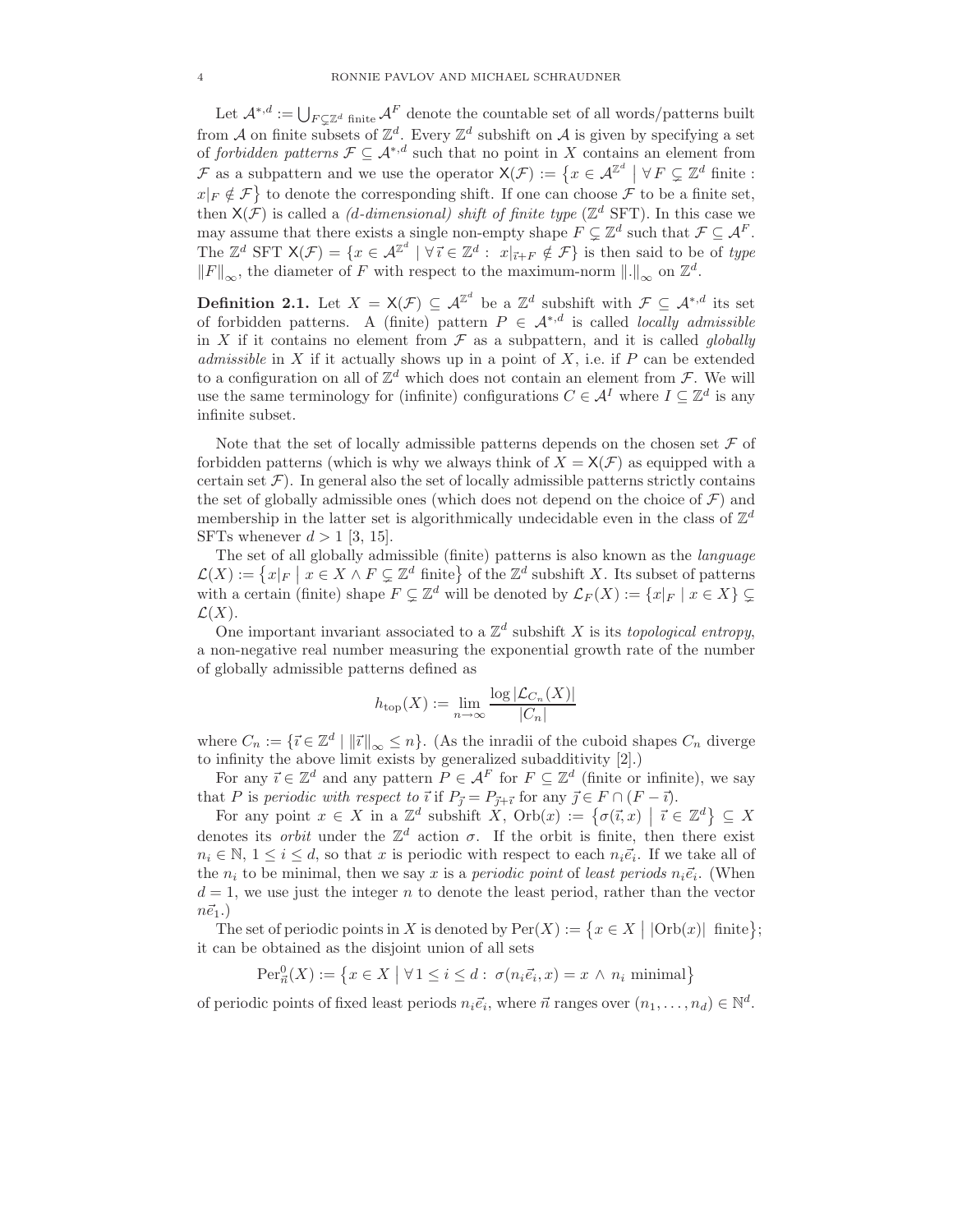A *(topological)* factor map between two  $\mathbb{Z}^d$  subshifts is a surjective continuous map intertwining the shift actions and the image of a subshift  $X$  under such a map is referred to as a *factor* of X. The class of  $\mathbb{Z}^d$  sofic shifts ( $\mathbb{Z}^d$  sofics) is the set of factors of  $\mathbb{Z}^d$  SFTs. Obviously this set is closed under factor maps, i.e. factors of sofic shifts are again sofic and strictly contains the class of  $\mathbb{Z}^d$  SFTs. In particular we refer to a  $\mathbb{Z}^d$  sofic which is not a  $\mathbb{Z}^d$  SFT itself as a proper  $\mathbb{Z}^d$  sofic.

Recall that every one-dimensional sofic shift  $S \subseteq \mathcal{A}^{\mathbb{Z}}$  can be represented by a (finite, directed)<sup>2</sup> labeled graph  $G = (V_G, E_G, \lambda_G)$ , so that  $S = S(G)$  for

$$
\mathsf{S}(G):=\left\{(\lambda_G(e_i))_{i\in\mathbb{Z}}\in\mathcal{A}^\mathbb{Z}\; \big| \; \forall\, i\in\mathbb{Z}:\; e_i\in E_G \;\wedge\; \mathfrak{t}_G(e_i)=\mathfrak{i}_G(e_{i+1})\right\}\,.
$$

Here  $V_G$  denotes the finite set of vertices,  $E_G$  the finite set of directed edges and  $\lambda_G: E_G \to \mathcal{A}$  the label map. Moreover we have two functions  $i_G, t_G: E_G \to V_G$ which give the initial respectively terminal vertex of an edge.

Using terminology from the theory of digraphs we define the in-degree of any vertex  $v \in V_G$  as the cardinality of the set  $\mathfrak{t}_G^{-1}(v) = \{e \in E_G \mid \mathfrak{t}_G(e) = v\}$  of preimages of v under  $\mathfrak{t}_G$ ; similarily the out-degree of v is  $\left|\mathfrak{i}_G^{-1}(v)\right|$ . Note that we can always remove stranded vertices – those with in- or out-degree zero – from a graph presentation without changing the corresponding sofic shift. Hence in this paper we assume all graphs to be *essential*, i.e.  $\forall v \in V_G : |i_G^{-1}(v)| \geq 1 \wedge |t_G^{-1}(v)| \geq 1$ .

The graph presentation  $G$  is called *right-resolving*, if two distinct edges starting at the same vertex always carry different labels, i.e.  $\forall v \in V_G \ \forall e_1 \neq e_2 \in$  $i_G^{-1}(v)$ :  $\lambda_G(e_1) \neq \lambda_G(e_2)$ . We remark that every Z sofic has a right-resolving graph presentation.

A *(finite)* path in G is a tuple  $(e_1, e_2, \ldots, e_n) \in E_G^n$   $(n \in \mathbb{N})$  of edges such that  $\mathfrak{t}_G(e_i) = \mathfrak{i}_G(e_{i+1})$  for all  $1 \leq i < n$ . A path is called *isolated* if all intermediate vertices  $v_i := \mathfrak{t}_G(e_i)$  with  $1 \leq i < n$  are distinct and have in-degree as well as out-degree 1. A cycle in G is a path  $(e_1, e_2, \ldots, e_n) \in E_G^n$   $(n \in \mathbb{N})$  such that  $\mathfrak{t}_G(e_n) = \mathfrak{i}_G(e_1)$  and an *isolated cycle* is one where every vertex  $v_i := \mathfrak{t}_G(e_i)$  with  $1 \leq i \leq n$  has in-degree as well as out-degree 1. Furthermore a *right-infinite ray* in G is a one-sided sequence  $(e_0, e_1, e_2, \ldots) \in E_G^{\mathbb{N}_0}$  such that  $\mathfrak{t}_G(e_i) = \mathfrak{i}_G(e_{i+1})$  for all  $i \in \mathbb{N}_0$  and similarily  $(\ldots, e_{-3}, e_{-2}, e_{-1}) \in E_G^{-\mathbb{N}}$  with  $\mathfrak{t}_G(e_{i-1}) = \mathfrak{i}_G(e_i)$  for all  $i \in \mathbb{-N}$  is called a *left-infinite ray* in G. A biinfinite sequence of edges  $(e_n)_{n \in \mathbb{Z}} \in E_G^{\mathbb{Z}}$ which corresponds to a valid walk in G, i.e.  $\forall i \in \mathbb{Z} : t_G(e_i) = i_G(e_{i+1}),$  will be called a biinfinite path in G. In slight abuse of notation we will extend the domain of the maps  $i_G$ ,  $i_G$  and  $\lambda_G$  to (finite and biinfinite) paths, cycles and rays in the natural way without introducing new notation. A subset of vertices  $U \subseteq V_G$ is strongly connected if for every pair of vertices  $u, v \in U$  there exists a finite path  $(e_1, e_2, \ldots, e_{n_{(u,v)}}) \in E_G^{n_{(u,v)}}$  for some  $n_{(u,v)} \in \mathbb{N}$  such that  $i_G(e_1) = u$  and  $\mathfrak{t}_G(e_{n_{(u,v)}}) = v$ . Finally the *strongly connected components* of a directed (unlabeled) graph  $(V_G, E_G)$  are its subgraphs which are induced by inclusion-maximal strongly connected vertex sets.

Several times throughout later chapters of the paper we will make use of a specific labeled graph presentation of a  $\mathbb Z$  sofic shift which we recall here. Consider any such sofic S, and for any word  $w \in \mathcal{L}(S)$ , define the *follower-set* of w to be  $F(w) := \{u \in \mathcal{L}(S) \mid wu \in \mathcal{L}(S)\}.$  It is a standard result that for any sofic S, there are only finitely many follower-sets  $([12])$ . We now define a labeled graph  $G$ , called the follower-set presentation of S. First, we define  $V_G := \{F(w) \mid w \in \mathcal{L}(S)\}\.$  For

<sup>&</sup>lt;sup>2</sup>If not explicitly specified otherwise, all our graphs will be understood to be finite and directed.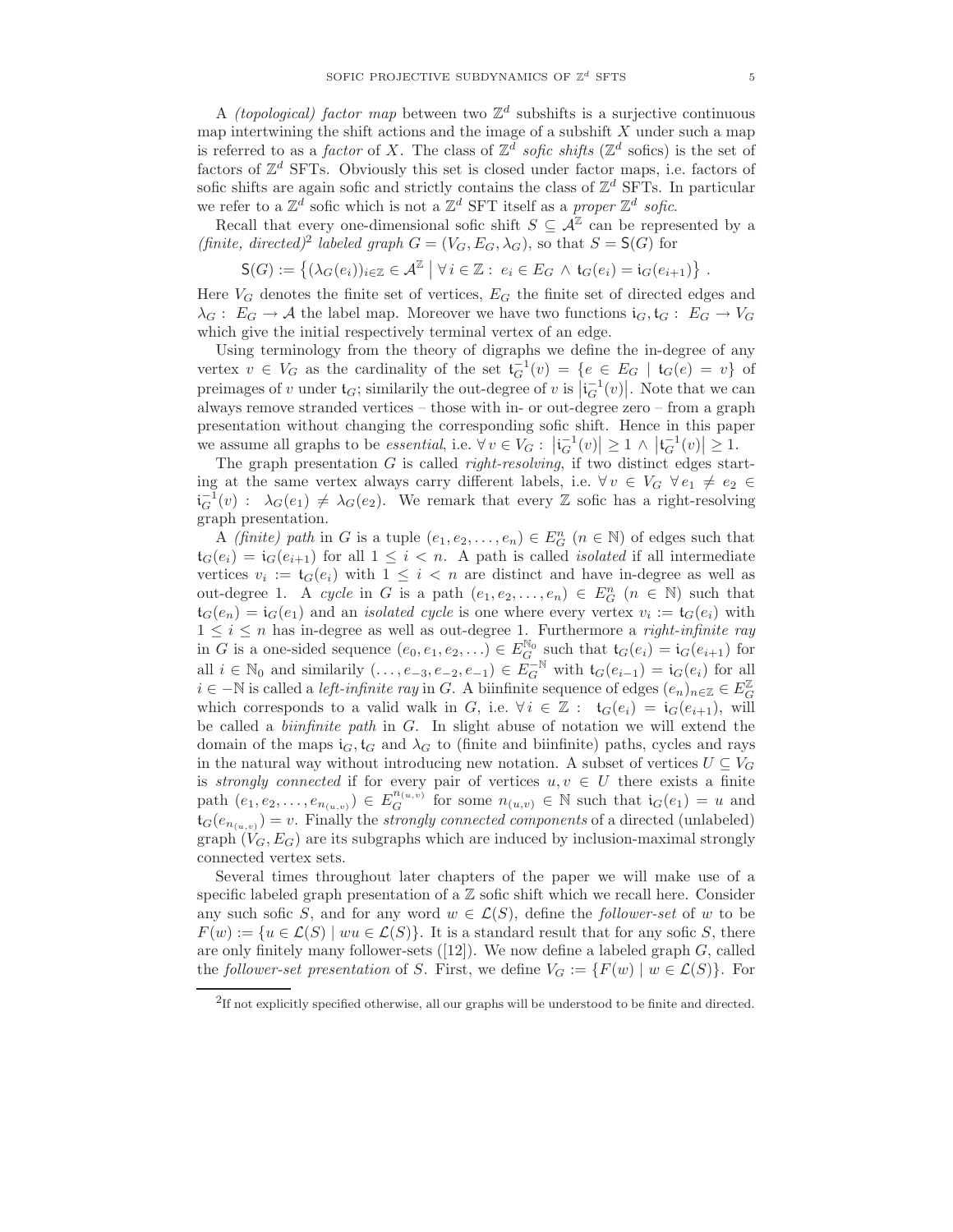every  $F(w) \in V_G$  and  $a \in \mathcal{A}$  such that  $wa \in \mathcal{L}(S)$ , there is an edge from  $F(w)$ to  $F(wa)$ , labeled by a. There seems to be a potential ambiguity here in that a vertex in  $V_G$  could be  $F(w)$  for many different w; however it turns out that the edge is the same regardless of the representative  $w$  chosen. As the name suggests, the follower-set presentation of  $S$  is always a presentation of  $S$ , and in fact it is right-resolving. We will not verify these facts here; see [12] for proofs.

Returning to the multidimensional setup, for any  $\vec{r}, \vec{s} \in \mathbb{Z}^d$ , the finite set  $B :=$  $\{\vec{i} \in \mathbb{Z}^d \mid \forall 1 \leq k \leq d : \ \vec{r}_k \leq \vec{i}_k \leq \vec{s}_k\}$  is called a *(rectangular/cuboid) block* and we will use the notation  $B = [\vec{r}, \vec{s}]$  to denote this set. Moreover we set  $\vec{\mathbb{1}} \in \mathbb{Z}^d$ to be the vector with all its components equal to 1, thus for  $n \in \mathbb{N}_0$  we have  $C_n := [-n\vec{\mathbb{1}}, n\vec{\mathbb{1}}] = \{\vec{\imath} \in \mathbb{Z}^d \mid ||\vec{\imath}||_{\infty} \leq n\}.$ 

We finish this section by recalling a uniform mixing property often used in the study of  $\mathbb{Z}^d$  shifts: A  $\mathbb{Z}^d$  subshift X has the uniform filling property (UFP) [16] if there exists a global filling length  $l \in \mathbb{N}_0$  such that whenever we take a point  $y \in X$ and a globally admissible pattern  $P \in \mathcal{L}_B(X)$  on some block  $B = [\vec{r}, \vec{s}] \subsetneq \mathbb{Z}^d$  there exists a point  $x \in X$  with  $x|_B = P$  and  $x|_{\mathbb{Z}^d \setminus [\vec{r}-l\vec{1},\vec{s}+l\vec{1}]} = y|_{\mathbb{Z}^d \setminus [\vec{r}-l\vec{1},\vec{s}+l\vec{1}]}$ .

### 3. Projective subdynamics and main results

Given a  $\mathbb{Z}^d$  subshift X, we define lower-dimensional subshifts by projecting points in X onto sublattices of  $\mathbb{Z}^d$ . These subshifts still contain useful information about the dynamics of X and we will study which subshifts actually appear under those projections inside  $\mathbb{Z}^d$  SFTs.

For  $d \in \mathbb{N}$  and  $1 \leq k < d$  let  $\mathcal{I} = {\{\vec{\imath}^{(1)}, \dots, \vec{\imath}^{(k)}\}}$ ,  $\mathcal{J} = {\{\vec{\jmath}^{(1)}, \dots, \vec{\jmath}^{(d-k)}\}} \subsetneq \mathbb{Z}^d$ be two disjoint sets of integer vectors such that  $\mathcal{I} \cup \mathcal{J}$  is a linearly independent set which spans  $\mathbb{Z}^d$ . Then  $L := \text{span}_{\mathbb{Z}}(\mathcal{I}) = \langle \vec{\imath}^{(1)}, \ldots, \vec{\imath}^{(k)} \rangle_{\mathbb{Z}} \leq \mathbb{Z}^d$  is called a kdimensional sublattice of  $\mathbb{Z}^d$ . (Using  $\vec{i}^{(1)}, \ldots, \vec{i}^{(k)}$  as generators, L is isomorphic to  $(\mathbb{Z}^k)$  The set  $L' := \text{span}_{\mathbb{Z}}(\mathcal{J}) = \langle \vec{\jmath}^{(1)}, \ldots, \vec{\jmath}^{(d-k)} \rangle_{\mathbb{Z}}$  constitutes a complementary  $(d - k)$ -dimensional sublattice.

**Definition 3.1.** For any  $\mathbb{Z}^d$  subshift  $X \subseteq \mathcal{A}^{\mathbb{Z}^d}$  and any k-dimensional sublattice  $L \nleq \mathbb{Z}^d$   $(1 \leq k < d)$ , the *L*-projective subdynamics of X, denoted by

$$
\mathsf{P}_L(X) := \{x|_L \mid x \in X\} \subseteq \mathcal{A}^L,
$$

is the set of points obtained by restricting elements in  $X$  to the lattice  $L$ . The pair  $(\mathsf{P}_L(X), \sigma|_{L\times \mathsf{P}_L(X)})$  then is a  $\mathbb{Z}^k$  subshift, i.e.  $\mathsf{P}_L(X)$  is a compact subset of  $\mathcal{A}^L$ which admits an expansive  $\mathbb{Z}^k$  action by restricting the shift to the family  $\{\sigma^{\vec{i}}\}_{\vec{i} \in L}$ .

Note that an element in  $\mathcal{A}^L$  is extendable to a valid point in X if and only if it is contained in  $P_L(X)$ , hence  $P_L(X)$  coincides with the set of globally admissible configurations of shape  $L$  in  $X$ .

Since L is isomorphic to  $\mathbb{Z}^k$  (and  $L'$  to  $\mathbb{Z}^{d-k}$ ), we will mostly consider the case  $L = \langle \vec{e}_1, \ldots, \vec{e}_k \rangle_{\mathbb{Z}} \text{ (and } L' = \langle \vec{e}_{k+1}, \ldots, \vec{e}_d \rangle_{\mathbb{Z}}\text{), for which we use the simple notation.}$  $P_{\mathbb{Z}^k}(.) := P_{\langle \vec{e}_1,...,\vec{e}_k \rangle_{\mathbb{Z}}}(.).$  This can be justified as follows.

**Observation 3.2.** Let  $L \leq \mathbb{Z}^d$  be any k-dimensional sublattice  $(1 \leq k < d)$  and  $Y \subseteq \mathcal{A}^L$  any  $\mathbb{Z}^k$  subshift on  $\mathcal{A}$ . (We think of Y as a  $\mathbb{Z}^k$  subshift via the obvious correspondence between L and  $\mathbb{Z}^k$ .) There exists a  $\mathbb{Z}^d$  subshift  $X = \mathsf{X}(\mathcal{F}) \subseteq \mathcal{A}^{\mathbb{Z}^d}$ with  $P_L(X) = Y$  if and only if there exists a  $\mathbb{Z}^d$  subshift  $\widetilde{X} = X(\widetilde{\mathcal{F}}) \subseteq \mathcal{A}^{\mathbb{Z}^d}$  with  $P_{\mathbb{Z}^k}(\widetilde{X}) = Y$ . Moreover if X is a  $\mathbb{Z}^d$  SFT ( $\mathbb{Z}^d$  sofic) then  $\widetilde{X}$  also has this property.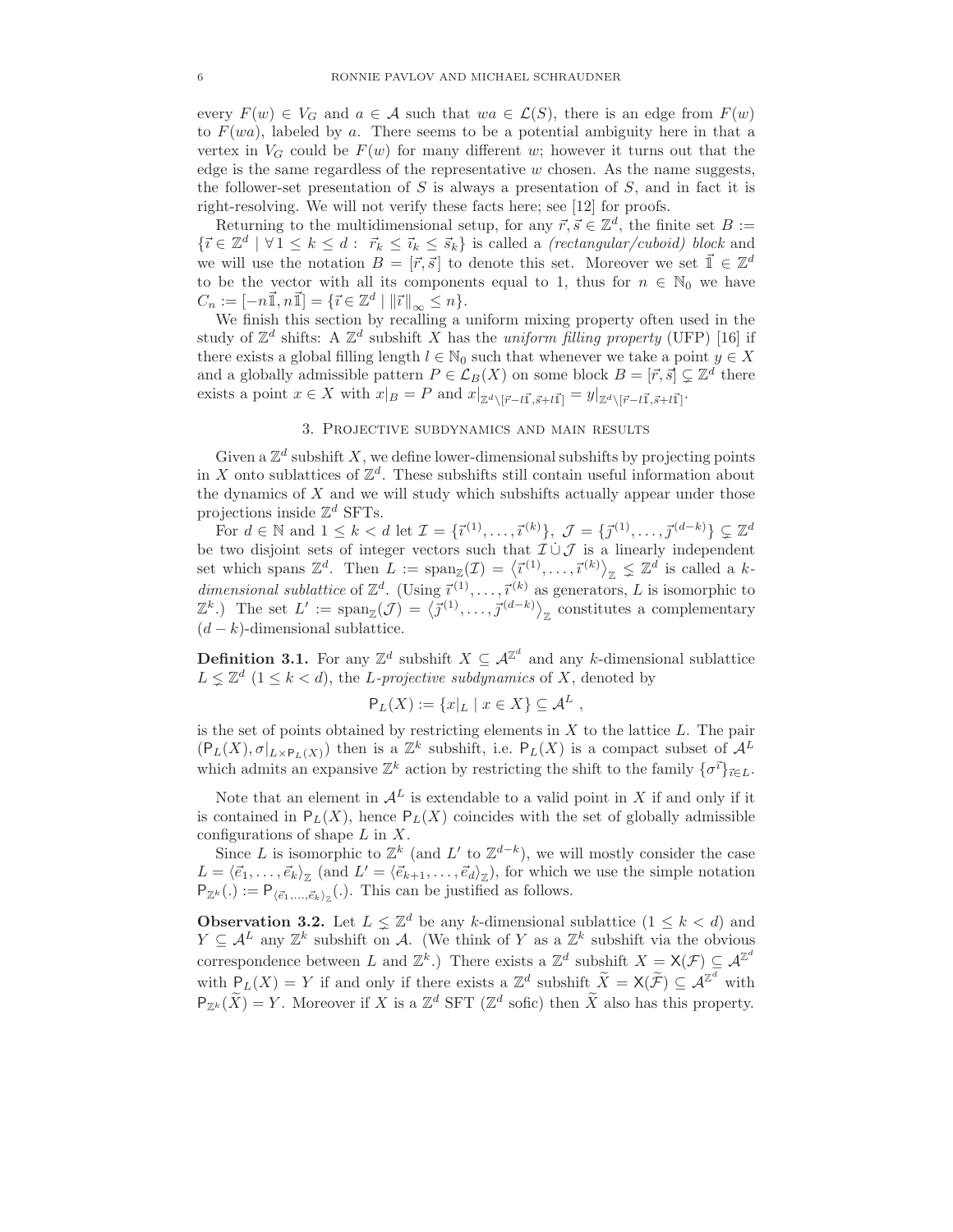The correspondence between X and  $\widetilde{X}$  in Observation 3.2 is highly constructive; just use the coordinate transformation between L and  $\mathbb{Z}^k$  to adjust the set of forbidden patterns  $\mathcal F$  to produce  $\mathcal F$ .

As done in the theory of cellular automata for limit sets [13], we distinguish between stable and unstable projective subdynamics in the following way:

Let  $X = X(\mathcal{F})$  be a  $\mathbb{Z}^d$  subshift over some alphabet A given by an (infinite) set of forbidden patterns  $\mathcal{F} \subseteq A^{*,d}$  and let  $L \leq \mathbb{Z}^d$  be a k-dimensional sublattice  $(k < d)$ . Then X comes with a decreasing sequence of  $\mathbb{Z}^k$  subshifts  $(X_{L,n} \subseteq \mathcal{A}^L)_{n \in \mathbb{N}}$  defined as:

$$
X_{L,n} := \left\{ x|_L \mid x \in \mathcal{A}^{L^{\partial,n}} \land \forall F \subsetneq L^{\partial,n} \text{ finite : } x|_F \notin \mathcal{F} \right\}
$$

where  $L^{\partial,n} := L + [-n\vec{\mathbb{1}}, n\vec{\mathbb{1}}] = \{\vec{\imath} \in \mathbb{Z}^d \mid \min_{\vec{\jmath} \in L} ||\vec{\imath} - \vec{\jmath}||_{\infty} \leq n\}$  is the sublattice L extended by n steps along all directions. Thus  $X_{L,n}$  contains all configurations on L that are locally valid in the sense that they can be extended to  $L^{\partial,n}$  without producing a forbidden pattern. It is obvious from its definition that  $X_{L,n+1} \subseteq X_{L,n}$ and that  $P_L(X) = \bigcap_{n=0}^{\infty} X_{L,n}$  for any sublattice L.

**Example 3.3.** For L the lattice  $\mathbb{Z}^k = \langle \vec{e}_1, \ldots, \vec{e}_k \rangle_{\mathbb{Z}} \leq \mathbb{Z}^d$   $(k < d)$  and  $n \in \mathbb{N}$ , we get the thickened lattice  $(\mathbb{Z}^k)^{\partial,n} = \mathbb{Z}^k \times [-n,n]^{d-k} \subsetneq \mathbb{Z}^d$ . In particular, for  $d = 2$ and  $k = 1$  this will be the horizontal strip of height  $2n + 1$  centered around the (horizontal)  $\vec{e}_1$ -axis. In this case  $X_{\mathbb{Z}^k,n} \subseteq \mathcal{A}^{\mathbb{Z}}$  is the set of biinfinite (horizontal) rows that can be extended simultaneously upwards and downwards by n additional rows in some way which does not produce any forbidden pattern of X.

**Definition 3.4.** Let  $X \subseteq \mathcal{A}^{\mathbb{Z}^d}$  be a  $\mathbb{Z}^d$  subshift and let  $L \leq \mathbb{Z}^d$  be a k-dimensional sublattice  $(k < d)$ . The L-projectional subdynamics  $P_L(X)$  will be called *stable* if the sequence  $(X_{L,n})_{n\in\mathbb{N}}$  stabilizes, i.e. if there exists  $N\in\mathbb{N}$  such that  $X_{L,n}=X_{L,N}$ for all  $n \geq N$ . Then  $P_L(X) = \bigcap_{n=0}^{\infty} X_{L,n} = X_{L,N}$  and a configuration on L is already globally admissible if it can be extended to a locally admissible configuration on  $L^{\partial, N}$ .

Conversely  $P_L(X)$  is unstable if the sequence  $(X_{L,n})_{n\in\mathbb{N}}$  decreases infinitely, i.e.  $\forall n \in \mathbb{N} \; \exists n' > n: X_{L,n'} \subsetneq X_{L,n}.$ 

**Observation 3.5.** Whenever a  $\mathbb{Z}^k$  subshift can be realized as the stable resp. unstable  $\mathbb{Z}^k$ -projective subdynamics of a  $\mathbb{Z}^d$  SFT ( $\mathbb{Z}^d$  sofic), then it can be realized as the stable resp. unstable  $\mathbb{Z}^k$ -projective subdynamics of a  $\mathbb{Z}^{d'}$  SFT  $(\mathbb{Z}^{d'}$  sofic) for any  $d' > d$  as well. To see this, just consider the  $\mathbb{Z}^{d'}$  subshift which is the full  $\mathbb{Z}^{d'-d}$ -extension of the corresponding  $\mathbb{Z}^d$  subshift, i.e. put no additional rules along the extra directions. In particular, this implies that any  $\mathbb{Z}^k$  SFT  $(\mathbb{Z}^k$  sofic) is the stable  $\mathbb{Z}^k$ -projective subdynamics of some  $\mathbb{Z}^{d'}$  SFT  $(\mathbb{Z}^{d'}$  sofic) for all  $d' > k$ .

The following result shows that the notions of stable resp. unstable projective subdynamics are actually extensions of the respective notions for cellular automata.

**Lemma 3.6.** For any  $\mathbb{Z}^k$  cellular automaton  $f: \mathcal{A}^{\mathbb{Z}^k} \to \mathcal{A}^{\mathbb{Z}^k}$  on a finite alphabet  $\mathcal{A},$ the limit set  $\Lambda(f) = \bigcap_{n=0}^{\infty} f^n(\mathcal{A}^{\mathbb{Z}^k})$  is the  $\mathbb{Z}^k$ -projective subdynamics of a  $\mathbb{Z}^{k+1}$  SFT  $X_f$ , and the limit set is stable/unstable if and only if the projective subdynamics are.

*Proof.* Given any  $\mathbb{Z}^k$  CA  $f: \mathcal{A}^{\mathbb{Z}^k} \to \mathcal{A}^{\mathbb{Z}^k}$ , construct the corresponding  $\mathbb{Z}^{k+1}$  SFT  $X_f \subseteq \mathcal{A}^{\mathbb{Z}^{k+1}}$  defined by the rule that for all  $x \in X_f$  and all  $j \in \mathbb{Z}$ ,  $x|_{\mathbb{Z}^k \times \{j+1\}} =$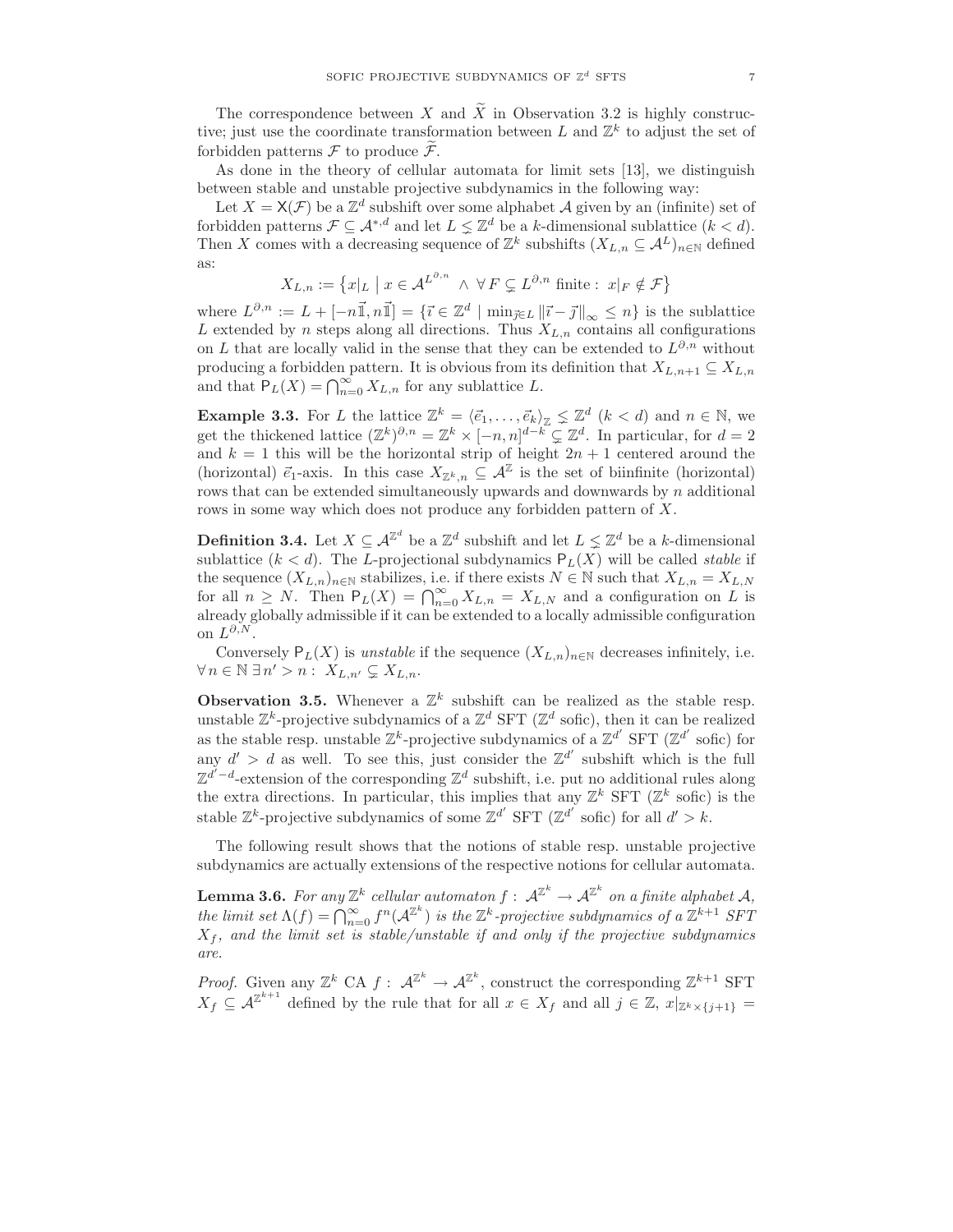$f(x|_{\mathbb{Z}^k\times\{j\}})$ . (Since f is a shift-invariant, locally constant function,  $X_f$  can be defined using a finite set of forbidden patterns.)

Then for any  $n \in \mathbb{N}$ ,  $(X_f)_{\mathbb{Z}^k,n}$  is the set of configurations on  $\mathbb{Z}^k$  which can be extended "upwards" and "downwards" by n units in the  $\vec{e}_{k+1}$  direction in a way which does not contain any forbidden patterns for  $X_f$ . The extension upwards is no problem; any configuration in  $A^{\mathbb{Z}^k}$  has an image under f. However, having a legal downward extension for *n* steps is equivalent to being in  $f^{n}(\mathcal{A}^{\mathbb{Z}^{k}})$ . Therefore,  $(X_f)_{\mathbb{Z}^k,n} = f^n(\mathcal{A}^{\mathbb{Z}^k})$ , and the result follows.

Before summarizing our main results in Theorem 3.9, which is proved over the remaining sections of this paper, we collect some basic facts about projective subdynamics.

**Observation 3.7.** For any  $\mathbb{Z}^d$  SFT  $X = \mathsf{X}(\mathcal{F})$  with  $\mathcal{F} \subsetneq \mathcal{A}^{*,d}$  finite and any kdimensional sublattice  $L \leq \mathbb{Z}^d$   $(k < d)$ , if the L-projective subdynamics  $P_L(X)$ is stable, then  $P_L(X)$  is sofic; if  $P_L(X) = X_{L,N}$ , then the natural projection  $\pi_{L,N}$ :  $H_{L^{\partial,N}}(\mathcal{F}) \to \mathsf{P}_L(X)$  defined by  $x \mapsto x|_L$  is a factor map from the  $\mathbb{Z}^k$ SFT  $H_{L^{\partial,N}}(\mathcal{F}) := \left\{ x \in \mathcal{A}^{L^{\partial,N}} \mid \forall F \subsetneq L^{\partial,N} \text{ finite : } x|_F \notin \mathcal{F} \right\} \text{ onto } \mathsf{P}_L(X).$ 

As a partial converse, if the L-projective subdynamics  $P_L(X)$  is unstable, then  $P<sub>L</sub>(X)$  is not of finite type. This is due to the following more general result:

**Lemma 3.8.** A  $\mathbb{Z}^k$  SFT ( $k \in \mathbb{N}$ ) cannot be the intersection of an infinite chain of strictly decreasing  $\mathbb{Z}^k$  subshifts.

*Proof.* Let  $Y = \mathsf{X}(\mathcal{F})$  be a  $\mathbb{Z}^k$  SFT given by a finite set of forbidden patterns  $\mathcal{F} =$  $\{P_1, P_2, \ldots, P_m\} \subseteq \mathcal{A}^F$  ( $m \in \mathbb{N}$ ) of finite shape  $F \subsetneq \mathbb{Z}^k$  and assume that  $(Y_n)_{n \in \mathbb{N}}$ with  $Y_{n+1} \subsetneq Y_n$  for all  $n \in \mathbb{N}$  is a strictly decreasing family of  $\mathbb{Z}^k$  subshifts such that  $Y = \bigcap_{n=1}^{\infty} Y_n$ . It suffices to show that for each integer  $1 \leq j \leq m$ , there exists  $n_j \in \mathbb{N}$  so that  $P_j \notin \mathcal{L}(Y_{n_j})$ ; then it must be the case that  $Y_{\max\{n_j | 1 \leq j \leq m\}} = Y$ , and we are done.

Suppose for a contradiction that for some  $j \in \{1, 2, \ldots, m\}, P_j \in \mathcal{L}(Y_n)$  for all n. Then for every *n*, there exists  $x^{(n)} \in Y_n$  with  $x^{(n)}|_F = P_j$ . Since  $\mathcal{A}^{\mathbb{Z}^k}$  is compact, there exists a subsequence of  $x^{(n)}$  approaching a limit  $x \in \mathcal{A}^{\mathbb{Z}^k}$ . But then since each  $Y_n$  contains the points  $x^{(n')}$  for all  $n' \geq n$ , each  $Y_n$  contains x, meaning that  $x \in Y$ ; a contradiction to our assumption about F.

The following theorem is the main result of this paper, and summarizes all of the facts about projective subdynamics of  $\mathbb{Z}^d$  SFTs that we prove in the remaining sections.

Theorem 3.9. For any  $k < d \in \mathbb{N}$ :

- Every  $\mathbb{Z}^k$  SFT is the stable  $\mathbb{Z}^k$ -projective subdynamics of some  $\mathbb{Z}^d$  SFT for any  $d > k$  (Observation 3.5).
- The stable  $\mathbb{Z}^k$ -projective subdynamics of any  $\mathbb{Z}^d$  SFT is a  $\mathbb{Z}^k$  sofic shift (Observation 3.7).
- Results on stable projective subdynamics:
	- $-$  Any proper  $\mathbb Z$  sofic with positive entropy can be realized as the stable  $\mathbb{Z}\text{-}projective subdynamics of some  $\mathbb{Z}^2$  SFT (Theorem 4.2).$
	- $A$  zero-entropy proper  $\mathbb Z$  sofic is realizable as the stable  $\mathbb Z$ -projective subdynamics of some  $\mathbb{Z}^2$  SFT if and only if it has a good set of periods but no universal period (Theorems 4.10, 6.1 and 6.4).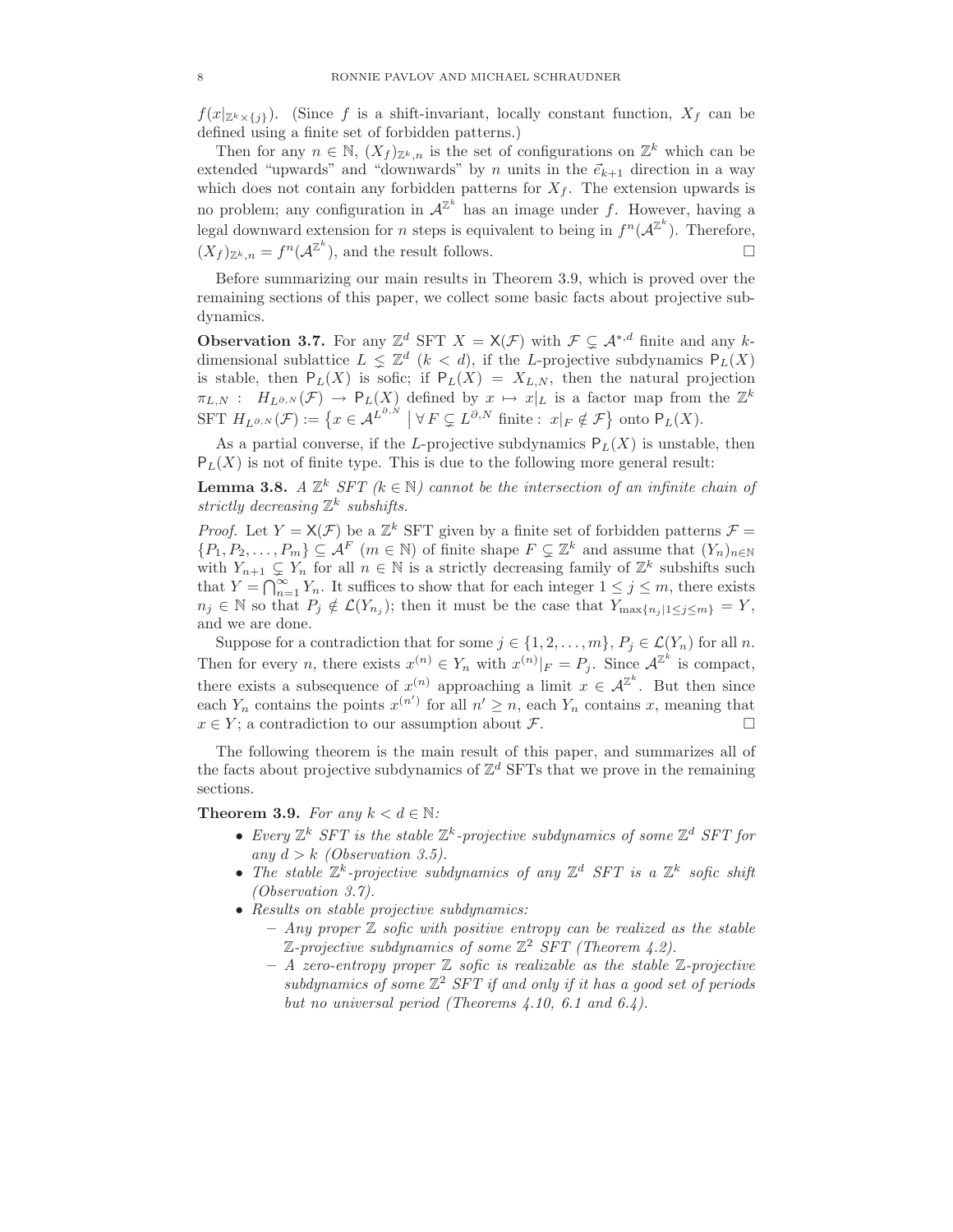- Results on unstable projective subdynamics:
	- $-$  No  $\mathbb{Z}^k$  SFT is realizable as the unstable  $\mathbb{Z}^k$ -projective subdynamics of any  $\mathbb{Z}^d$  SFT (Lemma 3.8).
	- $-$  Any proper  $\mathbb Z$  sofic with positive entropy can be realized as the unstable  $\mathbb{Z}\text{-}projective subdynamics of some  $\mathbb{Z}^2$  SFT (Theorem 5.1).$
	- $-$  A zero-entropy proper  $\mathbb Z$  sofic is realizable as the unstable  $\mathbb Z$ -projective subdynamics of some  $\mathbb{Z}^2$  SFT if and only if it does not have universal period (Theorems 5.2 and 6.4).
- Any union of  $\mathbb{Z}^k$  subshifts which are realizable as the  $\mathbb{Z}^k$ -projective subdynamics of  $\mathbb{Z}^d$  SFTs and which contains at least two periodic points is itself realizable as the  $\mathbb{Z}^k$ -projective subdynamics of a  $\mathbb{Z}^d$  SFT. In addition, if each of the subshifts was stably realizable, then the union is also. (Proposition 5.3).
- The  $\mathbb{Z}$ -projective subdynamics of any  $\mathbb{Z}^2$  SFT with the universal filling property are always stable, and so are always a  $\mathbb Z$  sofic (Theorem 7.1).
- There exist classes of (effective)  $\mathbb Z$  subshifts which are not realizable as the  $\mathbb{Z}\text{-}projective subdynamics of any  $\mathbb{Z}^d$  SFT (Theorem 8.3).$

Since stable and unstable projective subdynamics are quite related to the corresponding notions for limit sets of CAs, we list here a few fundamental results about limit sets of CAs. The results contain some concepts that we do not define here due to space constraints; see the individual references for definitions. This list is by no means exhaustive: see [11] for a recent survey of this topic.

Theorem 3.10. Some results on CA limit sets:

- The unstable limit set of a  $\mathbb{Z}^k$  CA is never an SFT. ([9])
- Any mixing almost-finite-type  $\mathbb Z$  sofic shift with a receptive fixed point is the stable limit set of some  $\mathbb{Z}$  CA. ([13])
- A near Markov  $\mathbb Z$  sofic shift cannot be the unstable limit set of a  $\mathbb Z$  CA.  $(13)$
- There are examples of limit sets of  $Z$  CAs whose languages are: – regular
	- non-regular context-free
	- non-context-free context-sensitive
	- not recursively enumerable (all from [9])
- There exists a  $\mathbb Z$  CA whose unstable limit set is topologically mixing and non-sofic.  $(7)$

Some of these results resemble the corresponding results for projective subdynamics: for instance, an SFT can neither be the unstable limit set of a CA nor the unstable projective subdynamics of an SFT. On the other hand, due to the extra flexibility allowed in considering all  $\mathbb{Z}^2$  SFTs, rather than just the deterministic ones corresponding to  $\mathbb Z$  CAs, we are able to realize a much wider class of  $\mathbb Z$  subshifts. For instance, there exist many near Markov  $Z$  sofic shifts which can be realized as unstable projective subdynamics of  $\mathbb{Z}^2$  SFTs. We are also able to characterize the exact classes of sofic Z-projective subdynamics both in the stable and unstable cases, whereas the corresponding problem for CAs has been open for more than 20 years and seems extremely difficult.

In addition, it is possible to see some relations between known conditions which guarantee stable realization of a  $\mathbb Z$  sofic  $S$  in both setups, in the sense that Maass's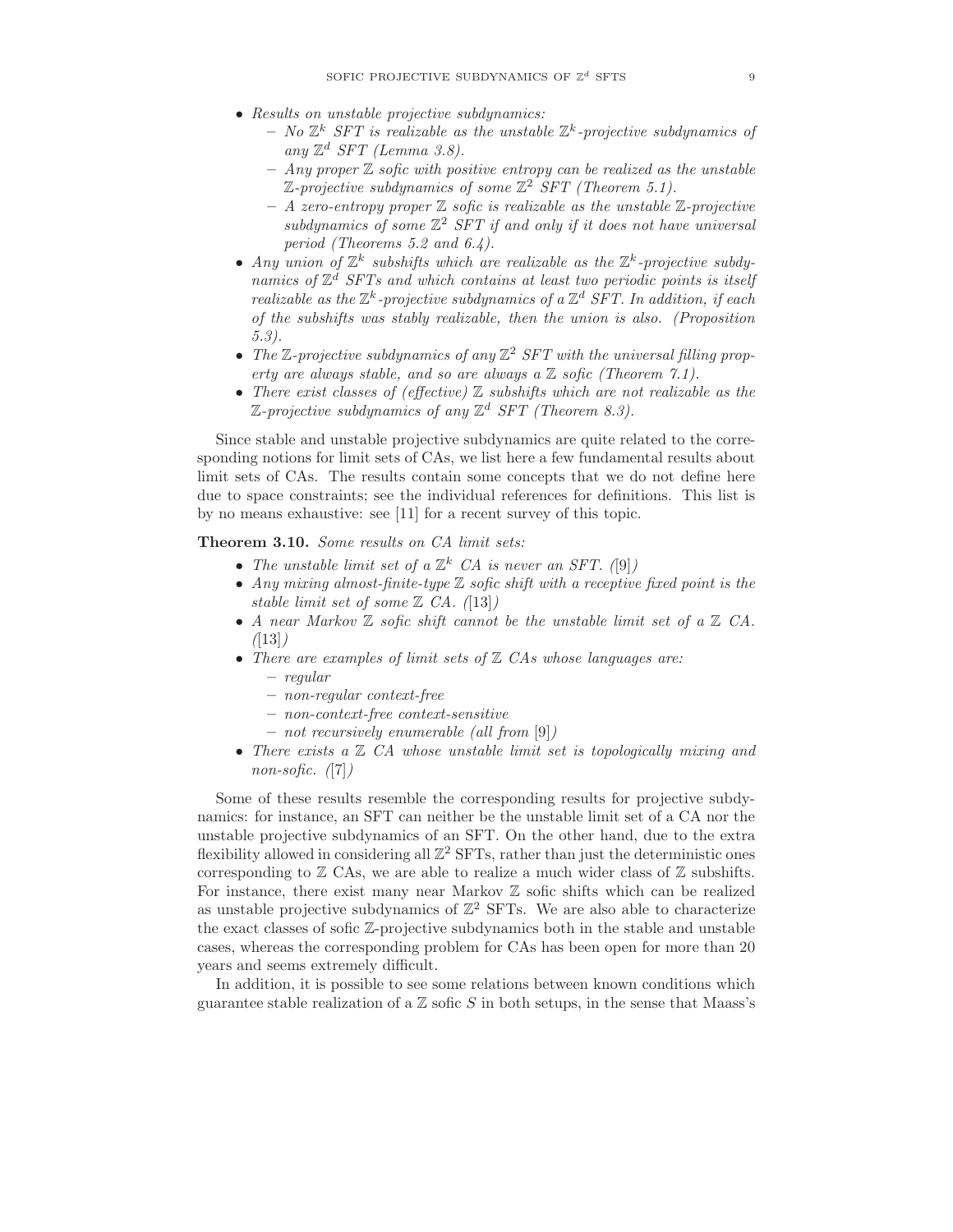condition of containing a "receptive fixed point" and our condition of having a "good set of periods" both pertain to the existence of periodic points and cycles with certain lengths in a right-resolving presentation of S. The conditions however are not precisely the same.

We also briefly mention that one long-standing open question regarding limit sets of CAs is whether there exists any Z subshift which can be realized as both the stable and unstable limit set of (different)  $\mathbb Z$  CAs. The answer to the corresponding question for Z-projective subdynamics is "yes": in fact the set of such subshifts is just the set of proper sofics which are realizable as the stable Z-projective subdynamics of  $\mathbb{Z}^2$  SFTs.

#### 4. Stable projective subdynamics

In this section we characterize the class of  $\mathbb Z$  sofics that appear as stable  $\mathbb Z$ projective subdynamics of  $\mathbb{Z}^2$  (and hence by Observation 3.5 also of  $\mathbb{Z}^d$ ) SFTs. We start with positive entropy  $\mathbb Z$  sofics and move on to zero-entropy  $\mathbb Z$  sofics afterwards.

**Lemma 4.1.** For any Z sofic S with positive entropy  $h_{top}(S) > 0$ , and for any  $N \in \mathbb{N}$ , there exists an  $M \in \mathbb{N}$  and a set of words  $W = \{w_1, w_2, \ldots, w_N\} \subseteq \mathcal{L}_M(S)$ so that if we denote by  $Y$  the subshift consisting of all biinfinite concatenations of words from W, then  $Y \subseteq S$ , and for any word  $b \in \mathcal{L}_{3M-1}(Y)$ , there exists a unique  $1 \leq m \leq M$  so that  $b|_{[m,m+M-1]}$  and  $b|_{[m+M,m+2M-1]}$  are in W. In particular, this implies that Y is a  $\mathbb{Z}$  SFT of type 3M – 1.

*Proof.* Since S is sofic, it has a right-resolving presentation on a (finite, directed) labeled graph  $G = (V_G, E_G, \lambda_G)$ . Specifically,  $S = S(G)$  is the collection of all labels of biinfinite paths in G. As  $h_{top}(S) > 0$ , there exists a vertex  $v \in V_G$  for which there are two words  $t_1 \neq t_2 \in \mathcal{L}(S)$  which differ in their first letter and are labels of cycles beginning and ending at v, i.e.  $t_i := \lambda_G(c_i)$  with  $c_i$  a path in G with  $i_G(c_i) = t_G(c_i) = v$  for  $i := 1, 2$ . By taking concatenations, we may assume without loss of generality that  $t_1$  and  $t_2$  have the same length  $l \in \mathbb{N}$ . Take  $u_1 := t_1 t_2$  and  $u_2 := t_2 t_2$ . Then  $u_1$  is not a subword of  $u_2 u_2$ , because  $(u_2)^\infty$  is periodic with period l and  $(u_1)^\infty$  is not. Now define  $w_n := u_1(u_2)^{N+n} u_1(u_2)^{N-n}$  for  $1 \le n \le N$ , each of length  $M := 2l(2N+2) \geq 8l$ , and define the set  $W := \{w_1, w_2, \ldots, w_N\}$ . Since each  $w_n$  is the label of a cycle beginning and ending at v, it is clear that  $W \subseteq \mathcal{L}_M(S)$ and that if we define  $Y$  to be the subshift of all biinfinite concatenations of words from W, then  $Y \subseteq S$ .

For a contradiction, suppose there exists a word  $b \in \mathcal{L}_{3M-1}(Y)$  and  $1 \leq m$  $m' \leq M$  for which all four subwords  $b|_{[m,m+M-1]}, b|_{[m+M,m+2M-1]}, b|_{[m',m'+M-1]}$ and  $b|_{[m'+M,m'+2M-1]}$  are in W. By replacing the pair  $(m, m')$  by  $(m', m + M)$  if necessary, we may assume that  $m'-m \leq \frac{M}{2}$  at the expense of only knowing that  $b|_{[m,m+M-1]}$  and  $b|_{[m',m'+M-1]}$  are in W. Therefore, we have two words  $w, \widetilde{w} \in W$ for which  $w|_{[m'-m+1,M]} = \widetilde{w}|_{[1,M-m'+m]}$ . There are two cases. If  $m'-m \geq 2l$ , then  $w|_{[m'-m+1,m'-m+2l]} = \tilde{w}|_{[1,2l]} = u_1$ . However,  $w|_{[m'-m+1,m'-m+2l]}$  is completely contained in the subword  $w|_{[2l+1,\frac{M}{2}+2l]} = (u_2)^{N+1}$  of w, and we have a contradiction. If  $m' - m < 2l$ , then note since every word in W begins with  $u_1 u_2^{N+1}, w|_{[m'-m+1,M]} = \widetilde{w}|_{[1,M-m'+m]}$  implies that  $u_1 u_2^{N+1}$  is periodic with period  $m'-m < 2l$ . Therefore, it is also periodic with period  $k(m'-m)$  for every  $k \in \mathbb{N}$ . If we choose k so that  $2l + 1 \leq k(m' - m) \leq \frac{M}{2}$  (which is possible since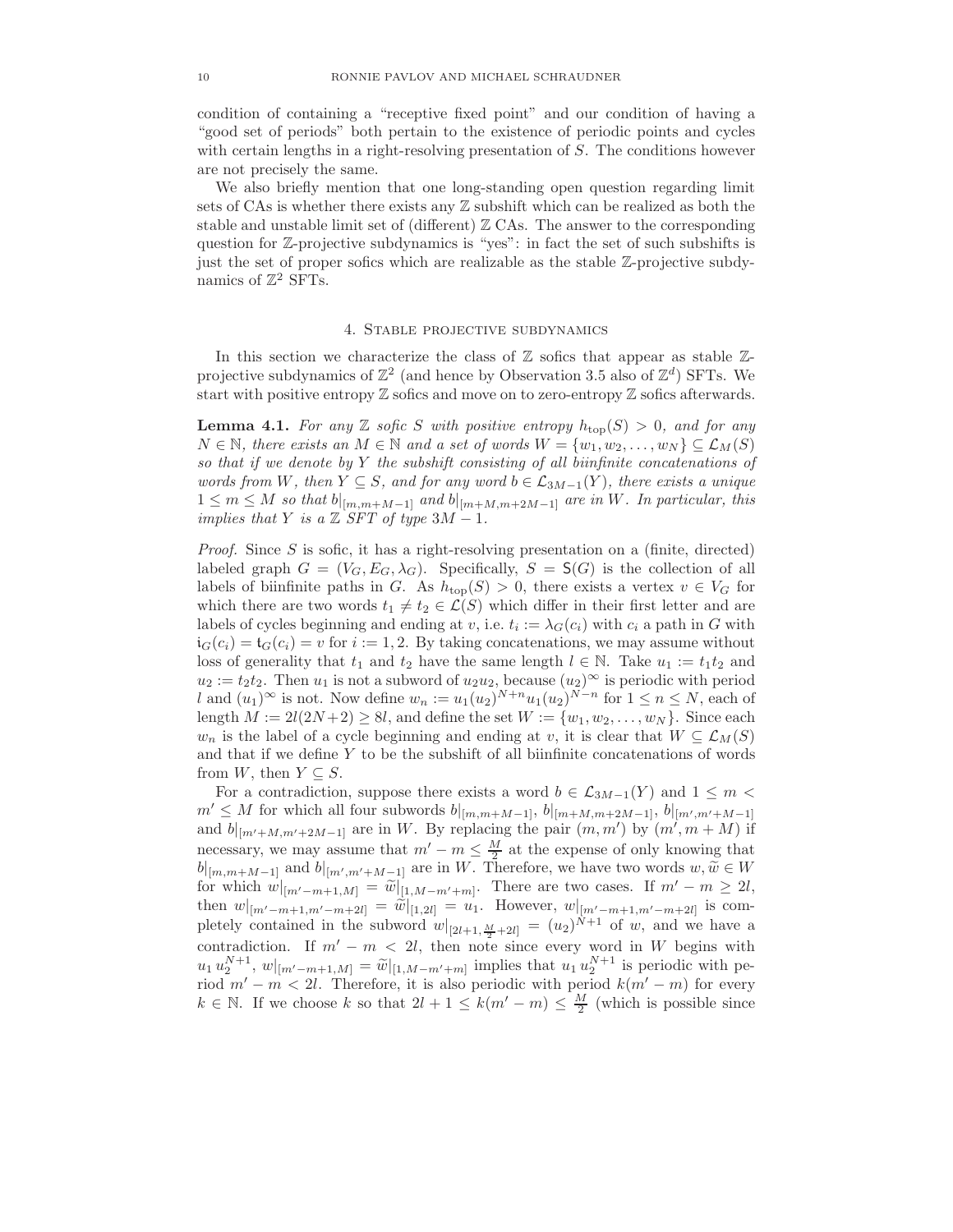$M \geq 8l$ ), then again we would have  $u_1$  as a subword of  $u_2^{N+1}$ , leading to a contradiction.

It remains to show that Y is a  $\mathbb Z$  SFT of type  $3M - 1$ . To see this, consider any words  $r, s, t \in A^*$  where  $rs, st \in \mathcal{L}(Y)$  and  $|s| = 3M - 1$ . Since  $rs \in \mathcal{L}(Y)$ , it is of the form  $qw_{n_1}w_{n_2}\ldots w_{n_i}p$ , where q is a (possibly empty) proper suffix of some word in  $W$  and  $p$  is a (possibly empty) proper prefix of some word in  $W$ . Similarly,  $st$  is of the form  $q'w_{n'_1}w_{n'_2}\ldots w_{n'_j}p'$ . Since s is of length  $3M-1$ , there is a unique way to represent it as a subword of a concatenation of words from  $W$ , and so  $w_{n_{i-1}} = w_{n'_1}$ and  $w_{n_i} = w_{n'_2}$ . But this implies that  $rst = qw_{n_1} \dots w_{n_i}w_{n'_3}w_{n'_4} \dots w_{n'_j}p'$ , and so  $rst \in \mathcal{L}(Y)$ . Since r, s, t were arbitrary, Y is a  $\mathbb{Z}$  SFT of type  $3M - 1$ .  $\Box$ 

**Theorem 4.2.** For any Z sofic S with positive entropy  $h_{\text{top}}(S) > 0$ , there exists a  $\mathbb{Z}^2$  SFT X that realizes S as its stable  $\mathbb{Z}$ -projective subdynamics.

In fact  $X$  can be constructed such that any locally admissible configuration on  $\mathbb{Z}^{\partial,1}$  already contains a point of S in its central row, i.e.  $S = \mathsf{P}_{\mathbb{Z}}(X) = X_{\mathbb{Z},1}$ .

*Proof.* Choose a graph presentation  $G = (V_G, E_G, \lambda_G)$  such that  $S = S(G)$ . Define  $N := |V_G|$ , and assume the vertices are numbered  $V_G = \{0, 1, 2, \ldots, N - 1\}$ . Choose a set of words  $W = \{w_0, \ldots, w_{2N-1}\} \subseteq \mathcal{L}_M(S)$  satisfying Lemma 4.1 and denote by  $Y \subseteq S$  the  $\mathbb{Z}$  SFT of all biinfinite concatenations of words from W. We define a  $\mathbb{Z}^2$  SFT X on the same alphabet as S by specifying two local rules:

- (R1) For any  $(3M 1) \times 1$  word a which is not in  $\mathcal{L}(Y)$ , above and below it must appear the same  $(3M - 1) \times 1$  word b, and this word must be in  $\mathcal{L}(Y)$ . In addition, for the (unique) choice of  $1 \leq m \leq M$  so that the two subwords  $b|_{[m,m+M-1]}, b|_{[m+M,m+2M-1]} ∈ W, b|_{[m,m+M-1]} \neq a|_{[m,m+M-1]}$ and  $b|_{[m+M,m+2M-1]} \neq a|_{[m+M,m+2M-1]}.$
- (R2) Whenever a  $3M \times 3$  pattern of the form  $\int_{r}^{r} \frac{t}{u} u$  appears in X, where  $a, b, c, r, t, u$ are of length  $M, t \in W$ , and  $b \neq t$ , the following conditions must be satisfied: Firstly,  $r, u \in W$ ,  $a \neq r$ , and  $c \neq u$ . Since  $r, t, u \in W$  we have  $r = w_i$ ,  $t = w_j$ , and  $u = w_k$  for some  $0 \le i, j, k \le 2N - 1$ . Secondly, for the pattern to be valid we demand the existence of a path in  $G$  beginning at vertex  $i$ (mod N), ending at vertex j (mod N), and labeled by a. Similarily there must exist a path in G beginning at vertex  $j \pmod{N}$ , ending at vertex k (mod N), and labeled by b. (In particular, this forces  $a, b \in \mathcal{L}(S)$ .)

Now we prove that those rules already force  $P_{\mathbb{Z}}(X) = S$ :

Claim 4.2.1 ( $S \subseteq \mathsf{P}_{\mathbb{Z}}(X)$ ). Suppose that  $s \in S$ . We will construct a point  $x \in X$ with  $x|_{\mathbb{Z}\times\{0\}}=s$ . Since  $s\in S$ , there exists a biinfinite path  $(e_n)_{n\in\mathbb{Z}}\in E_G^{\mathbb{Z}}$  of edges in G so that  $s = (\lambda_G(e_n))_{n \in \mathbb{Z}}$  is its label. For every  $i \in \mathbb{Z}$  define  $v_i := i_G(e_i)$  to be the initial vertex of  $e_i$ . Create a sequence  $y \in Y$  by choosing  $y_{[kM,(k+1)M-1]} \in$  $\{w_{v_{kM}}, w_{N+v_{kM}}\}$ , such that the chosen word is not equal to  $s_{[kM,(k+1)M-1]}$  for any  $k \in \mathbb{Z}$ . Now, define a point x by  $x|_{\mathbb{Z} \times \{0\}} := s$  and  $x|_{\mathbb{Z} \times \{j\}} := y$  for every  $j \in \mathbb{Z} \setminus \{0\}$ . We claim that  $x \in X$ .

Since all rows of x except possibly s are in Y, the only  $(3M-1)\times 1$  subwords of x which are not in  $\mathcal{L}(Y)$  are contained in the zeroth row. For any such word, the words appearing above and below it are identical  $(3M-1) \times 1$  subwords of  $y \in Y$ , so they are in  $\mathcal{L}(Y)$ . Also, by construction, every  $w_n$  which is a subword of y is not equal to the respective subword of s, so x satisfies Rule  $(R1)$ .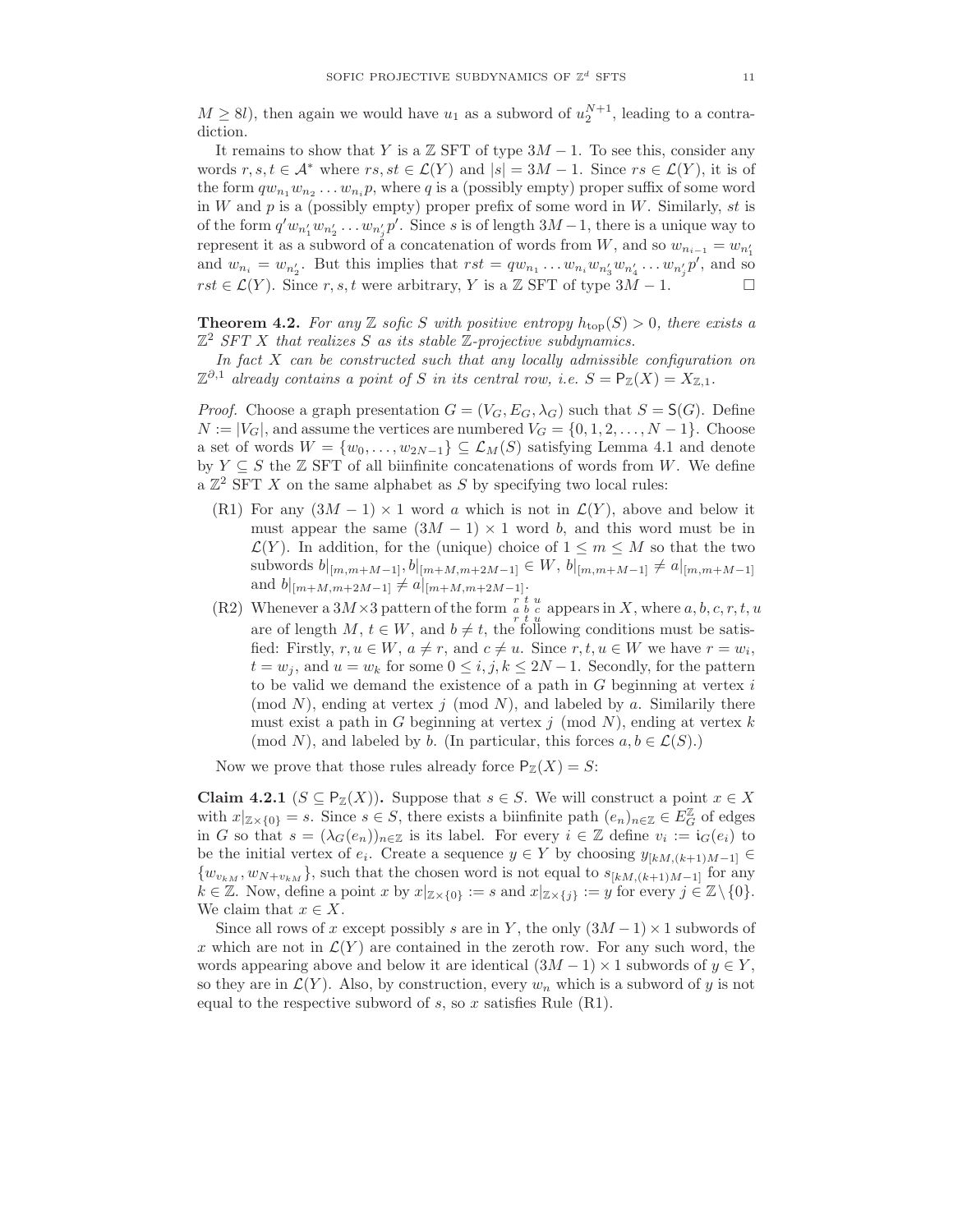

FIGURE 1. Construction of  $x \in X$  containing a given  $s \in S$ 

Any  $3M \times 3$  subpattern  $\begin{array}{cc} r & t & u \\ r & t & u \end{array}$  of x to which Rule (R2) applies must be contained within  $x|_{\mathbb{Z}\times\{-1,0,1\}}$ , and by Lemma 4.1, for any such configuration there exists  $k \in \mathbb{Z}$ such that

$$
a = x|_{[(k-1)M, kM-1] \times \{0\}} = s|_{[(k-1)M, kM-1]},
$$
  
\n
$$
b = x|_{[kM, (k+1)M-1] \times \{0\}} = s|_{[kM, (k+1)M-1]},
$$
  
\n
$$
c = x|_{[(k+1)M, (k+2)M-1] \times \{0\}} = s|_{[(k+1)M, (k+2)M-1]},
$$
  
\n
$$
r = x|_{[(k-1)M, kM-1] \times \{\pm 1\}} = y|_{[(k-1)M, kM-1]} \in \{w_{v_{(k-1)M}}, w_{N+v_{(k-1)M}}\},
$$
  
\n
$$
t = x|_{[kM, (k+1)M-1] \times \{\pm 1\}} = y|_{[kM, (k+1)M-1]} \in \{w_{v_{kM}}, w_{N+v_{kM}}\},
$$
and  
\n
$$
u = x|_{[(k+1)M, (k+2)M-1] \times \{\pm 1\}} = y|_{[(k+1)M, (k+2)M-1]} \in \{w_{v_{(k+1)M}}, w_{N+v_{(k+1)M}}\}
$$

The subpath  $e_{(k-1)M} \dots e_{kM-1}$  starts at  $v_{(k-1)M}$ , ends at  $v_{kM}$  and carries label a, and the subpath  $e_{kM} \dots e_{(k+1)M-1}$  starts at  $v_{kM}$ , ends at  $v_{(k+1)M}$  and carries label b. Therefore,  $\begin{matrix} r & t & u \\ r & t & u \end{matrix}$  satisfies the conditions of Rule (R2).

Claim 4.2.2 ( $P_{\mathbb{Z}}(X) \subseteq S$ ). Suppose there exists  $x \in X$  with  $x|_{\mathbb{Z} \times \{0\}} \notin S$ . In particular  $x|_{\mathbb{Z}\times\{0\}} \notin Y$  and as Y is of type  $3M-1$  the row  $s := x|_{\mathbb{Z}\times\{0\}}$  has to contain a subword of length 3M −1 which is not in  $\mathcal{L}(Y)$ . W.l.o.g.  $s|_{[1,3M-1]} \notin \mathcal{L}(Y)$ . By Rule (R1), this means that above and below  $x|_{[1,3M-1] \times \{0\}} = s|_{[1,3M-1]}$  the same  $(3M -$ 1) × 1 word from  $\mathcal{L}(Y)$  has to appear, i.e.  $x|_{[1,3M-1] \times \{-1\}} = x|_{[1,3M-1] \times \{1\}} \in \mathcal{L}(Y)$ . Let  $1 \leq m \leq M$  be the (unique) index with  $x|_{[m,m+M-1] \times \{\pm 1\}}, x|_{[m+M,m+2M-1] \times \{\pm 1\}} \in$ W. Put  $b := x|_{[m,m+M-1] \times \{0\}} = s|_{[m,m+M-1]}$  and  $t := x|_{[m,m+M-1] \times \{\pm 1\}}$ , then  $b \neq t = w_{n_0}$  for some  $0 \leq n_0 \leq 2N-1$  and by Rule (R2), this forces  $M \times 1$ words  $r := w_{n-1} \neq s|_{[m-M,m-1]}$  and  $u := w_{n_1} \neq s|_{[m+M,m+2M-1]}$  to appear immediately to the left and right of  $t = x|_{[m,m+M-1] \times {\{\pm 1\}}}$ . This behavior propagates indefinitely, meaning that the row  $y := x|_{\mathbb{Z} \times {\{\pm 1\}}}$  appearing above and below s is a biinfinite concatenation  $\dots w_{n-1}w_{n_0}w_{n_1}\dots$  of words from W, hence  $y \in Y$ . Define a sequence of vertices  $(v_i \in V_G)_{i \in \mathbb{Z}}$  in G by  $v_i := n_i \pmod{N}$ . Then by Rule (R2), for any  $k \in \mathbb{Z}$ , there exists a path in G which begins at  $v_k$ , ends at  $v_{k+1}$ , and is labeled by  $s|_{[m+kM,m+(k+1)M-1]}$ . Call this path  $(e_{m+kM},...,e_{m+(k+1)M-1}) \in E_G^M$ . Concatenating those paths gives a valid biinfinite path  $(\ldots, e_{-1}, e_0, e_1, \ldots) \in E_G^{\mathbb{Z}}$ in G which is labeled by s, so  $s \in S$ , and we have a contradiction.

.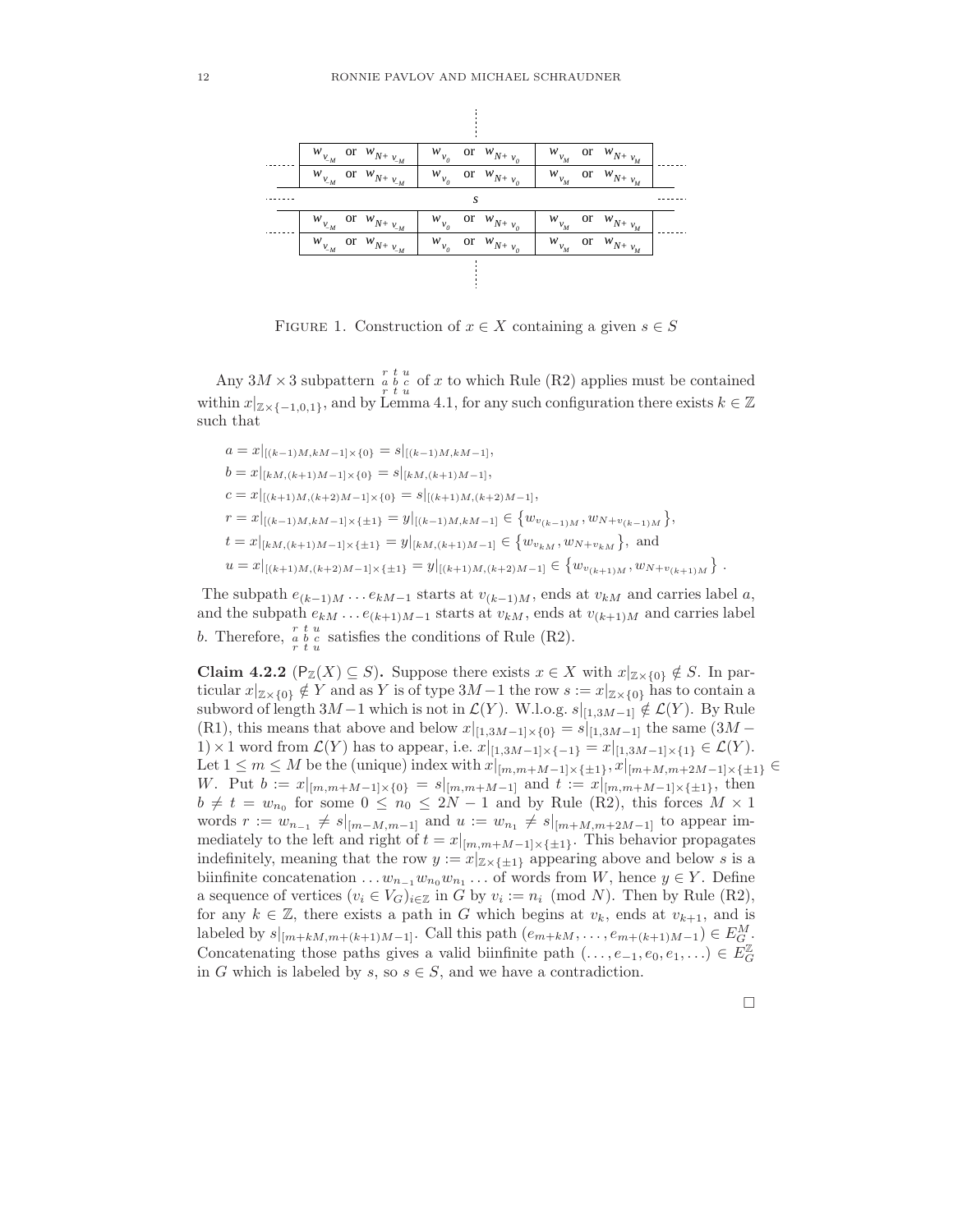Next we show how to realize a large class of zero-entropy  $\mathbb Z$  sofic shifts as stable  $\mathbb Z$ projective subdynamics of  $\mathbb{Z}^2$  SFTs. Those sofics have to satisfy two mild conditions which we call "no universal period" and "good set of periods". In Section 6 we will see that zero-entropy  $\mathbb Z$  sofics from the complement of this class, i.e. those without a good set of periods or with universal period, cannot be stable Z-projective subdynamics of  $\mathbb{Z}^2$  SFTs – finishing the stable classification.

We start by defining the two properties mentioned above:

**Definition 4.3.** A  $\mathbb{Z}^d$  subshift X has universal period(s)  $\{n_i \vec{e}_i\}_{i=1}^d$  if there exists a bound  $M \in \mathbb{N}$  so that for every point  $x \in X$  there is a finite set  $F_x \subsetneq \mathbb{Z}^d$  of coordinates with  $|F_x| < M$  and a point  $y \in Per(X)$  (depending on x) with periods  ${n_i\vec{e}_i}_{i=1}^d$  such that  $x|_{\mathbb{Z}^d\setminus F_x} = y|_{\mathbb{Z}^d\setminus F_x}$ . We say that X has universal period if it has some universal period(s)  $\{n_i \vec{e}_i\}_{i=1}^d$ .

Observe that the property of having universal period is invariant under topological conjugacy. The straightforward argument is left to the reader.

**Example 4.4.** The simplest infinite zero-entropy proper  $\mathbb{Z}$  sofic with universal period is the orbit-closure  $S_{\text{sumny}} := \text{Orb}\{0^{\infty}.10^{\infty}\}\subseteq \{0,1\}^{\mathbb{Z}}$  which we call the sunny side up system. In  $S_{\text{sumny}}$  every point looks like the fixed point of all zeros, except possibly at one single coordinate; hence we may choose  $M = 2$  and take  $y = 0^{\infty}$  independent of  $x \in S_{\text{sumnv}}$ .



FIGURE 2. Graph presentations for two zero-entropy  $\mathbb Z$  sofics. The left one has universal period, whereas the right one does not.

Remark 4.5. Note that slightly more complicated examples already demonstrate a subtle point about universal period: Look at the two zero-entropy  $\mathbb Z$  sofics presented by the two labeled graphs in Figure 2. Although the underlying directed graph is the same and the labeling only differs on two edges, the sofic system  $S_{\text{left}} =$  $\overline{Orb{(10)^\infty.2(01)^\infty}}$  given by the left graph has universal period 2 (apart from at most one coordinate every point looks like a shift of  $(01)^\infty$ ), but due to the twisted labels along the right cycle there is an offset – the transition length between the two labeled cycles is not a multiple of their period 2 – which destroys the universal period in the right sofic  $S_{\text{right}} = \overline{\text{Orb}\{(10)^\infty \cdot 2(10)^\infty\}}$ . Therefore the existence of a universal period for a Z sofic presented by  $G = (V_G, E_G, \lambda_G)$  crucially depends on the labeling  $\lambda_G$  and not just on the underlying directed graph  $(V_G, E_G)$ .

**Definition 4.6.** A zero-entropy  $\mathbb Z$  sofic shift S has a good set of periods, if it allows a right-resolving graph presentation G such that  $S = S(G)$  and for every cycle length<sup>3</sup>  $l \in \mathbb{N}$  present in G there exists a finite collection  $Q = Q(l) \subseteq \text{Per}(S)$  of

<sup>&</sup>lt;sup>3</sup>Whenever we talk about (right-resolving) graph presentations of zero-entropy  $\mathbb Z$  sofic shifts the term cycle is understood to mean a first-return cycle, i.e.  $c = (e_1, \ldots, e_{|c|})$  with  $e_i \in E_G$  is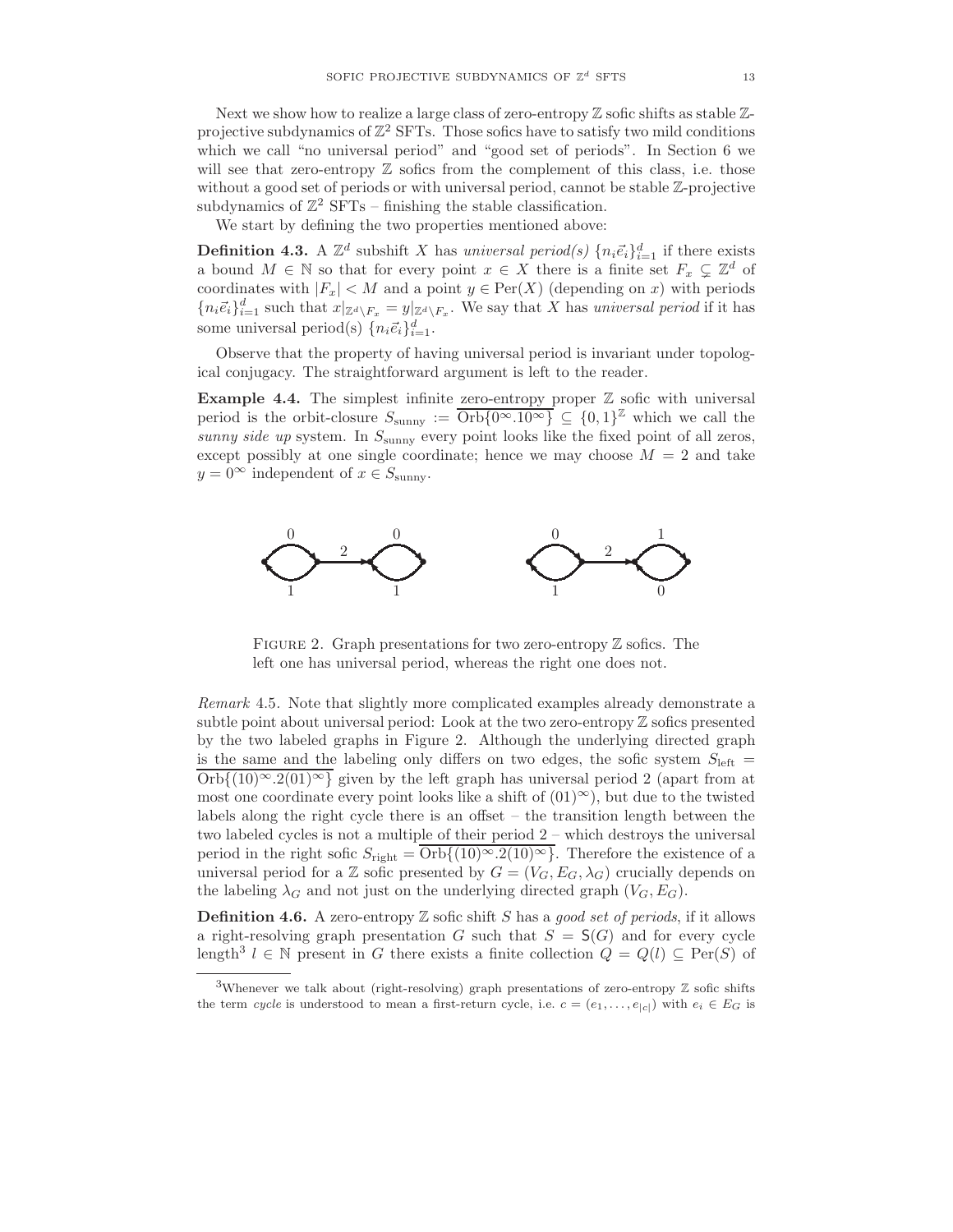periodic points in S such that the least-common-multiple lcm{ $|Orb(q)|$  |  $q \in Q$ } of all their least periods is a multiple of l.



FIGURE 3. Right-resolving graph presentation of a zero-entropy  $\mathbb Z$ sofic  $S_{bad}$  without a good set of periods.

**Example 4.7.** The zero-entropy Z sofic  $S_{bad} \subsetneq \{0, 1, 2\}^{\mathbb{Z}}$  presented by the graph in Figure 3 has no good set of periods. The only two periodic points  $\{0^\infty, 1^\infty\}$  in  $S_{bad}$  are not enough to resolve the length of the middle cycle which has to have an even length in any presentation.

Before we show how to use the presence of a good set of periods and the absence of universal period to produce realizations of zero-entropy  $\mathbb Z$  sofic shifts as stable Z-projective subdynamics we have to prove a simple lemma about the structure of those sofics.

**Lemma 4.8** (Structure Lemma). If S is a zero-entropy  $\mathbb Z$  sofic there exists a labeled graph  $G = (V_G, E_G, \lambda_G)$  which presents  $S = S(G)$  such that each non-trivial strongly connected component of G is an isolated cycle. Moreover G is a finite disjoint union of linear chains  $K_1, K_2, \ldots, K_k$  ( $k \in \mathbb{N}$ ) where every  $K_i$  ( $1 \leq i \leq k$ ) consists of a finite number of vertex-disjoint cycles  $c_{i,0}, c_{i,1}, \ldots, c_{i,m_i}$   $(m_i \in \mathbb{N}_0)$ which are connected by (non-empty) isolated transition paths  $p_{i,1}, p_{i,2}, \ldots, p_{i,m_i}$  such  $that\ (\lambda_G(c_{i,j}))^{\infty} \in \text{Per}_{[c_{i,j}]}^{\{0\}}(S)\ \text{for}\ j\in\{0,m_i\}\ ;\ \mathfrak{i}_G(p_{i,j})=\mathfrak{i}_G(c_{i,j-1})\ \text{and}\ \mathfrak{i}_G(p_{i,j})=$  $i_G(c_{i,j})$  for all  $1 \leq j \leq m_i$  and the labeling on each  $K_i$  is right-resolving.

*Proof.* We start with a right-resolving graph presentation  $G' = (V_{G'}, E_{G'}, \lambda_{G'})$  of S (note that we allow  $G'$  to be a finite union of vertex-disjoint components). Suppose  $G'$  contains two cycles  $c_1 \neq c_2$  which are not vertex-disjoint. W.l.o.g. we may assume that  $c_1 = (e_1, e_2, \ldots, e_{|c_1|})$  and  $c_2 = (f_1, f_2, \ldots, f_{|c_2|})$   $(e_i, f_j \in E_{G'})$  such that  $i_{G'}(e_1) = i_{G'}(f_1)$  but  $e_1 \neq f_1$  (if necessary cyclically permute  $c_1, c_2$  to change their starting vertices). Since  $G'$  is right-resolving the labels of  $e_1$  and  $f_1$  would be distinct  $(\lambda_{G'}(e_1) \neq \lambda_{G'}(f_1))$  forcing  $w_1 := \lambda_{G'}(c_1)$  and  $w_2 := \lambda_{G'}(c_2)$  to be two distinct legal words in S which by construction can be freely concatenated without violating any rules in S. Thus all biinfinite concatenations of  $w_1$  and  $w_2$  would occur as points in S, contradicting the fact that  $h_{\text{top}}(S) = 0$ . Hence all cycles in  $G'$  are pairwise vertex-disjoint and the only strongly connected components of  $G'$ are single vertices and isolated cycles.

Let  $C^+$  be the set of non-trivial strongly connected components in  $G'$  which do not contain any vertex with in-degree (with respect to  $G'$ ) bigger than 1; those

a cycle in  $G = (V_G, E_G, \lambda_G)$  if and only if  $i_G(e_1) = t_G(e_{|c|})$  but  $t_G(e_i) = i_G(e_{i+1}) \neq i_G(e_1)$  for all  $1 \leq i < |c|$ . In fact zero-entropy together with right-resolvingness implies that all cycles are vertex-disjoint, hence a first-return cycle is already primitive (i.e. has no proper subcycle).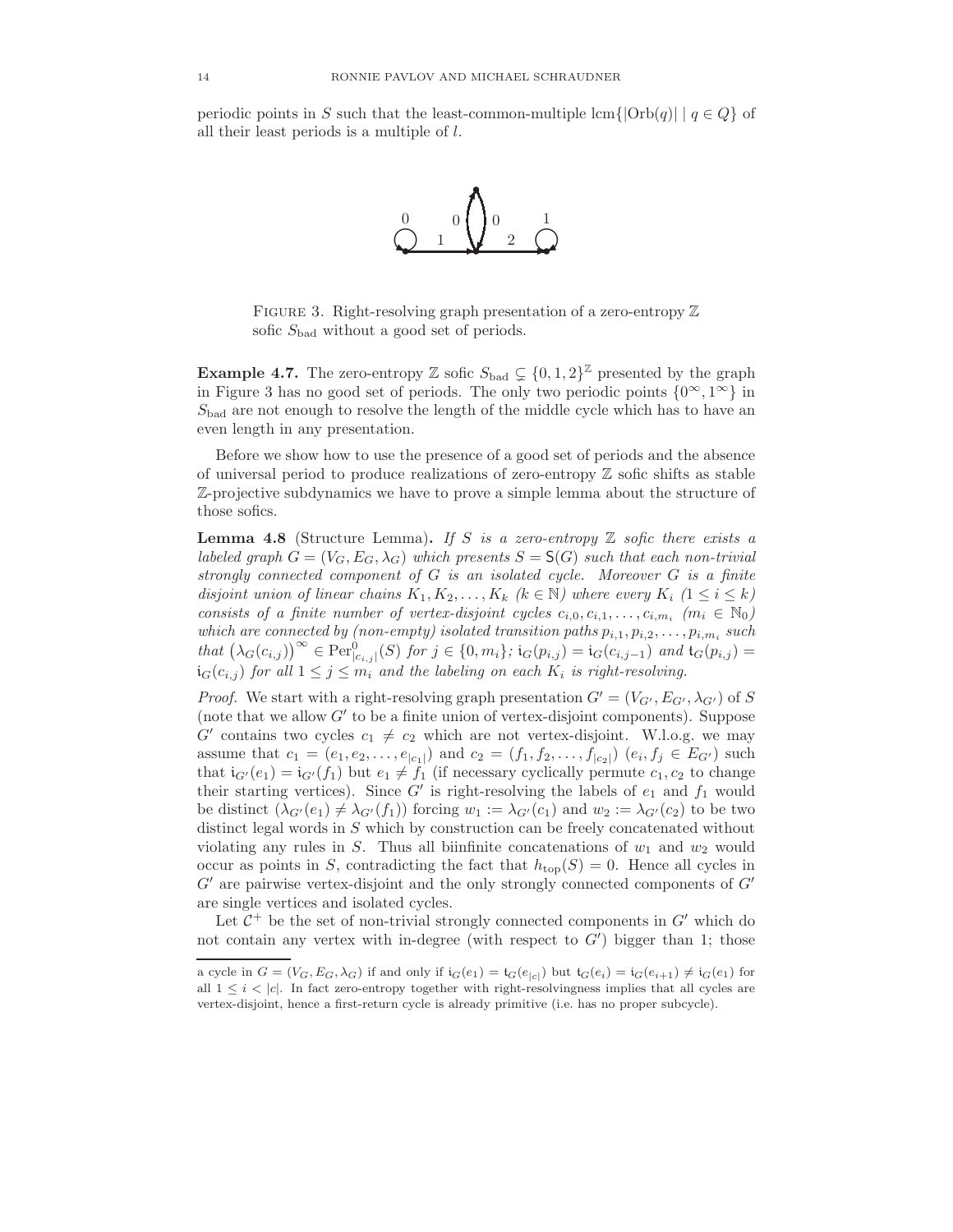

FIGURE 4. (Intermediate step) Splitting a right-resolving graph presentation  $G'$  into a finite number of linear chains (labeling supressed). After this step we still have to unroll parts of some cycles as indicated by the dashed lines on the right (see Figure 5) and possibly shorten the first or last cycles in some of the linear chains to finally get  $G$ .

can be thought of as the highest level obtained from a topological ordering on  $G'$ . Similarily let  $C_$  denote the set of non-trivial strongly connected components which do not contain any vertex with out-degree bigger than 1, i.e. the lowest level of components.

Now the graph G is constructed as follows: First, for any pair  $(c^+, c_-) \in C^+ \times C^$ and any minimal path p connecting a vertex from  $c^+$  with a vertex from  $c^-$  add a linear chain  $K_{(c^+,c^-,p)}$  consisting of a copy of p together with copies of all strongly connected components that share a vertex with  $p$  (see Figure 4 for an example in which  $C^+$  consists of two strongly connected components and  $C_$  of only one). By construction all  $K_{(c^+,c^-,p)}$  are vertex-disjoint, their number is bounded, so we number them arbitrarily from 1 to  $k \in \mathbb{N}$  and they already have a linear structure, i.e. the path p is broken up into subpaths connecting the adjacent strongly connected components in a unique linear order starting with  $c^+$  and ending with  $c_-\$ . Now define the cycles  $c_{i,j}$   $(0 \leq j \leq m_i)$  as the sequence of edges in the  $(j + 1)$ -th nontrivial strongly connected component in the i-th linear chain arranged in a cyclic order starting at the vertex at which the path  $p$  leaves the component (as  $p$  does not leave the last cycle, define  $c_{i,m_i}$  to start at the terminal vertex of p). The paths  $p_{i,j}$  (1 ≤ j ≤ m<sub>i</sub>) then are just subpaths of p connecting vertex  $i_G(c_{i,j-1})$  to vertex  $i_G(c_{i,j})$ . In case path  $p_{i,j}$  shares more than one vertex with cycle  $c_{i,j}$  – it can enter and follow some edges of  $c_{i,j}$  before reaching its end – we just unroll part of the cycle doing some in-splittings to get  $p_{i,j}$  isolated (see Figure 5 for an example).

Since so far every edge in  $G$  was generated as a copy of a particular edge in  $G'$ we can use the labeling on  $G'$  to induce a corresponding labeling on  $G$  which is still right-resolving. This nearly gives the structure described in the statement of the Lemma. The final step consists in shortening cycles  $c_{i,0}$  and  $c_{i,m_i}$   $(1 \leq i \leq k)$  if necessary. Let  $c_{i,0} = g_{i,1}, g_{i,2}, \ldots, g_{i,|c_{i,0}|}$  and suppose that the least period  $l_{i,0} \in \mathbb{N}$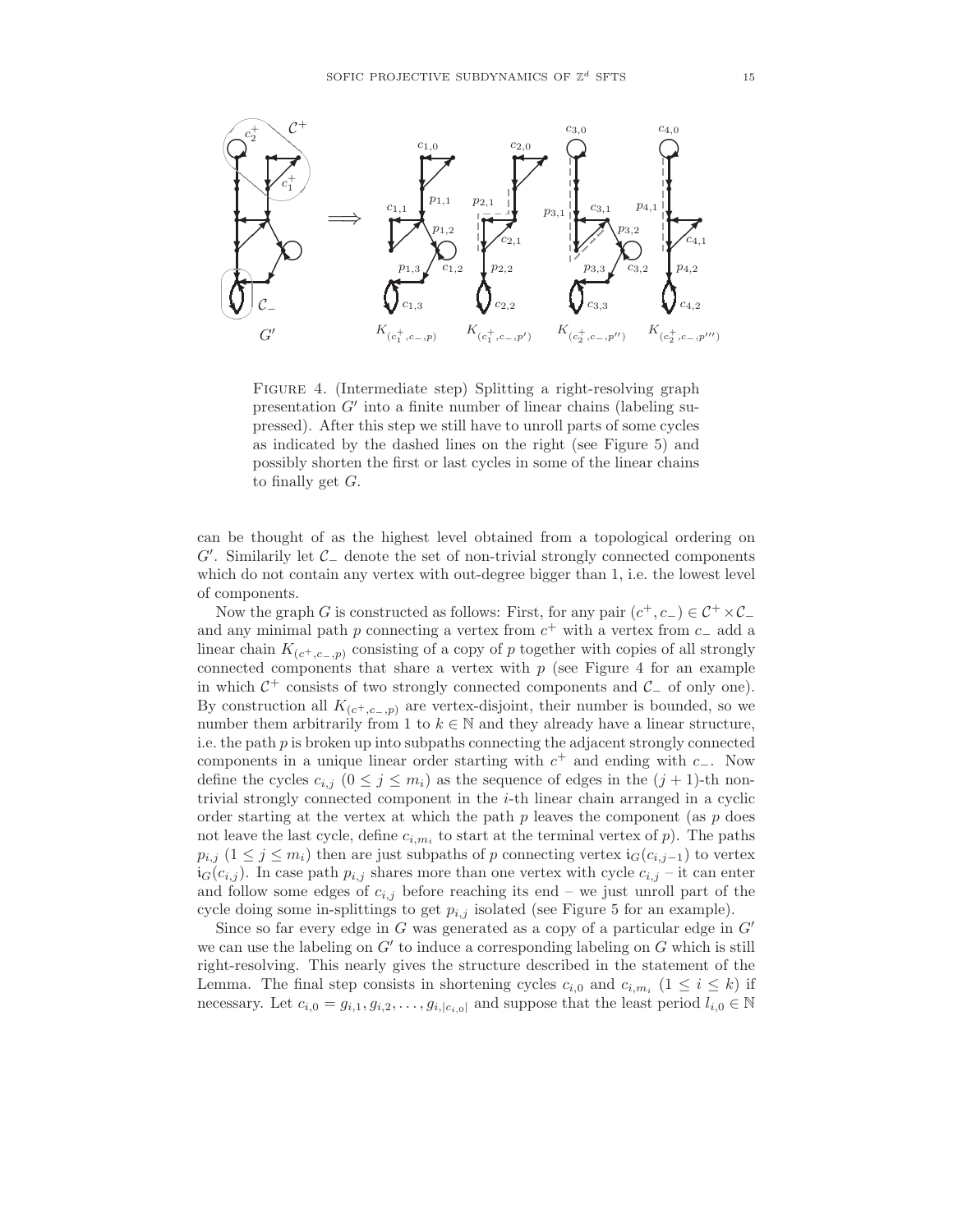

Figure 5. (Unrolling cycles) In-splittings at the vertices of the cycles  $c_{i,1}$  ( $i := 2,3,4$ ) covered by the dashed lines to get isolated transition paths  $p_{i,1}$  which terminate in the respective starting vertex of those cycles. After this step we still have to possibly shorten the first or last cycles in some of the linear chains to finally get  $G$ .

of the point  $(\lambda_G(c_{i,0}))^{\infty} \in S$  is a proper divisor of the cycle's length  $|c_{i,0}|$ . Then identify all pairs of vertices  $i_G(g_{i,r})$ ,  $i_G(g_{i,r'})$  with  $r \equiv r' \pmod{l_{i,0}}$  as well as the respective edges  $g_{i,r}, g_{i,r'}$ . Note that  $\lambda_G(g_{i,r}) = \lambda_G(g_{i,r'})$ , so the labeling is still well-defined, and as  $\lambda_G(g_{i,1})$  differs from the label of the first edge in  $p_{i,1}$ , rightresolvingness is again unaffected. Using the same procedure to shorten  $c_{i,m_i}$  we get  $G$  with all properties claimed in the Lemma. It is easy to see that  $G$  and  $G'$ actually define the same sofic shift S.  $\Box$ 

Remark 4.9. Note that though the property of having a good set of periods is invariant under topological conjugacy by definition, the condition on the leastcommon-multiple of cycle length is not independent of the chosen graph presentation. However suppose S is a zero-entropy  $\mathbb Z$  sofic having a good set of periods; if we start with any right-resolving graph presentation  $G'$  as claimed in Definition 4.6, the procedure described in the proof of the Structure Lemma 4.8 produces another graph presentation  $G$  which again satisfies all conditions of Definition 4.6. The only new cycle lengths introduced in G during its construction (shortening a first/last cycle in a linear chain) are divisors of lengths present in  $G'$ . Thus modifying a right-resolving presentation which exhibits a good set of periods for S as in Lemma 4.8 to get the disjoint linear chains yields a right-resolving presentation which again exhibits a good set of periods for S.

**Theorem 4.10.** Let S be a zero-entropy  $\mathbb Z$  sofic which does not have universal period and assume furthermore that S has a good set of periods. Then there exists  $a \mathbb{Z}^2$  SFT X which contains S as its stable  $\mathbb{Z}$ -projective subdynamics.

*Proof.* Let  $S \subseteq \mathcal{A}^{\mathbb{Z}}$  be defined over an alphabet A. Starting with the full shift  $\mathcal{A}^{\mathbb{Z}^2}$ , we proceed in various conceptual steps which will be put together in the end to construct a  $\mathbb{Z}^2$  SFT  $X \subsetneq \mathcal{A}^{\mathbb{Z}^2}$  which realizes S as its stable  $\mathbb{Z}$ -projective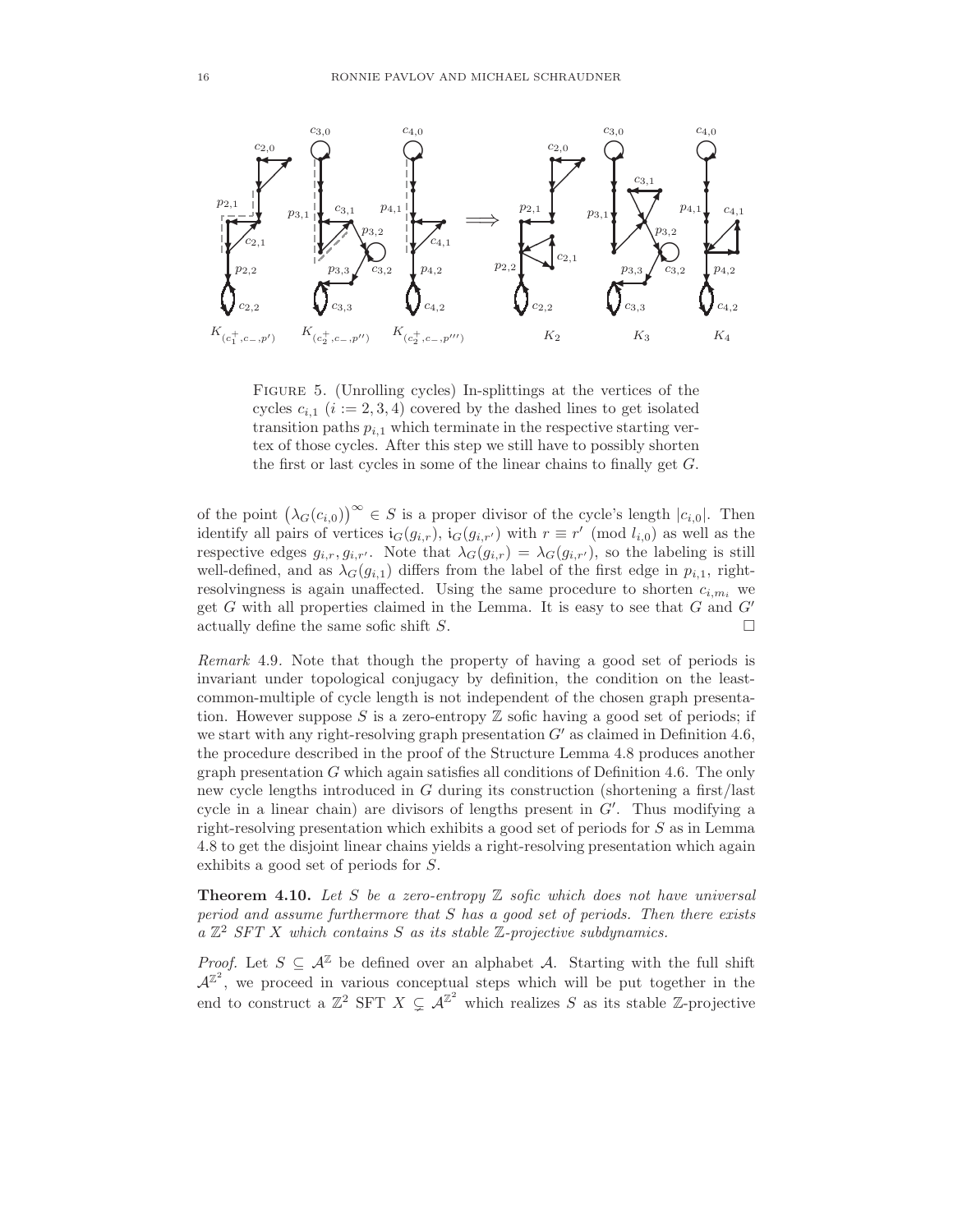subdynamics. In each step we introduce an additional family of local rules excluding more and more points from  $\mathcal{A}^{\mathbb{Z}^2}$ .

As the construction is a bit complicated, we will first give an informal description of how points of  $X$  are structured (this structure is forced by the SFT-rules of  $X$ ), which should aid in the subsequent reading of the rigorous construction of X.

Firstly, any point of  $X$  contains mostly rows which are one of two prechosen periodic points in S. We call this collection the sea of periodic rows. The exceptions, if there are any, consist of (perhaps infinitely many) bands of fixed height  $N \in \mathbb{N}$ , which we call *exceptional strips*. Any two exceptional strips are separated by at least a distance 4N.

There is a fixed  $k \in \mathbb{N}$  (the number of components in a particular graph presentation of  $S$ ) so that inside any exceptional strip, the k-th row, which we for now call the tester row, can a priori be filled with any sequence of letters from A. (Here and throughout, the k-th row of a strip  $\mathbb{Z} \times [1,n]$  is  $\mathbb{Z} \times \{k\}$ , i.e. we count rows starting from the bottom.) The remaining rows of the exceptional strip, which we call helper rows, will always be taken from a designated subset of S, and their purpose, along with the SFT-rules of  $X$ , is to check whether the sequence in the tester row, call it  $s \in \mathcal{A}^{\mathbb{Z}}$ , is a point of S or not. There are three types of helper rows:

The first type of helper rows (placed in rows 1 up to  $k-1$  of an exceptional strip) is used to mark a natural number  $1 \leq i \leq k$  signifying the linear chain  $K_i$  in the decomposition of  $S$  guaranteed by Lemma 4.8. The remaining helper rows will then check if s is in the sofic presented by  $K_i$ .

Helper rows of the second type constitute a counter monitoring the progression of s along the chain  $K_i$ . Their purpose is to keep track of the cycle of  $K_i$  that s is supposed to be in at any given coordinate; for this, those rows need to be able to represent many different types of behavior which are recognizable by only local observation. This is where the assumption of no universal period for S is used heavily. If S is supposed to have universal period, any finite strip consisting of points of S would exhibit only one type of periodic behavior, with only finitely many exceptions possible. At any location far from one of these exceptions, it would thus be impossible through local observation to distinguish between more than one type of behavior.

The purpose of the third and final type of helper rows is, at any coordinate at which s stays within one of the cycles in  $K_i$  for a long time, to keep track of its exact location within the cycle. This is important because, to know if s is really in the sofic presented by  $K_i$ , it is necessary to know that the coordinate difference between entering and exiting one cycle has to be a multiple of the cycle length and not just of the period of its labeling. This information might not be checkable locally from s alone as the labeling of a cycle might be lossy in the sense that its period is less than the length of the cycle itself (e.g. recall the  $\mathbb{Z}$  sofic  $S_{bad}$  from Example 4.7). For instance, if all edges in a cycle in  $K_i$  are labeled by the same symbol, then it is impossible from just looking at those labels locally to know where one is at within the cycle. This is where the good set of periods assumption on S is used: due to this property, there is a finite set of periodic points from S which, when placed in a strip, together have a period which is a multiple of the length of any cycle of any  $K_i$ , and therefore contain enough information to check periods. Corresponding rows in the exceptional strip will constitute the third type of helper rows.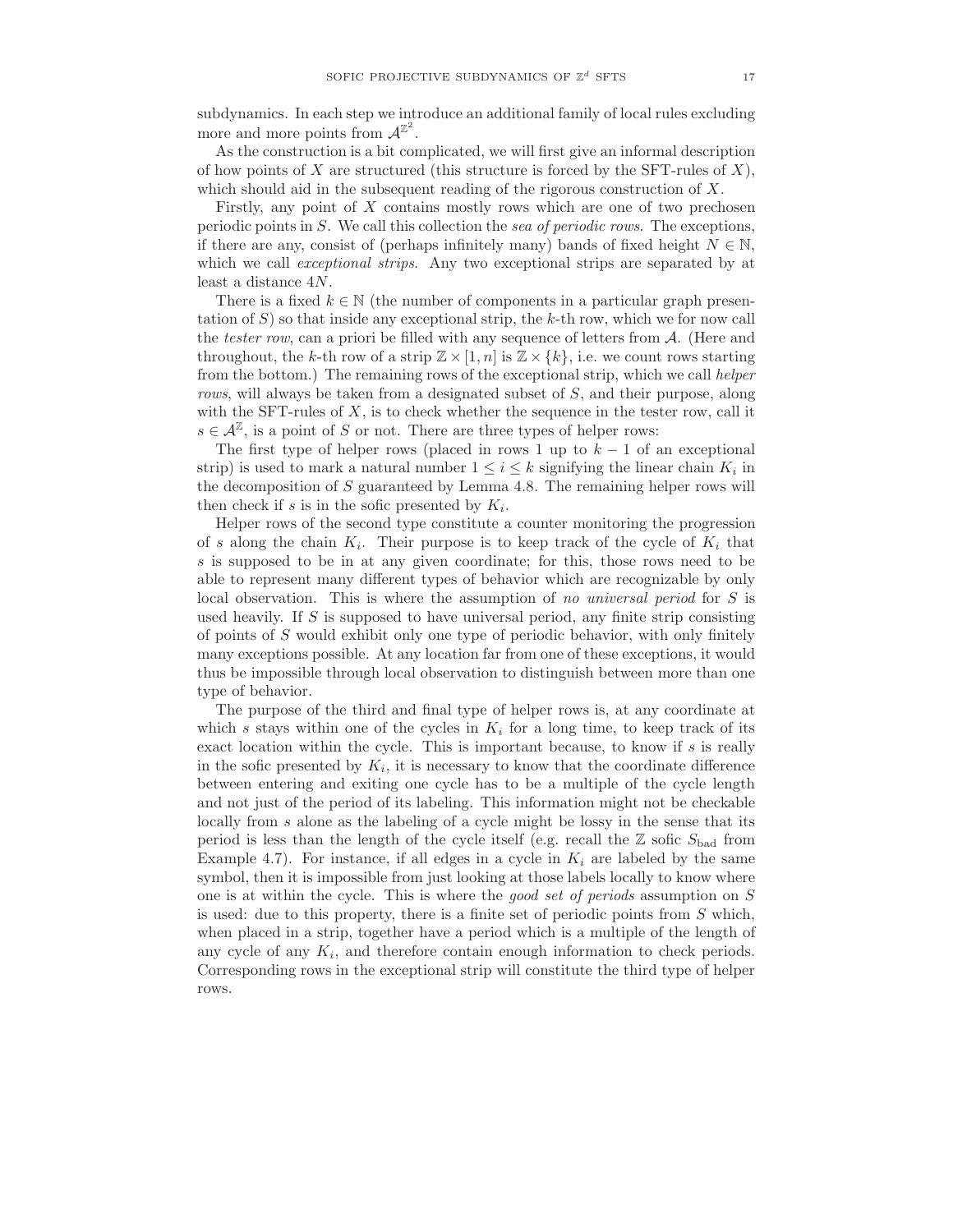Such X has the desired  $\mathbb{Z}$ -projective subdynamics: any row of a point of X is either one of the prechosen sequences sitting between exceptional strips or filling non-tester rows, in which case it is known to be in  $S$ , or it appears in an exceptional strip within a tester row and passes all the checks performed by the counter and the period monitoring rows for the selected chain  $K_i$ , in which case it still has to be in S. Conversely, as any point of S is in the sofic shift presented by  $K_i$  for some  $1 \leq i \leq k$ , it consequently may legally fill the tester row within an exceptional strip satisfying all local rules, meaning that it is a row of some point of X. (For instance it is realized in the point of  $X$  containing only one exceptional strip, filled as was just described.)

Next we give the formal description of our construction:

Step 4.10.1 (Existence of marker-bands). The first step of our construction can be done for any  $\mathbb Z$  subshift containing at least two periodic points. Note that nonemptiness for Z sofics implies the existence of periodic points and that zero-entropy Z sofics which contain only one periodic point always have universal period. To see this, use a graph presentation  $G = (V_G, E_G, \lambda_G)$  as given by the Structure Lemma 4.8; all edges contained in any cycle have to carry the same label, the one that gives the unique fixed point and as every point can only spend a finite number of steps along transition paths, it has to look like the fixed point except possibly at a finite set of coordinates whose size is bounded by  $|E_G|$ . Hence the assumption of Theorem 4.10 about universal period already guarantees the presence of two periodic points and in fact we may choose  $q_1 \neq q_2 \in \text{Per}_n^0(S)$  of the same least period  $n \in \mathbb{N}$ . Here we explicitly allow  $q_1, q_2$  to be contained in the same orbit.

In order to select particular rows in points of our  $\mathbb{Z}^2$  SFT  $X \subsetneq \mathcal{A}^{\mathbb{Z}^2}$  we introduce marker configurations that are formed by stacking copies of the two periodic points  $q_1, q_2$  on top of each other. Given a (large) gap size  $N \in \mathbb{N}$  which will be specified later we define a family

$$
H_0 := \left\{ x \in \mathcal{A}^{\mathbb{Z}^2} \middle| x|_{\mathbb{Z} \times \{0\}} = x|_{\mathbb{Z} \times \{N+1\}} = q_1 \land \right\}
$$
  

$$
\forall m > N+1, m' < 0: x|_{\mathbb{Z} \times \{m\}} = x|_{\mathbb{Z} \times \{m'\}} = q_2 \right\}
$$

of points which are forced to look like a "sea of periodic points" above and below a horizontal strip of height N. A first set of local rules restricting the full shift  $\mathcal{A}^{\mathbb{Z}^2}$  is given by fixing a rectangular window  $B := [\vec{\mathbb{I}}, (2n, 4N - 1)] \subsetneq \mathbb{Z}^2$  of size  $2n \times (4N-1)$  and forbidding all patterns of this shape that do not appear in any point of  $H_0$ , thus we put  $\mathcal{F}_0 := \mathcal{A}^B \setminus \{x|_{\vec{\imath}+B} \mid \vec{\imath} \in \mathbb{Z}^2 \land x \in H_0\}$  and define  $X_0 := \mathsf{X}(\mathcal{F}_0) \subsetneq \mathcal{A}^{\mathbb{Z}^2}$  as the  $\mathbb{Z}^2$  SFT given by  $\mathcal{F}_0$ .

The chosen window-size then forces that associated to every point  $x \in X_0$  there is a unique sparse set of integers  $J_x \subsetneq \mathbb{Z}$  which satisfies  $j' - j \geq 5N$  for all  $j < j' \in J_x$ and a fixed global offset  $0 \leq n_x < n$ , such that most of the rows in x contain copies of  $q_2$  shifted by the same amount  $n_x$ . In particular we have  $x|_{\mathbb{Z}\times\{j\}} = \sigma^{n_x}(q_2)$  for all  $j \in \mathbb{Z} \setminus (J_x + \{0, 1, \ldots, N + 1\})$  and  $x|_{\mathbb{Z} \times \{j\}} = \sigma^{n_x}(q_1)$  for all  $j \in J_x + \{0, N + 1\}$ (every block of size  $2n \times (4N-1)$  in a point in  $X_0$  has a clear majority of rows containing the same word; thus the global offset persists and exceptional strips can be detected locally). The only possible horizontal rows that are not of this form then appear in the strips of height N indexed by  $J_x + \{1, 2, \ldots, N\}$  which are always flanked (above and below) by the shifted copies of  $q_1$ . Hence we may think of the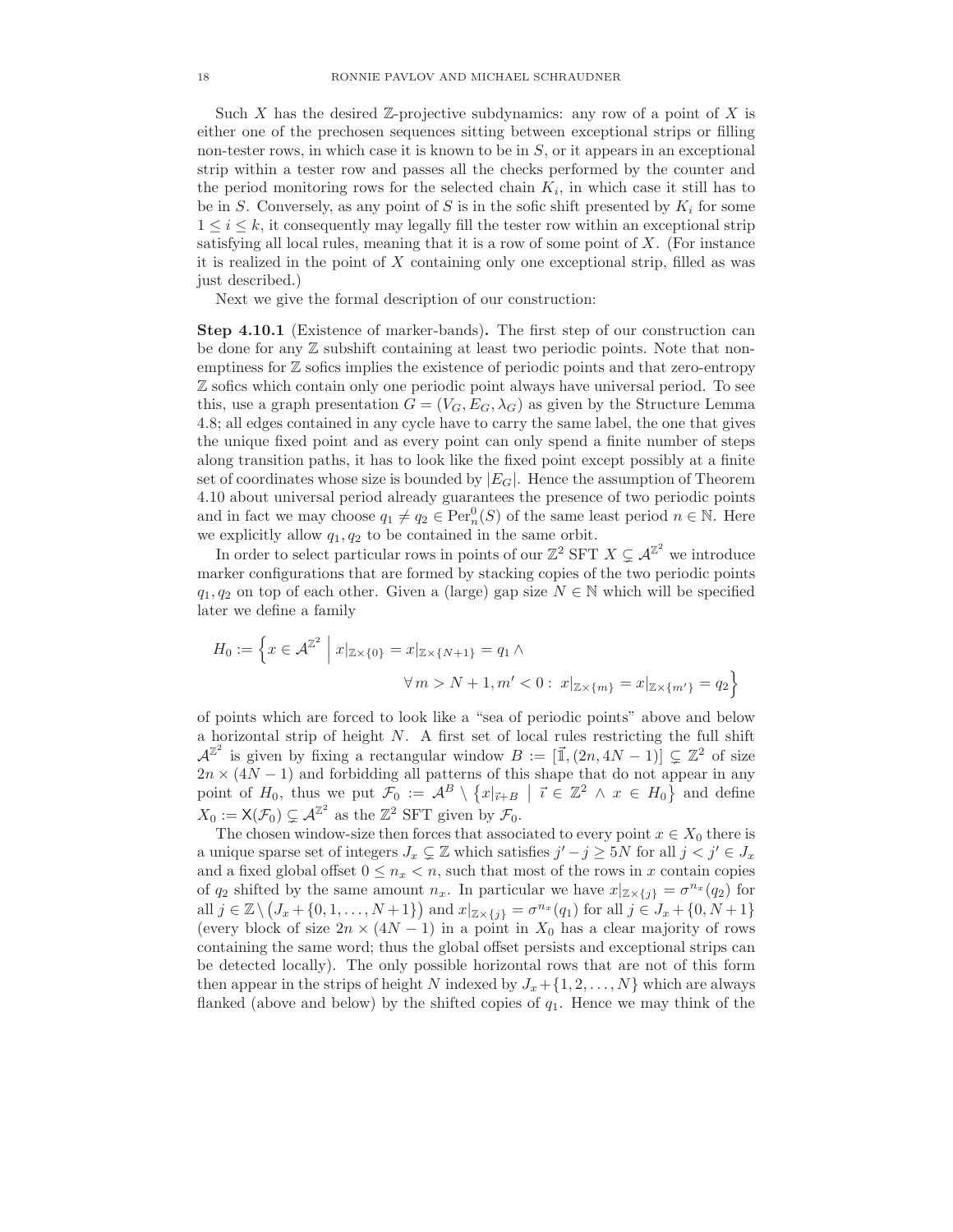points of  $X_0$  as marked by thick bands of periodic rows with interspersed exceptional strips of height N. These strips will be used to stably recognize arbitrary points from S.

**Step 4.10.2** (Selecting a linear chain). Assume that S is given by a right-resolving graph presentation G as in Lemma 4.8 that consists of  $k \in \mathbb{N}$  linear chains and exhibits a good set of periods for S. We will use the bottom  $k-1$  rows of every exceptional strip to encode a natural number between  $1$  and  $k$  specifying one of the linear chains. To do so, we define an additional local rule on patterns of size  $2n \times 5N$ :

(R1) Let  $w_1 \neq w_2 \in \mathcal{A}^{2n}$  be two distinct words of size  $2n \times 1$ . For any pattern  $P \in \mathcal{L}(X_0)$  of size  $2n \times 5N$  appearing in  $X_0$  such that

| $P _{[1,2n]\times\{m\}}=w_2$ | $\forall m \in \{3N+2, 3N+3, , 5N\}$ |
|------------------------------|--------------------------------------|
| $P _{[1,2n]\times\{m\}}=w_1$ | $\forall m \in \{2N, 3N+1\}$         |
| $P _{[1,2n]\times\{m\}}=w_2$ | $\forall m \in \{1, 2, , 2N - 1\}$   |
|                              |                                      |

there has to exist an integer  $1 \leq i \leq k$  such that

$$
P|_{[1,2n] \times \{m\}} = w_2 \qquad \forall m \in \{2N+i, 2N+i+1, ..., 2N+k-1\}
$$
  

$$
P|_{[1,2n] \times \{m\}} = w_1 \qquad \forall m \in \{2N+1, 2N+2, ..., 2N+i-1\}
$$

Inside  $X_0$  we define a new subSFT  $X_1 \subseteq X_0$  given by the extra condition that no point in  $X_1$  violates Rule (R1).

Note that every time Rule (R1) applies to a point  $x \in X_0$ ,  $w_1$  has to be a subword of  $q_1$  and  $w_2$  a corresponding subword of  $q_2$ . Moreover Rule (R1) exactly applies to the exceptional strips, i.e. to patterns  $P = x|_{\vec{j} + [\vec{1}, (2n,5N)]}$   $(\vec{j} = (j_1, j_2) \in \mathbb{Z}^2)$ such that  $j_2 + 2N \in J_x$ , and forces rows 2N up to  $2N + k - 1$  within P to contain one of k subpatterns (i rows seeing the subword  $w_1$  of  $q_1$  followed by  $k - i$  rows seeing the corresponding subword  $w_2$  of  $q_2$ ). Again the window-size  $2n \times 5N$  is large enough to forbid transitions from subwords of  $q_1$  to corresponding subwords of  $q_2$  or vice versa; thus forces the integer  $i$  to be the same along the complete exceptional strip, which implies that the bottom i rows of the exceptional strip contain  $\sigma^{n_x}(q_1)$ , whereas the next  $k - i$  rows contain  $\sigma^{n_x}(q_2)$  (the global offset  $n_x$  persists). Hence we may think of each exceptional strip in a point  $x \in X_1$  as being marked by a number  $i_j \in \{1, 2, ..., k\}$  for  $j \in J_x$  and we may use the top part of such strip to stably recognize a point from the linear chain  $K_{i_j}$ .

Before we proceed, we fix the meaning of "P selects a linear chain  $K_i$ ." Let  $P \in \mathcal{L}(X_1)$  be a pattern of size  $n' \times 5N$  with  $n' \geq 2n$  that appears in  $X_1$ . We will say that P selects the linear chain  $K_i$   $(1 \leq i \leq k)$ , if there are two distinct words  $w'_1 \neq w'_2 \in \mathcal{A}^{n'}$  of size  $n' \times 1$  such that

$$
P|_{[1,n']\times\{m\}} = w'_1 \qquad \forall m \in \{2N, 2N+1, 2N+2, ..., 2N+i-1\} \cup \{3N+1\}
$$
  
\n
$$
P|_{[1,n']\times\{m\}} = w'_2 \qquad \forall m \in \{1, 2, ..., 2N-1\} \cup \{3N+2, 3N+3, ..., 5N\} \cup
$$
  
\n
$$
\cup \{2N+i, 2N+i+1, ..., 2N+k-1\}.
$$

Step 4.10.3 (Counting transitions along a linear chain). After establishing the marker structure of points in  $X_1$  in the previous steps we can now concentrate on checking whether the sequence in a tester row comes from a particular linear chain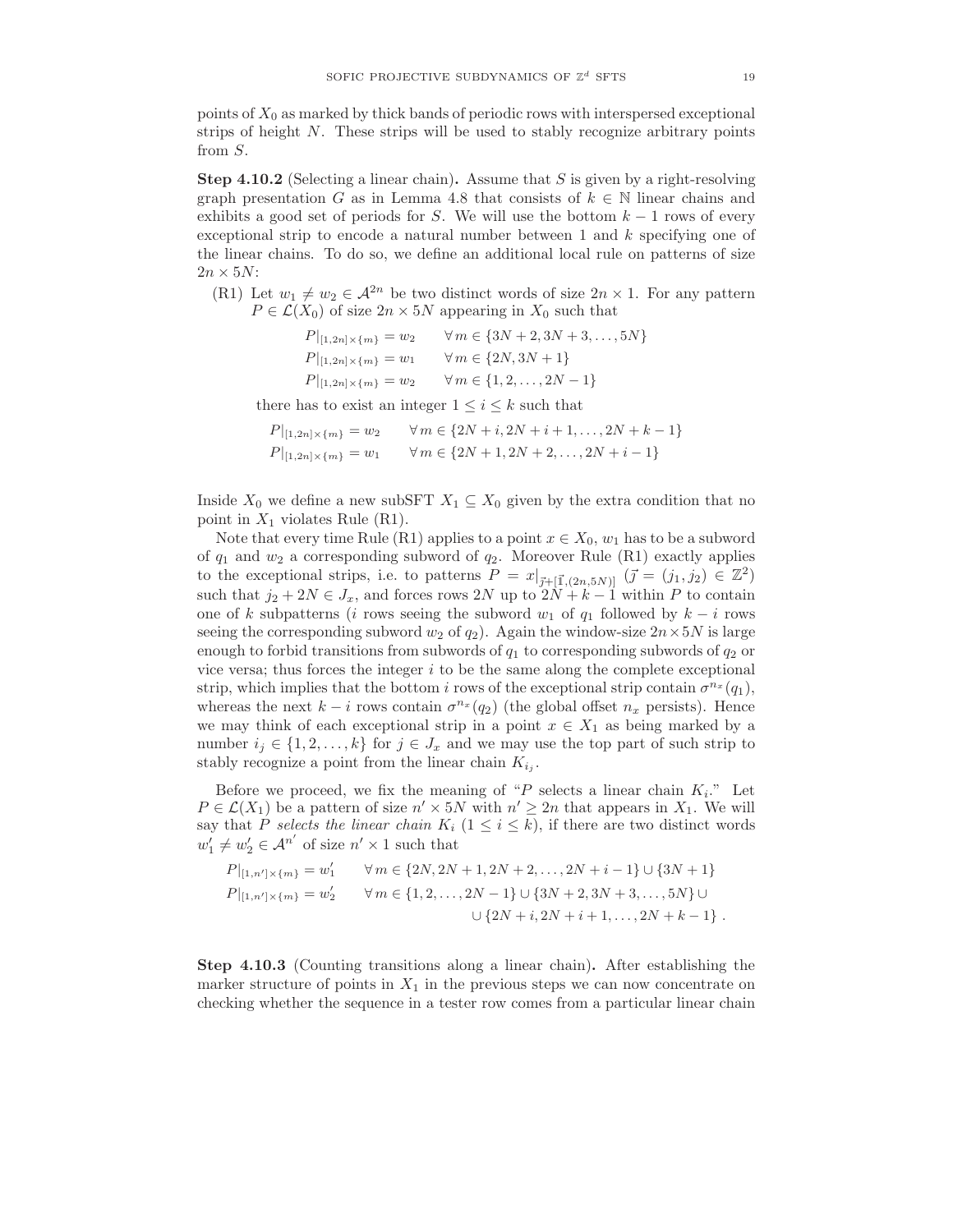$K_i$ . To do this, we first ensure that it is locally correct in S up to words of a certain length – which can easily be done by (one-dimensional) SFT-rules – but then we also have to control the transitions from one strongly connected component in  $K_i$ to another. The main problem here is that some of those components may carry labels that give rise to the same periodic point in S. Arbitrarily long runs of those periodic words then have to be distinguished which can not be done using local rules in only one row. Instead we overlay the tester row with a finite number of other rows (from  $S$ ) implementing something similar to a counter to keep track of the strongly connected components the row visits.

Depending on the properties of the graph G presenting our  $\mathbb Z$  sofic  $S = \mathsf S(G)$  we distinguish two complementary cases, the first of which is rather straightforward. We use the notation introduced in Lemma 4.8, i.e. the linear chain  $K_i$  has  $m_i + 1$ non-trivial strongly connected components  $c_{i,j}$   $(0 \leq j \leq m_i)$  connected by isolated transition paths  $p_{i,j}$   $(1 \leq j \leq m_i)$  and the labeling in  $K_i$  is right-resolving.

Define  $M := \max_{1 \leq i \leq k} \{m_i + 1\} \in \mathbb{N}$  to be the maximal number of non-trivial strongly connected components in any linear chain.

**Case 4.10.1.** Suppose there exists a chain  $K_{i^*}$   $(1 \leq i^* \leq k)$  and  $1 \leq j^* \leq m_{i^*}$  such that the two periodic points  $(\lambda_G(c_{i^*,j^*-1}))^{\infty}, (\lambda_G(c_{i^*,j^*}))^{\infty} \in \text{Per}(\overline{S})$  are contained in distinct orbits.

Define the point  $t_1 := (\lambda_G(c_{i^*,j^*-1}))^{\infty} \cdot \lambda_G(p_{i^*,j^*}) (\lambda_G(c_{i^*,j^*}))^{\infty} \in S$ . For every linear chain  $K_i$  we generate a family

$$
H_1(K_i) := \left\{ \begin{pmatrix} \sigma^{l_{m_i}}(t_1) \\ \vdots \\ \sigma^{l_2}(t_1) \\ \sigma^{l_1}(t_1) \end{pmatrix} \middle| l_1 > l_2 > \ldots > l_{m_i} \in \mathbb{Z} \right\} \subseteq S^{m_i}
$$

of  $m_i$ -tuples of points from S. Let  $n' := 2 \cdot \max\{n, |c_{i^*,j^*-1} p_{i^*,j^*} c_{i^*,j^*}| \} + 1 \in \mathbb{N}$ . For any point in  $H_1(K_i)$  specified by the  $m_i$ -tuple  $(l_1, l_2, \ldots, l_{m_i}) \in \mathbb{Z}^{m_i}$  of offsets we call the pattern of size  $n' \times m_i$  centered at coordinate  $-l_j$   $(1 \leq j \leq m_i)$  and exact j-block and we refer to patterns of size  $n' \times m_i$  that have their central column placed at a coordinate strictly between  $-l_j$  and  $-l_{j+1}$  with  $1 \leq j \leq m_i - 1$  a j-block. Patterns with their central column to the left of  $-l_1$  will be called 0-blocks and those to the right of  $-l_{m_i}$  similarily are  $m_i$ -blocks. It should be clear that because of the horizontal extension  $n'$  we can locally decide which rows already passed the transition from  $c_{i^*,j^*-1}$  to  $c_{i^*,j^*}$  and which still await this transition and we also have enough information to spot the exact starting position of a transition. Therefore every pattern of size  $n' \times m_i$  which appears in  $H_1(K_i)$  has precisely one type, that is, each such pattern is either a j-block or an exact j-block (but not both!) for exactly one  $j$ .

Next we introduce a new rule:

 $(R2.1<sub>i</sub>)$  Let  $P \in \mathcal{L}(X_1)$  be a pattern of size  $n' \times 5N$  that selects  $K_i$ , then the subpattern  $P|_{[1,n']\times[2N+k+1,2N+k+m_i]}$  has to be a block of size  $n'\times m_i$  that appears in some point of  $H_1(K_i)$  and the subpattern  $P|_{[1,n']\times[2N+k+m_i+1,2N+k+2M]}$ has to equal  $P|_{[1,n']\times[4N+k+m_i+1,4N+k+2M]}$  (we just fill in the remaining, unused rows with copies of the periodic point  $\sigma^{n_x}(q_2)$  conserving the global offset  $n_x$ ).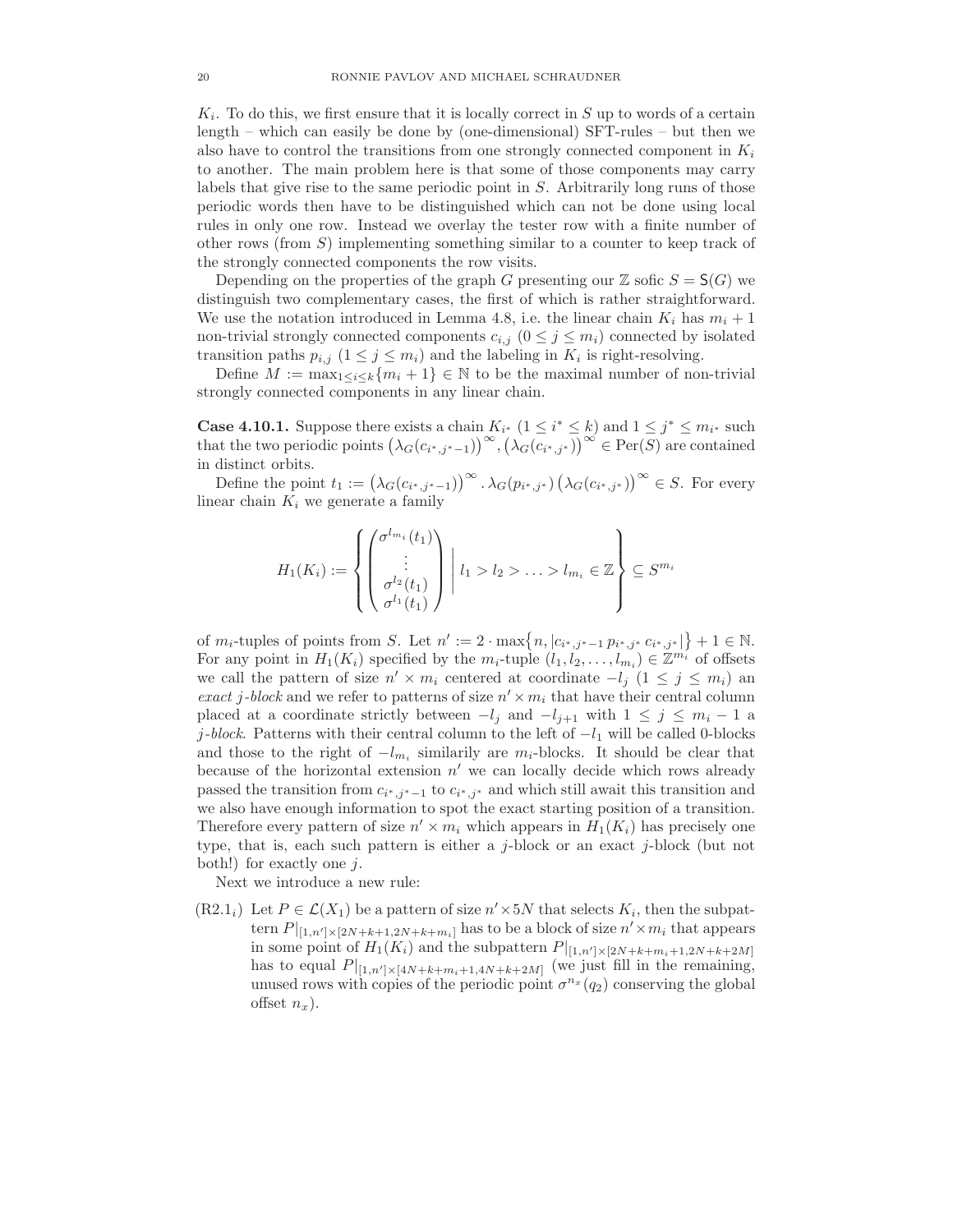Obviously Rule  $(R2.1<sub>i</sub>)$  puts an additional condition precisely on exceptional strips marked by *i*. As  $(\lambda_G(c_{i^*,j^*-1}))^{\infty}$  and  $(\lambda_G(c_{i^*,j^*}))^{\infty}$  are periodic points from different orbits, we can easily distinguish between subwords of size  $n' \times 1$  from the left and the right half of  $t_1$ . Rule  $(R2.1<sub>i</sub>)$  thus guarantees that rows  $k + 1$  to  $k + m_i$  of those strips contain a shifted copy of  $(\lambda_G(c_{i^*,j^*-1}))^{\infty}$ ,  $(\lambda_G(c_{i^*,j^*}))^{\infty}$ or  $t_1$ . Due to right-resolvingness of the labeling on  $G$ , the *transition pattern*  $w := \lambda_G(c_{i^*,j^*-1}) \lambda_G(p_{i^*,j^*}) \lambda_G(c_{i^*,j^*}) \in \mathcal{L}(S)$  appears at most once in every such row. Hence, for every exceptional strip marked by  $i$ , we may denote by  $a_j \in \mathbb{Z} \cup \{\pm \infty\}$  the starting coordinate of (the subword)  $\lambda_G(p_{i^*,j^*})$  of w in row  $k+j$   $(1 \leq j \leq m_i)$ , where  $a_j := +\infty$  if row  $k+j$  contains a shift of  $(\lambda_G(c_{i^*,j^*-1}))^{\infty}$ and  $a_j := -\infty$  if row  $k + j$  contains a shift of  $(\lambda_G(c_{i^*,j^*}))^{\infty}$ . Then, because of the window-size  $n' \times 5N$ , Rule (R2.1<sub>i</sub>) forces  $(a_j)_{j=1}^{m_i}$  to be a non-decreasing sequence which strictly increases on all indices j with  $a_i \in \mathbb{Z}$ . Moreover the pattern of size  $n' \times m_i$  that appears in rows  $k + 1$  up to  $k + m_i$  of the exceptional strip with its central column placed at  $a_j \in \mathbb{Z}$  is an exact j-block and for  $0 \leq j \leq m_i$  patterns centered at a coordinate between  $a_j$  and  $a_{j+1}$  are j-blocks (here  $a_0 := -\infty$  and  $a_{m_i+1} := +\infty$ ).

**Case 4.10.2.** Suppose that for every linear chain  $K_i$  ( $1 \leq i \leq k$ ) the set of periodic points  $\left\{ (\lambda_G(c_{i,j}))^{\infty} \mid 0 \leq j \leq m_i \right\} \subseteq \text{Per}(S)$  is a subset of a single orbit. Nevertheless, as S does not have universal period, there is  $1 \le i^* \le k$  and  $1 \le j^* \le k$  $m_{i^*}$  such that the point  $t_2 := (\lambda_G(c_{i^*,j^*-1}))^{\infty} \cdot \lambda_G(p_{i^*,j^*}) (\lambda_G(c_{i^*,j^*}))^{\infty} \in S$  is out of phase, i.e.  $\sigma^{|p_{i^*,j^*}|}((\lambda_G(c_{i^*,j^*-1}))^{\infty}) \neq (\lambda_G(c_{i^*,j^*}))^{\infty}.$ 

In this case the structure of the counter is necessarily a bit more complicated, since we can not just locally distinguish between periodic words before and after a transition from  $c_{i^*,j^*-1}$  to  $c_{i^*,j^*}$ . Instead we will use two special periodic rows plus a pair of rows for every  $1 \leq j \leq m_i$  to determine where a transition between two strongly connected components in  $K_i$  occurs. Nevertheless the idea is an elaboration of the construction in Case 4.10.1 above. Denote by  $o := |\text{Orb}(q_{i^*,j^*-1})| \in \mathbb{N}$  the number of elements in the orbit of  $q_{i^*,j^*-1} := (\lambda_G(c_{i^*,j^*-1}))^{\infty} \in \text{Per}(S)$  which by assumption equals the orbit of  $q_{i^*,j^*} := (\lambda_G(c_{i^*,j^*}))^{\infty} \in \text{Per}(S)$ . For every linear chain  $K_i$  we define a family

$$
H_2(K_i) := \left\{ \begin{pmatrix} \sigma^{-|p_{i^*,j^*}|}(q_{i^*,j^*}) \\ \sigma^{l_{m_i}}(t_2) \\ \vdots \\ \sigma^{l_2}(t_2) \\ \sigma^{l_2}(t_2) \\ \vdots \\ \sigma^{l_1}(t_2) \\ \vdots \\ \sigma^{l_1}(t_2) \\ \vdots \\ \sigma^{l_1}(t_2) \\ \vdots \\ \sigma^{l_1}(t_2) \\ \vdots \\ \sigma^{l_1}(t_2) \end{pmatrix} \right\} \cup \left\{ \begin{matrix} l_1 \geq l_2 \geq \ldots \geq l_{m_i} \in \mathcal{OZ} \land \\ l'_1 > l'_2 > \ldots \geq l_{m_i} \in \mathcal{Z} \land \\ l'_1 > l'_2 > \ldots > l'_{m_i} \in \mathbb{Z} \land \\ l'_1 \leq j \leq m_i : l_j - o < l'_j \leq l_j \\ \vdots \\ l_j - o < l'_j \leq l_j \end{matrix} \right\} \subseteq S^{2m_i + 2}
$$

of  $(2m_i+2)$ -tuples of points from S. Let  $n' := 2 \cdot \max\{n, |c_{i^*,j^*-1} p_{i^*,j^*} c_{i^*,j^*}| \} + 1 \in$ N. As before, we define (exact) j-blocks which are now patterns of size  $n' \times (2m_i+2)$ , this time using the offsets  $l'_j$   $(1 \leq j \leq m_i)$  and we introduce a new rule:

 $(R2.2<sub>i</sub>)$  Let  $P \in \mathcal{L}(X_1)$  be a pattern of size  $n' \times 5N$  that selects  $K_i$ , then the subpattern  $P|_{[1,n']\times[2N+k+1,2N+k+2m_i+2]}$  has to be a block of size  $n'\times(2m_i+2)$ which appears in an element of  $H_2(K_i)$  and furthermore the subpattern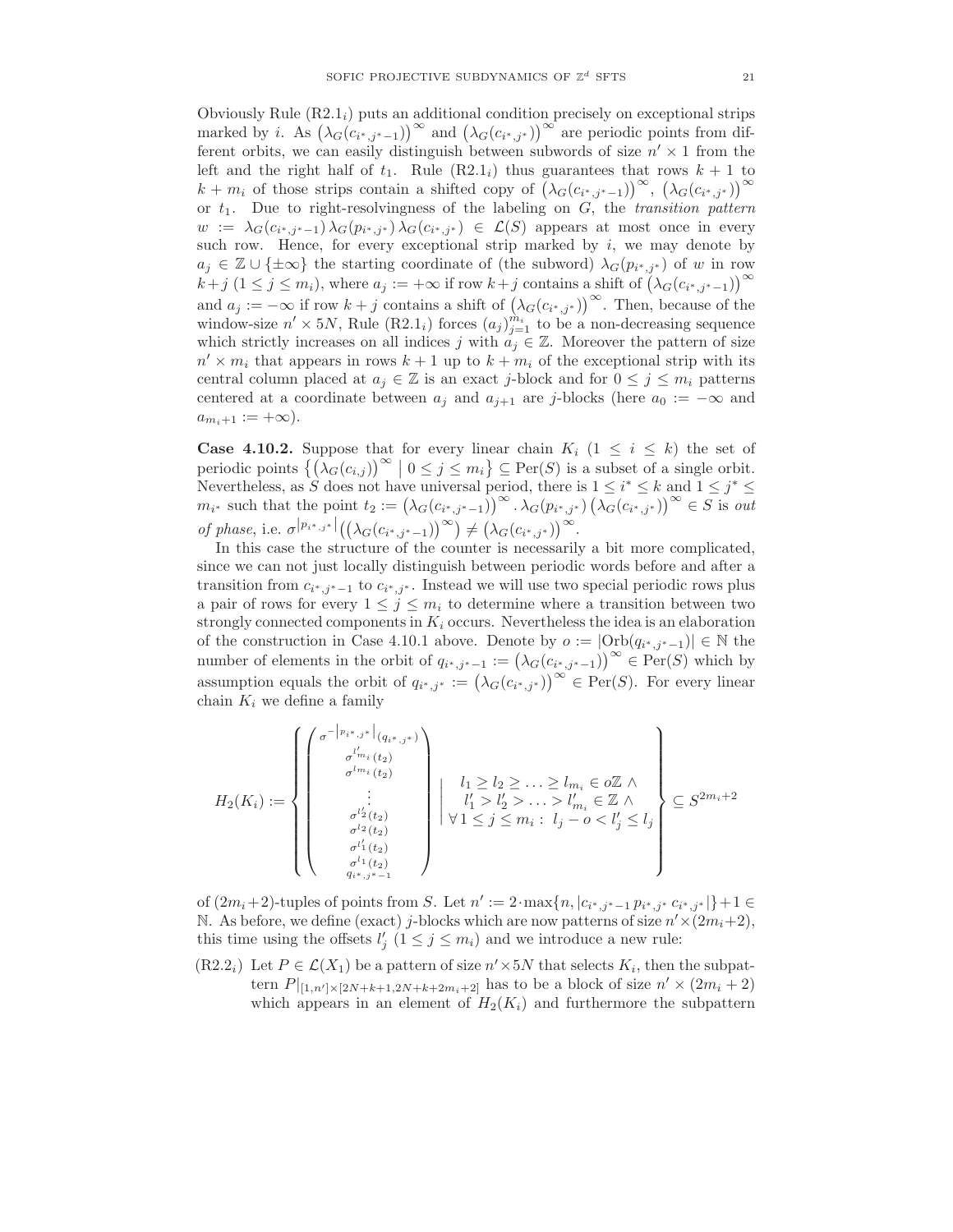$P|_{[1,n']\times[2N+k+2m_i+3,2N+k+2M]}$  has to equal  $P|_{[1,n']\times[4N+k+2m_i+3,4N+k+2M]}$ (again we fill possibly remaining rows with copies of  $\sigma^{n_x}(q_2)$ ).

We claim that, as in the previous case, Rule  $(R2.2<sub>i</sub>)$  applies to all exceptional strips marked by i and forces rows  $k + 1$  up to  $k + 2m<sub>i</sub> + 2$  to contain shifted copies of the special points  $q_{i^*,j^*-1}, q_{i^*,j^*}$  or  $t_2$ . To prove this, let us look at rows  $k+m$  with  $m \in \{1, 2, 4, 6, \ldots, 2m_i, 2m_i + 2\}$  first. Note that Rule  $(R2.2<sub>i</sub>)$  guarantees that the bottom row is  $\sigma^l(q_{i^*,j^*-1})$  and the top row is  $\sigma^{l-|p_{i^*,j^*}|}(q_{i^*,j^*})$  for some common offset  $l \in \mathbb{Z}$ . Thus those rows are not equal, but always exhibit the same phase difference which also occurs between the left and right half of  $t_2$ . By definition the even rows (rows  $2, 4, 6, \ldots, 2m_i$ ) in an element of  $H_2(K_i)$  are aligned: their left half up to the transition pattern  $w := \lambda_G(c_{i^*,j^*-1}) \lambda_G(p_{i^*,j^*}) \lambda_G(c_{i^*,j^*})$  coincides exactly with the bottom row whereas their right halves (after the transition pattern w) are "in phase" with the top row. Hence Rule  $(R2.2<sub>i</sub>)$  implies that, even if we see long periodic behaviour in the exceptional strip, we can decide locally whether we already passed a transition in a particular row. To do this we just have to compare a pattern of size  $n' \times 1$  from an even row to the patterns appearing above and below it in rows 1 resp.  $2m_i + 2$ . In particular after reaching alignment with the top row, Rule  $(R2.2<sub>i</sub>)$  does not allow any way to switch back to the phase shift of the bottom row, so the alignment has to continue forever to the right. Symmetrically, the situation of local coincidence with the periodic point in the bottom row persists infinitely far to the left. This shows that all rows  $k + m$  with  $m \in \{2, 4, \ldots, 2m_i\}$ can contain at most one transition pattern w and have to be periodic like row  $k+1$ resp. row  $k + 2m_i + 2$  to the left resp. to the right of this unique occurrence of w. Therefore the claimed form follows for those rows. Again the coordinates at which the transition pattern  $w$  shows up define a non-decreasing sequence, this time – because of the alignment – in  $(l + o\mathbb{Z}) \cup {\pm \infty}$ .

Now let us look at the remaining rows. Those will be used to narrow down the exact position of a transition. The definition of  $H_2(K_i)$  implies that every odd row (rows  $\{3, 5, \ldots, 2m_i + 1\}$ ) is just a slight shift to the right of the row immediately beneath it. The size of this shift is bounded from above by the orbit-length o. By Rule  $(R2.2<sub>i</sub>)$  and the already established structure on the even rows, the same is true for the odd rows. In particular, if row  $k + 2j$  ( $1 \le j \le m_i$ ) contains a shifted version of  $t_2$  in which the transition pattern w shows up at coordinate  $a \in \mathbb{Z}$ , row  $k + 2j + 1$  has to contain a shift of  $t_2$  as well and moreover the transition pattern is placed somewhere within the range from a to  $a + |w| + o - 1$  with the additional condition that its starting coordinate be strictly larger than the possibly existing starting coordinate of w in row  $k + 2j - 1$ . If row  $k + 2j$  holds a shift of  $q_{i^*,j^*-1}$ (resp.  $q_{i^*,j^*}$ ) then row  $k+2j+1$  can not contain the transition pattern w either, so it is a shifted version of  $q_{i^*,j^*-1}$  (resp.  $q_{i^*,j^*}$ ) as well.

Using the coordinates of the unique transition patterns w in rows  $k + 2j + 1$  $(1 \leq j \leq m_i)$  or in their absence the (global) alignment of rows  $k + 2j$  – put  $a_j := +\infty$  if row  $k + 2j$  is in phase with row  $k + 1$  and assign  $a_j := -\infty$  if it coincides with row  $k + 2m_i + 2$  – we again obtain a non-decreasing sequence of transition coordinates  $(a_j \in \mathbb{Z} \cup {\{\pm \infty\}})_{j=1}^{\widetilde{m}_i}$  which is strictly increasing on indices j where  $a_i \in \mathbb{Z}$  and the statements about the structure of (exact) j-blocks from the previous case follow. (Again we define  $a_0 = -\infty$  and  $a_{m_i+1} = +\infty$ .)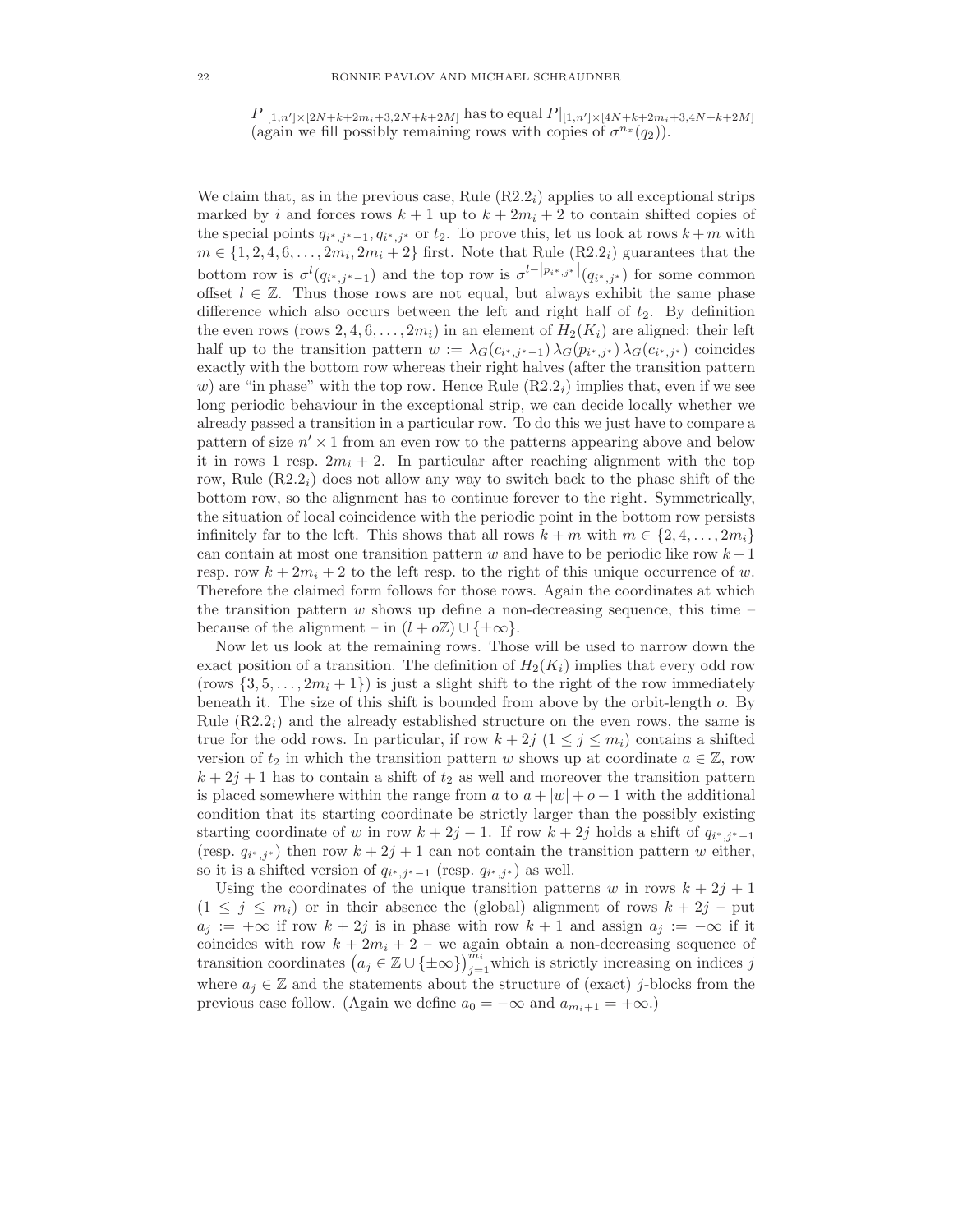In either of the two cases define  $X_2 \subseteq X_1$  as the  $\mathbb{Z}^2$  subSFT given by additionally imposing Rules  $(R2.1<sub>i</sub>)$  resp.  $(R2.2<sub>i</sub>)$ .

Step 4.10.4 (Checking the length of (long) periodic words). Another thing to pay attention to is the possibility to have a cycle  $c_{i,j}$  with  $1 \leq j \leq m_i-1$  in a linear chain  $K_i$  ( $1 \leq i \leq k$ ) that, because of repetitions of the labeling along its edges, gives rise to a periodic point in  $S$  which has a least period strictly smaller than the length of the whole cycle  $c_{i,j}$ . Whenever a point in S enters such a cycle, stays in it for a long time and leaves again, the number of steps spent in this strongly connected component has to be compatible with the cycle length, which because of the shorter period of the label  $\lambda_G(c_{i,j})$  can not be assured using only local (one-dimensional) observations. However, the assumption that  $S$  has a good set of periods allows us to use a finite number of periodic points to set markers which are spaced at a distance equal to the cycle length.

In the attempt to make the construction more transparent, our coding will not be optimal in this step: On one hand the phenomenon described above affects only (some) cycles that are not sitting at the ends of the linear chain  $K_i$ ; on the other hand each problematic cycle length may have a particular (minimal) set Q of periodic points as stated in the definition of a good set of periods. Despite these two issues we just apply a generic (slightly inefficient) method to take care of all cycles with the same technique. For every cycle  $c_{i,j}$   $(0 \leq j \leq m_i)$  we simply use a strip of fixed height  $M' := \sum_{i=1}^{k} (m_i + 1) \in \mathbb{N}$  that contains one periodic point from each of the non-trivial strongly connected components of  $G$ . Let  $R$  be the configuration on  $\mathbb{Z} \times [1, M']$  made up of the periodic points  $(\lambda_G(c_{i,j}))^{\infty}$ ,  $1 \leq i \leq k, 0 \leq j \leq m_i$ , arranged in a vertical stack. Its smallest period  $r := |\text{Orb}(R)| \in \mathbb{N}$  under the onedimensional shift action is the least-common-multiple of all least periods of periodic points in S and by the assumption of the theorem this has to be a multiple of the length of any cycle  $c_{i,j}$  in G. Thus for every  $1 \leq i \leq k, 0 \leq j \leq m_i$  we define the finite set  $C_{i,j}(R) := \{R|_{[a-r,a+r]} \mid a \in |c_{i,j}|\mathbb{Z}\}\subseteq \mathcal{A}^{(2r+1)\times M'}$  consisting of all distinct patterns of size  $(2r + 1) \times M'$  that appear in R centered at coordinates being a multiple of  $|c_{i,j}|$ . Let  $n'' := \max\{n', 2r + 1\} \in \mathbb{N}$  and define another rule:

 $(R3<sub>i</sub>)$  Let  $P \in \mathcal{L}(X_2)$  be a pattern of size  $n'' \times 5N$  that selects  $K_i$ , then for any  $1 \leq$  $m \leq M$  every subpattern  $P|_{[1,n'']\times[2N+k+2M+(m-1)M'+1,2N+k+2M+mM']}$ has to be a block of size  $n'' \times M'$  which shows up in R.

Rule  $(R3<sub>i</sub>)$  forces rows  $k + 2M + 1$  up to  $k + 2M + MM'$  of an exceptional strip to contain periodic points in S such that for every  $1 \leq m \leq M$  the stack of rows  $k + 2M + (m - 1)M' + 1$  up to  $k + 2M + mM'$  contains a shifted version of R, say  $\sigma^{l'_m}(R)$  for some offset  $l''_m \in \mathbb{Z}$ .

Define  $X_3 \subseteq X_2$  as the  $\mathbb{Z}^2$  subSFT whose points satisfy Rules  $(R3_i)$ .

Now we have all the ingredients and we may specify the height of exceptional strips as  $N := k + 2M + MM' \in \mathbb{N}$ . We point out that the rules defined so far already imply that – with the exception of rows indexed by elements in  $k + J_x$ all rows in a point  $x \in X_3$  are valid points in S. What remains is to use all the parts in order to specify the rules guaranteeing that the tester rows in  $k + J_x$  can be filled with precisely the points in S.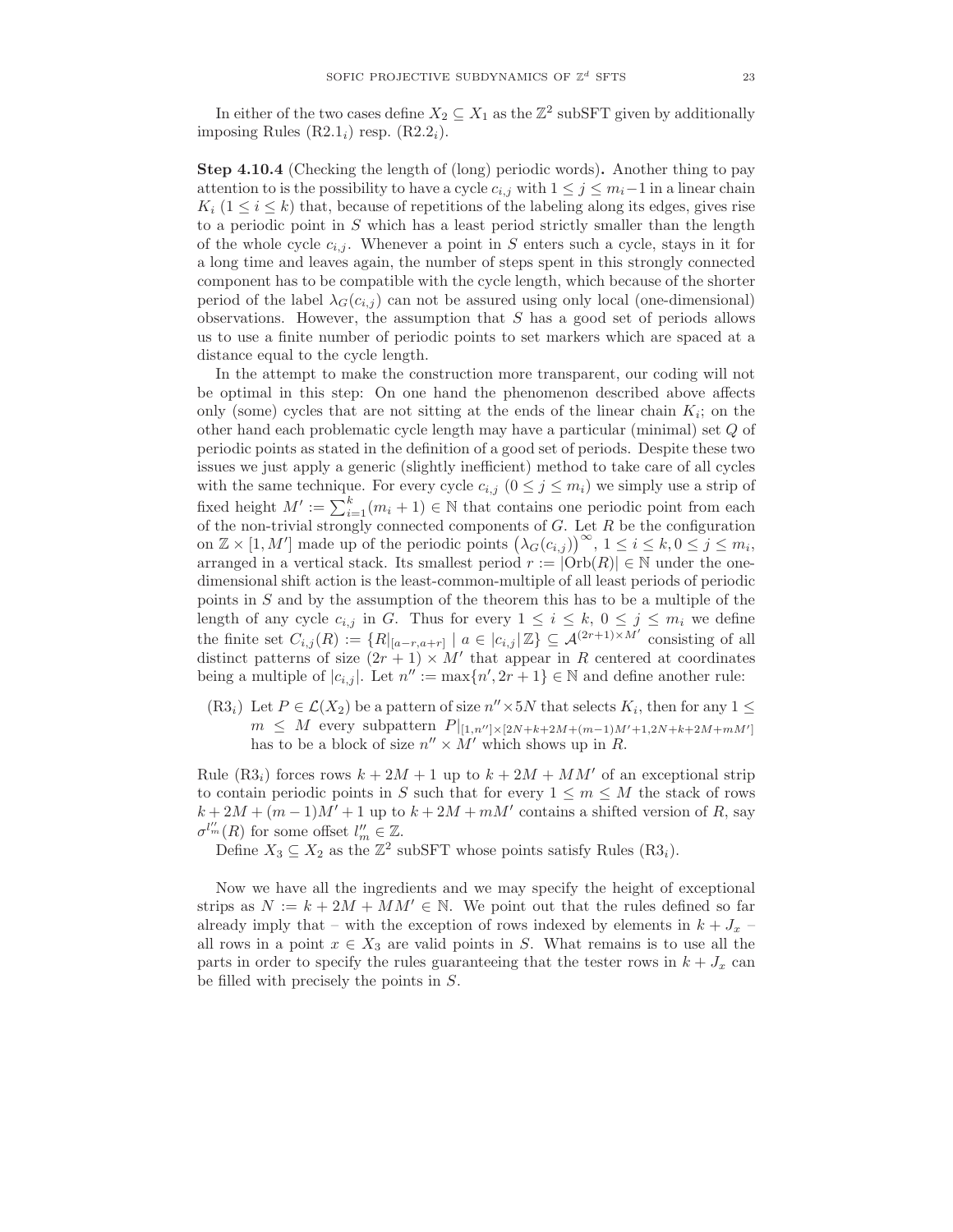**Step 4.10.5** (Checking validity). Let  $n^* := 2 \cdot (n'' + 2 \cdot (M + 1) |E_G|) + 1 \in \mathbb{N}$  and define

$$
\mathcal{L}_{n^*}(K_i) := \{ \lambda_G(p) \mid p := (e_m \in E_{K_i})_{m=1}^{n^*} \land \forall 1 \le m \le n^* - 1 : \mathfrak{t}_G(e_m) = \mathfrak{i}_G(e_{m+1}) \} \subseteq \mathcal{L}_{n^*}(S)
$$

to be the set of labelings of valid paths of length  $n^*$  along the edges of the linear chain  $K_i$ . The next rule checks local validity of row k in an exceptional strip marked by  $i$ :

 $(R4_i)$  Let  $P \in \mathcal{L}(X_3)$  be a pattern of size  $n^* \times 5N$  that selects  $K_i$ , then the subpattern  $P|_{[1,n^*] \times \{2N+k\}}$  of size  $n^* \times 1$  has to be contained in  $\mathcal{L}_{n^*}(K_i)$ .

By the structure of the graph  $G$  presenting  $S$ , we know that long (possibly infinite) periodic behaviour has to appear in any point in S and can only come from visits to non-trivial strongly connected components. In particular whenever a point in  $S$ sees a word of length  $2 |E_G|$  which is periodic, the point has to spend at least two full turns in one cycle of some linear chain  $K_i$ . Right-resolvingness of the labeling then allows us to detect if and when exactly the point leaves from this particular cycle (the first symbol that does not fit into the repeating pattern). Following the edges of the labeled graph from there, we also recognize the precise entry into the non-trivial strongly connected component that produces the next long periodic behaviour; this entry has to happen within less than  $(2M-3)|E_G|$  steps. The choice of  $n^*$  assures that every element in  $\mathcal{L}_{n^*}(K_i)$  has to see long periodic behaviour at least once in its right as well as in its left half. This allows us to define the last two sets of rules (here we have to distinguish between Cases 4.10.1 and 4.10.2 of Step 4.10.3):

(R5<sub>i</sub>) Let  $P \in \mathcal{L}(X_3)$  be a pattern of size  $n^* \times 5N$  that selects  $K_i$ . Whenever the subpattern  $P|_{[(n^*+1)/2-|E_G|,(n^*+1)/2+|E_G|]\times\{2N+k\}}$  can be seen as a subword of some periodic point in  $S$ , all subpatterns

$$
P|_{[l+(n^*-n')/2,l+(n^*+n')/2-1]\times[2N+k+1,2N+k+m_i]} \quad \text{(Case 4.10.1) resp.}
$$

$$
P|_{[l+(n^*-n')/2,l+(n^*+n')/2-1]\times[2N+k+1,2N+k+2m_i+2]} \quad \text{(Case 4.10.2)}
$$

of size  $n' \times m_i$  (resp.  $n' \times (2m_i + 2)$ ) with  $1 \leq l \leq |E_G|$  have to be j-blocks for some fixed  $0 \le j \le m_i$  such that  $P|_{[(n^*+1)/2-|E_G|,(n^*+1)/2+|E_G|]\times\{2N+k\}}$ is a subword of  $(\lambda_G(c_{i,j}))^{\infty} \in \text{Per}(S)$ .

Rule  $(R5<sub>i</sub>)$  ensures that for every exceptional strip marked by i, whenever row k sees long periodic behaviour which extends for  $|E_G|$  steps on both sides of a coordinate  $a \in \mathbb{Z}$ , the "counter" contained in rows  $k+1$  up to  $k+m_i$  (resp.  $k+2m_i+2$ ) above all coordinates in the interval  $[a, a + |E_G| - 1]$  can only be in a state  $0 \le j \le m_i$ which is compatible with the periodic behaviour coming from cycle  $c_{i,j}$ . As every point in S has to be eventually periodic on both ends, the counter has at least a well-defined collection of starting states given by the periodic structure far to the left of the zero coordinate as well as a well-defined family of terminal states given by the structure on the right. Transitions between the states of the counter are then governed by the following set of rules which also checks the length of long periodic words:

(R6<sub>i</sub>) Let  $P \in \mathcal{L}(X_3)$  be a pattern of size  $n^* \times 5N$  that selects  $K_i$ . If the subpattern  $P|_{[(n^*+1)/2-2|E_G|,(n^*+1)/2-1]\times\{2N+k\}}$  of size  $2|E_G|\times 1$  is a periodic word in  $\mathcal{L}(S)$  which does not extend further to the right (the periodic structure ends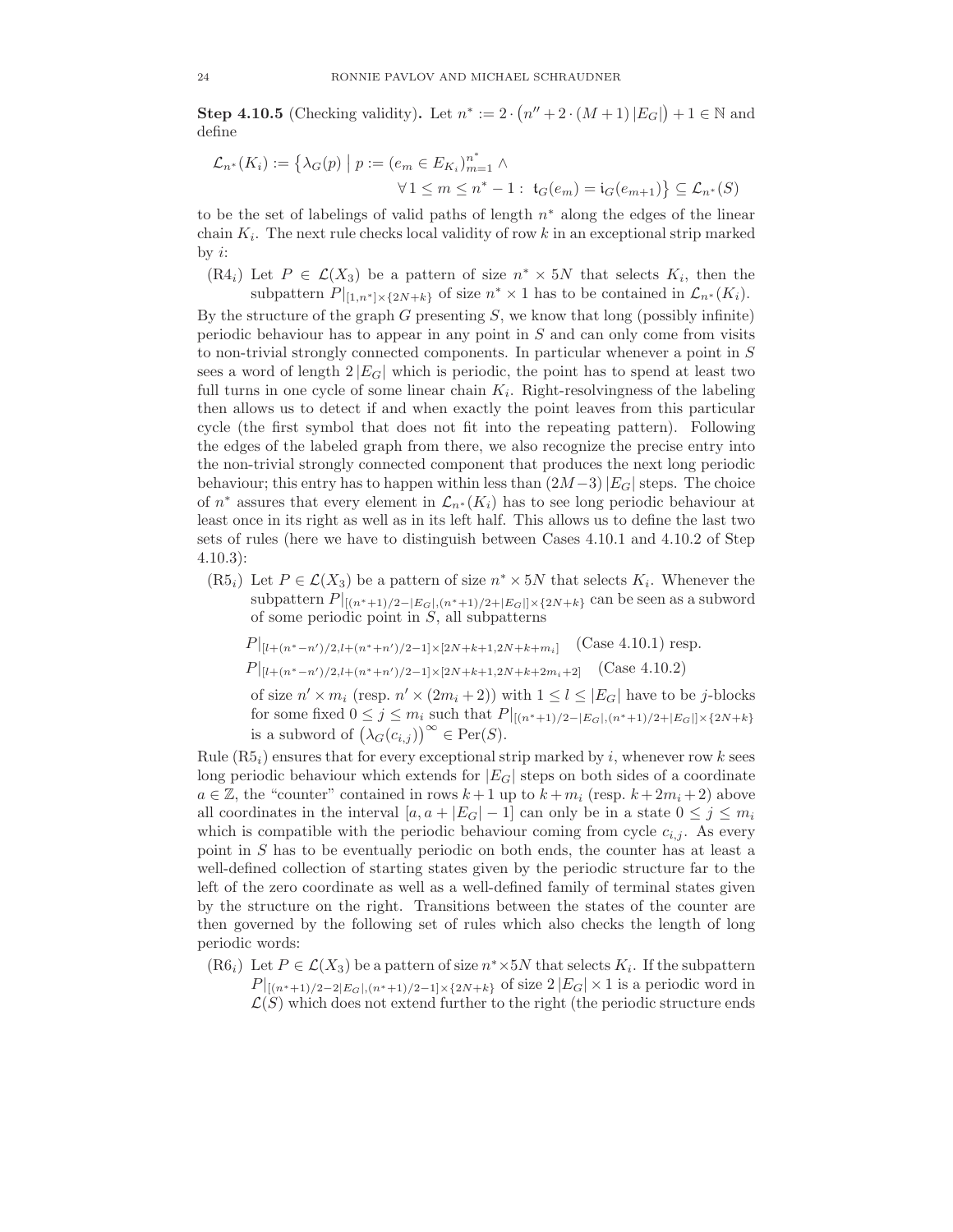at coordinate  $\frac{n^*+1}{2}$ , the pattern  $P|_{[(n^*-n')/2,(n^*+n')/2-1]\times[2N+k+1,2N+k+m_i]}$ (resp.  $P|_{[(n^*-n')/2,(n^*+n')/2-1]\times[2N+k+1,2N+k+2m_i+2]})$  of size  $n'\times m_i$  (resp.  $n' \times (2m_i + 2)$ ) has to be a j-block for some  $0 \le j \le m_i - 1$  (which has been specified by Rule  $(R5<sub>i</sub>)$ ).

Now the subpattern

$$
P|_{[(n^{*}-n')/2+1,(n^{*}+n')/2] \times [2N+k+1,2N+k+m_{i}]} \quad \text{(Case 4.10.1) resp.}
$$
\n
$$
P|_{[(n^{*}-n')/2+1,(n^{*}+n')/2] \times [2N+k+1,2N+k+2m_{i}+2]} \quad \text{(Case 4.10.2)}
$$

of size  $n' \times m_i$  (resp.  $n' \times (2m_i + 2)$ ) has to be an exact  $(j+1)$ -block and the subpattern  $P|_{[(n^*-1)/2-r,(n^*-1)/2+r]\times[2N+k+2M+jM'+1,2N+k+2M+(j+1)M']}$  of size  $(2r + 1) \times M'$  has to be an element of  $C_{i,j}(R)$ .

Furthermore the subpattern  $P|_{[(n^*+1)/2,n^*]\times{2N+k}}$  has to coincide with the labeling of a valid path p of size  $(n^*+1)/2$  in  $K_i$  which starts at vertex  $t_G(c_{i,j})$  leaving the cycle  $c_{i,j}$ . By right-resolvingness of the labeling such  $p$  is unique (given j) and forces the states of the "counter" in an obvious way until the next long periodic pattern is reached (starting with  $(j + 1)$ blocks the counter's value is increased by one every time the path  $p$  uses the transition edge which leaves a non-trivial strongly connected component placing an exact  $j'$ -block centered at the respective coordinate).

Let  $a \in [(n^*+1)/2, n^* - 2|E_G|]$  be the coordinate at which p enters the next non-trivial strongly connected component, say  $c_{i,j}$  in  $K_i$  in which it stays for at least  $2|E_G|$  steps – by choice of  $n^*$  such a has to exist – then the subpattern  $P|_{[a-r,a+r] \times [2N+k+2M+j''M'+1,2N+k+2M+(j''+1)M']}$  of size  $(2r + 1) \times M'$  has to be an element of  $C_{i,j''}(R)$ .

Finally we define  $X \subseteq X_3$  as the subSFT that respects additional Rules  $(R4_i)$ ,  $(R5<sub>i</sub>)$  and  $(R6<sub>i</sub>)$ . There are no other rules, i.e. the family of forbidden patterns  $\mathcal{F}_X \subsetneq \mathcal{A}^{*,2}$  is exactly the finite set that contains all the exclusions specified above.

To finish the proof we show  $S = \mathsf{P}_{\mathbb{Z}}(X)$ .

Claim 4.10.1 ( $S \subseteq P_{\mathbb{Z}}(X)$ ). Let  $s \in S$  be a valid point. There exists  $1 \leq i \leq k$ and a biinfinite path  $(e_l)_{l\in\mathbb{Z}} \in E_G^{\mathbb{Z}}$  along the edges of the linear chain  $K_i$  such that  $s = (\lambda_G(e_l))_{l \in \mathbb{Z}}$ . For  $1 \leq j \leq m_i$  denote by  $l_j^* \in \mathbb{Z}$  the coordinate (if any) such that  $(e_{l_j^*},\ldots,e_{l_j^*+|p_{i,j}|-1})=p_{i,j}$  and extend this sequence with  $\pm\infty$  if there is no such coordinate in order to get a non-decreasing sequence  $(l_j^* \in \mathbb{Z} \cup {\{\pm \infty\}})_{j=1,...,m_i}$ . To realize s as row k inside a point of X just define  $x \in \mathcal{A}^{\mathbb{Z}^2}$  as in Figure 6 – the only exceptional strip appears on rows 1 to N, thus  $J_x = \{0\}$  – and note that the constructed  $\mathbb{Z}^2$  configuration x actually satisfies all rules, i.e.  $x \in X$  and thus  $S \subseteq \mathsf{P}_{\mathbb{Z}}(X).$ 

Claim 4.10.2 ( $P_{\mathbb{Z}}(X) \subseteq S$ ). For any  $x \in X$  all rows except the tester rows (k-th row of an exceptional strip) are by definition forced to contain (special) points of S. Moreover the rules specified in Step 4.10.5 of our construction are able to detect whether the content of those tester rows – if they exist – coincide with the labeling of a valid path in one of the linear chains  $K_i$ . Hence tester rows passing all checks are also in S.

We note that in fact, a point  $s \in \mathcal{A}^{\mathbb{Z}}$  is extendable by 5N rows above and below without violating any rules in  $X$  if and only if  $s$  is a valid point in  $S$ . Hence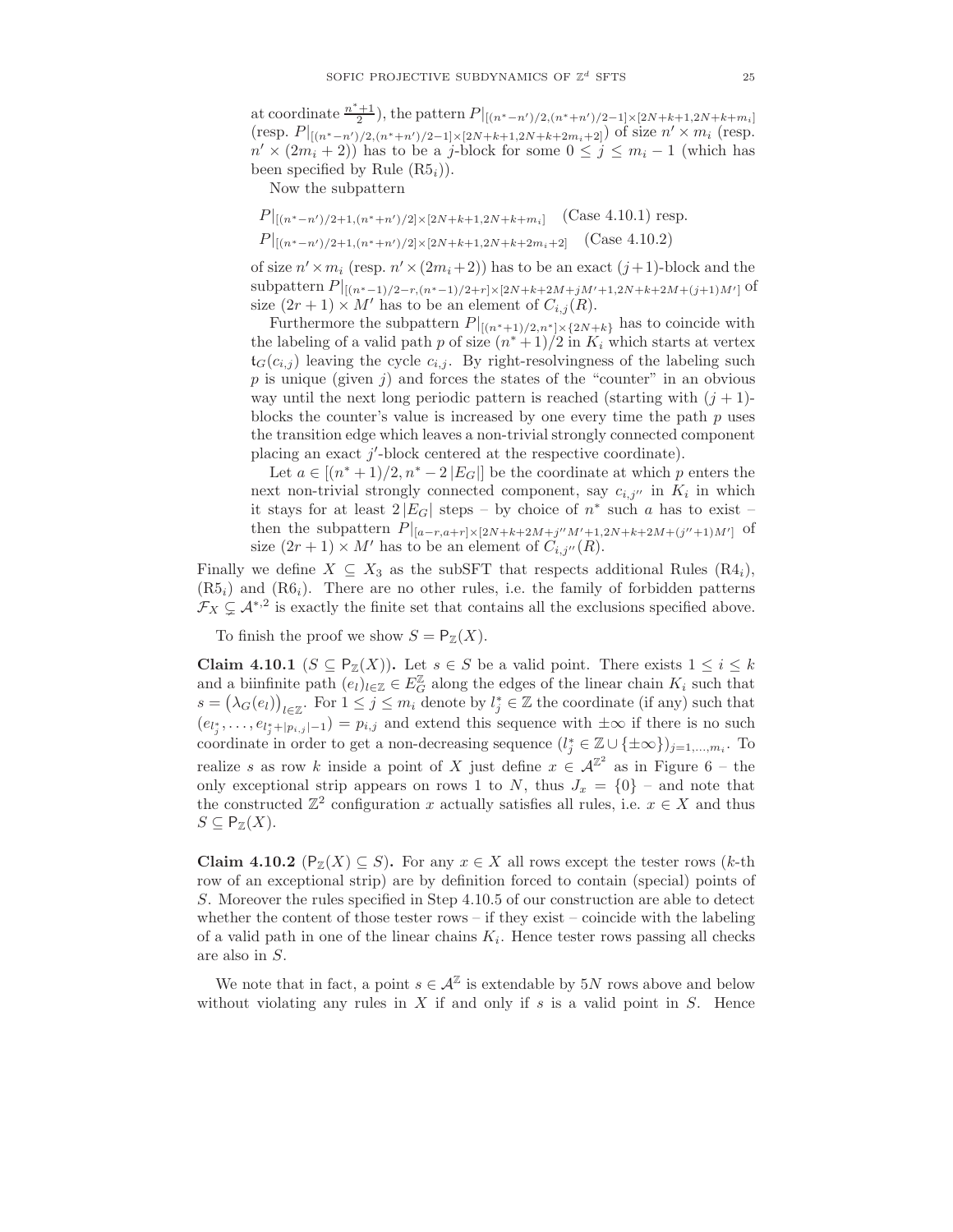

FIGURE 6. Realization of a point  $s \in S$  along row k in some valid point of X.

 $S = X_{\mathbb{Z},5N}$  and our  $\mathbb{Z}$  sofic S is the stable  $\mathbb{Z}$ -projective subdynamics of X as claimed.  $\square$ 

Remark 4.11. Note that the only place where we use the fact that S has a good set of periods is Step 4.10.4. The absence of universal period, on the other hand, is used at various stages of the construction.

### 5. Unstable projective subdynamics

In this section, we show how to produce  $\mathbb{Z}^2$  SFTs that realize most proper  $\mathbb Z$ sofic shifts as their unstable Z-projective subdynamics (applying Observation 3.5 this immediately generalizes to constructing  $\mathbb{Z}^d$  realizations). Again we distinguish between systems of positive resp. zero-entropy and show that the only obstruction for an unstable realization is the presence of a universal period.

**Theorem 5.1.** For any proper  $\mathbb Z$  sofic S with positive entropy  $h_{\text{top}}(S) > 0$  there exists a  $\mathbb{Z}^2$  SFT X which realizes S as its unstable  $\mathbb{Z}$ -projective subdynamics.

*Proof.* Let  $S \subseteq \mathcal{A}^{\mathbb{Z}}$  be defined over an alphabet A. To construct  $X \subseteq \mathcal{A}^{\mathbb{Z}^2}$  we reuse large parts of the proof of Theorem 4.2 together with the technique of marker-bands introduced in Step 4.10.1. The overall idea for our construction is to use an upper halfplane in points  $x \in X$  to unstably recognize a single point from S with an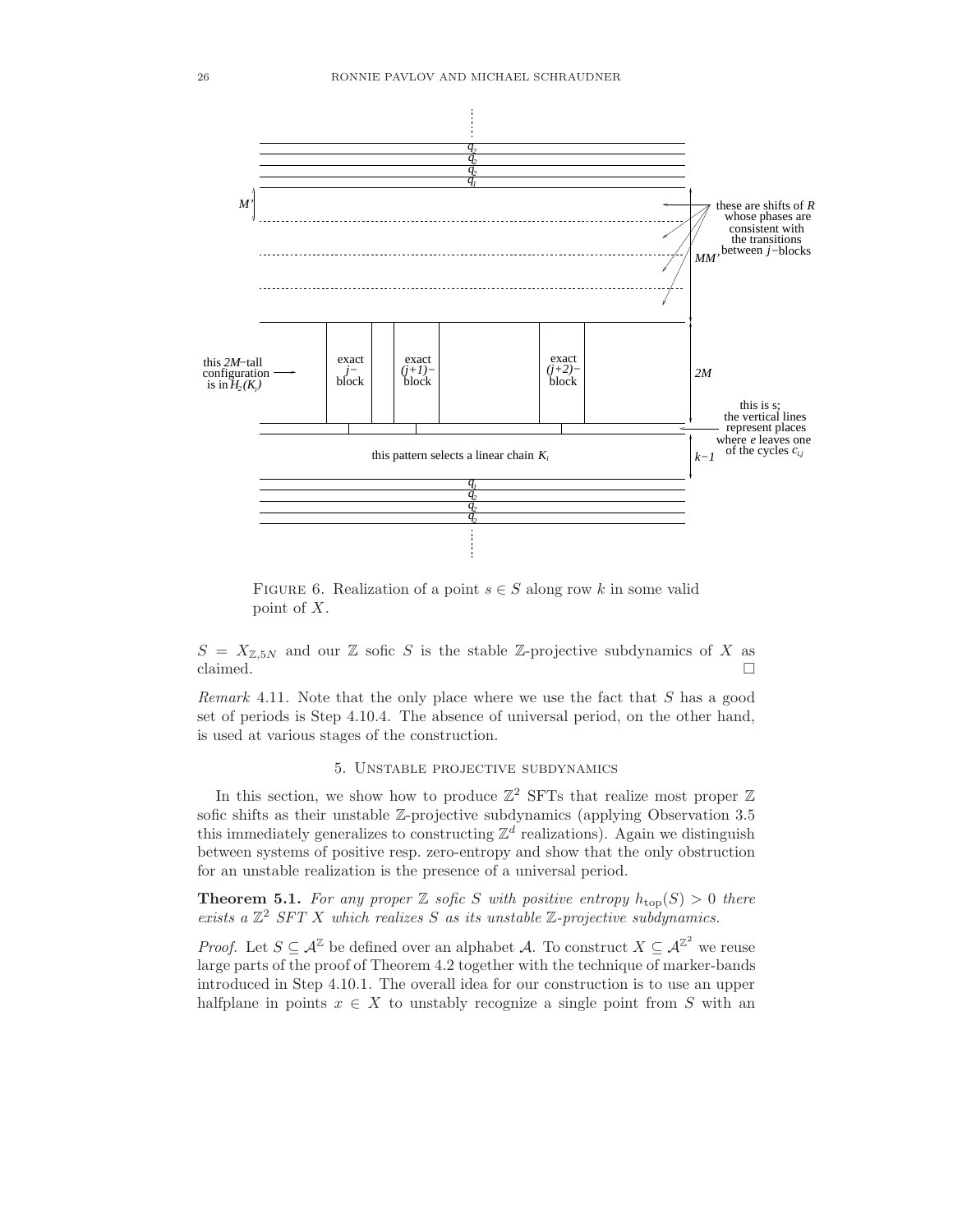inefficient version of the local structure checking procedure performed in Theorem 4.2, whereas the respective lower halfplane of x will be completely filled with copies of a periodic point from S.

Take a right-resolving graph presentation  $G = (V_G, E_G, \lambda_G)$  with  $S = S(G)$  and choose a set of words  $W := \{w_-, w_+, w_*, w_0, \ldots, w_{2|V_G|-1}\} \subseteq \mathcal{L}_M(S)$  as given by Lemma 4.1. We form two periodic points  $q_1 := w_+^{\infty}, q_2 := w_-^{\infty} \in S$  which are used to set up the infrastructure of points in X. Fixing a gap size  $N := 4$  we define a  $\mathbb{Z}^2$  SFT  $X_0 \subseteq \mathcal{A}^{\mathbb{Z}^2}$  whose points see exceptional strips interspersed between thick marker-bands as in Step 4.10.1. In addition we force another local rule on  $X_0$  to generate equally spaced exceptional strips on a whole upper halfplane:

(R7) Suppose  $P \in \mathcal{L}(X_0)$  is a valid pattern of size  $3M \times 10N$  such that

| $P _{[1,3M]\times\{m\}}=w_{-}w_{-}w_{-}$ | $\forall m \in \{3N+2, 3N+3, , 5N\}$         |
|------------------------------------------|----------------------------------------------|
| $P _{[1,3M]\times\{m\}}=w_+w_+w_+$       | $\forall m \in \{2N, 3N+1\}$                 |
| $P _{[1,3M]\times\{m\}}=w_{-}w_{-}w_{-}$ | $\forall m \in \{1, 2, , 2N - 1\}$           |
| then as well                             |                                              |
| $P _{[1,3M]\times\{m\}}=w_{-}w_{-}w_{-}$ | $\forall m \in \{8N+2, 8N+3, , 10N\}$        |
| $P _{[1,3M]\times\{m\}}=w_+w_+w_+$       | $\forall m \in \{7N, 8N+1\}$                 |
| $P _{[1,3M]\times\{m\}}=w_{-}w_{-}w_{-}$ | $\forall m \in \{5N+1, 5N+2, \ldots, 7N-1\}$ |
|                                          |                                              |

This condition ensures that anywhere an exceptional strip of height  $N = 4$  appears in a point  $x \in X_0$ , we have to see another exceptional strip every 5N rows above, i.e. if  $J_x \subseteq \mathbb{Z}$  again denotes the set of coordinates of rows appearing immediately below exceptional strips, then  $J_x \neq \emptyset \implies J_x = j_x^0 + 5N \cdot \mathbb{Z}$  or  $J_x = j_x^0 + 5N \cdot \mathbb{N}_0$ for some  $j_x^0 \in \mathbb{Z}$ .

Now we fill in the exceptional strips – if any – as follows: The first (bottom) row as well as the third row of every exceptional strip has to contain a biinfinite concatenation of words from  $\{w_i\}_{0 \leq i \leq 2|V_G|-1}$ , while the fourth (top) row of every exceptional strip has to contain a point of the subshift  $\overline{\bigcup_{l\in\mathbb{N}}\mathrm{Orb}\{w^{\infty}_{-}\cdot w^l_* w^{\infty}_{+}\}};$ conditions which can easily be forced by local rules (note that Lemma 4.1 guarantees that the subshift of all biinfinite concatenations of words from W is a  $\mathbb Z$  SFT of type  $3M - 1$ ). Moreover we impose a condition on the evolution of those fourth (top) rows which allows the block of  $w_*$ 's (if there is one) to grow by one on either side as one moves to the next exceptional strip upwards. Technically this means that if we see one of the following blocks of size  $3M \times 1$  somewhere in the top row of an exceptional strip, the word of size  $3M \times 1$  in the top row of the next exceptional strip 5N rows directly above is forced as shown below  $(j \in J_x + 4, i \in \{+, -, *\}).$ 

j + 5N : w<sup>i</sup> w<sup>i</sup> w<sup>i</sup> w<sup>−</sup> w<sup>∗</sup> w<sup>∗</sup> w<sup>∗</sup> w<sup>∗</sup> w<sup>∗</sup> w<sup>∗</sup> w<sup>∗</sup> w<sup>∗</sup> w<sup>∗</sup> w<sup>∗</sup> w<sup>∗</sup> w<sup>∗</sup> w<sup>∗</sup> w<sup>+</sup> ↑ ↑ ↑ ↑ ↑ ↑  $j:$   $w_i w_i w_i$   $w_ - w_ - w_*$   $w_ - w_* w_*$   $w_ - w_* w_ + w_* w_* w_ + w_* w_ + w_*$ 

This already implies that in points  $x \in X$  with  $J_x$  a coset of  $5N \cdot \mathbb{Z}$  the top rows of exceptional strips are either all equal and then contain the same shift of a periodic point  $w_i^{\infty}$  for some fixed  $i \in \{+, -, *\}$  or they all contain shifts of  $w_*^{\infty} \cdot w_+^{\infty}$  resp.  $w_{-}^{\infty} \cdot w_{*}^{\infty}$  where the appearance of the transition word  $w_{*} w_{+}$  resp.  $w_{-} w_{*}$  moves to the right resp. left by  $M$  coordinates going from one strip to the next. (This is because if a top row of an exceptional strip contained a finite block of  $w_*$ 's,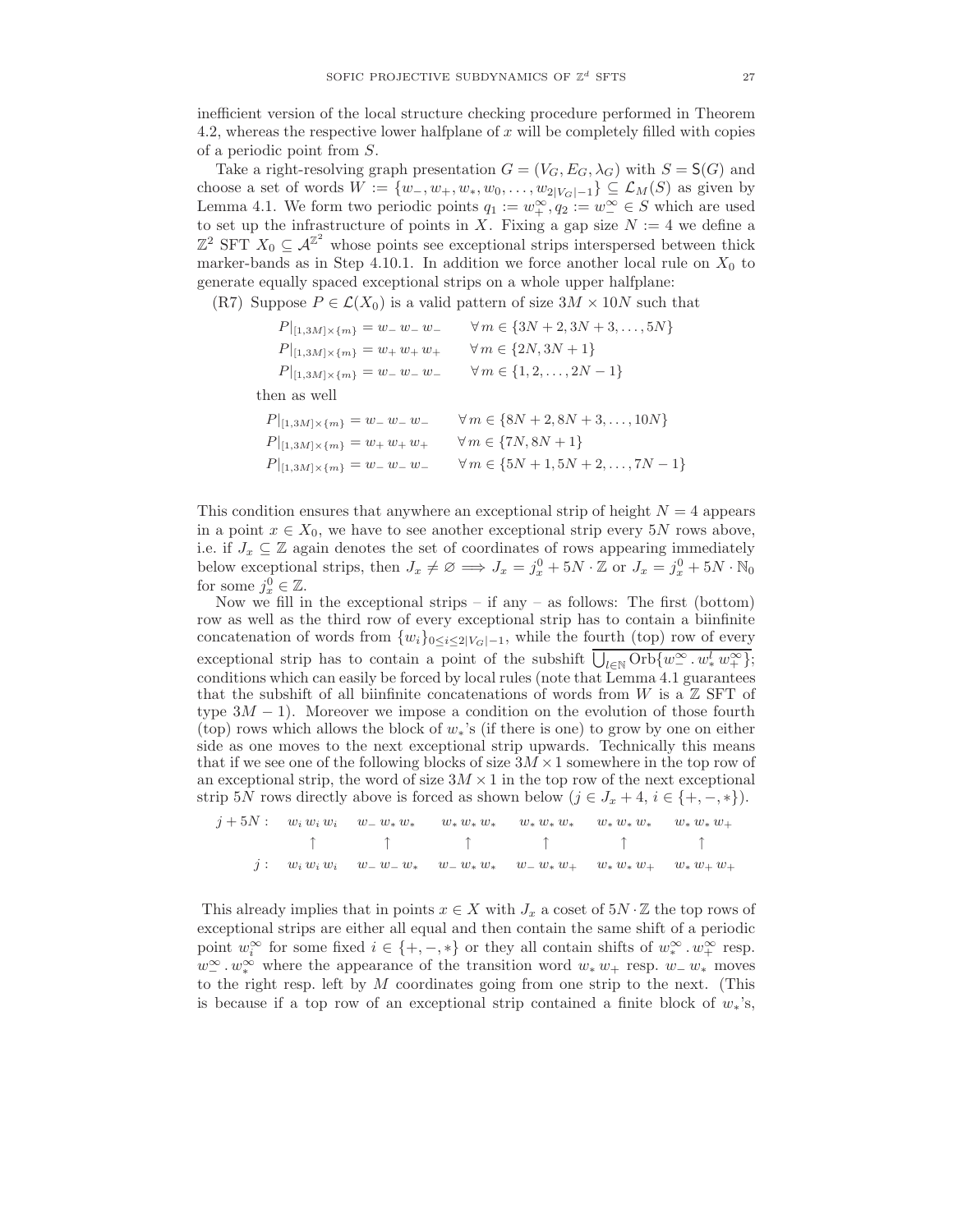the number of  $w_*$ 's would need to decrease by 2 every time one moved a strip downwards, eventually leading to a contradiction.)

In addition note that the lowest exceptional strip of a point  $x \in X$  (when there is one) can be locally recognized by looking  $5N - 1$  rows below where there should occur a shifted copy of  $q_2 = w_1^{\infty}$  instead of a concatenation of  $w_i$ 's with  $0 \le i \le$  $2|V_G| - 1$ . We may then impose a local rule forcing the top row of this lowest strip to be in  $Orb{w^{\infty}_-, w_* w^{\infty}_+}$  by allowing at most one block  $w_*$  (i.e. forbidding the word  $w_*w_*$ ) in the top row of this first exceptional strip.

Another local rule establishes that the second row of an exceptional strip – being reserved to contain the point from  $S$  that we want to realize in  $x - b$  always copied to the second row of the next exceptional strip upwards without any changes. Hence all tester rows contain exactly the same biinfinite sequence.

To finish the definition of  $X \subseteq X_0$  we impose Rules (R1) and a slight variant of (R2) from the construction in the proof of Theorem 4.2 acting just on the bottom part of exceptional strips. The one modification on (R2) which we need is that it only applies to patterns of size  $3M \times 3$  which sit in the three bottom rows of an exceptional strip and which are also centered below a word of size  $5M \times 1$  – in the top row of the strip – that is a subword of the periodic points  $q_1 = w_+^{\infty}$ ,  $q_2 = w_-^{\infty}$ or  $q_3 := w_*^{\infty}$ . Hence the top row of a strip tells us where to check local validity of the second row in terms of the underlying path structure which is governed by the sequence in the first (and third) row. In particular consistency of the path structure is not checked near transitions  $\dots w_{-} w_{-} w_{*} \dots$  nor near  $\dots w_{*} w_{+} w_{+} \dots$ 

We prove that actually  $S = \mathsf{P}_{\mathbb{Z}}(X)$  is the unstable Z-projective subdynamics of  $X$ :

**Claim 5.1.1** ( $S \subseteq \mathsf{P}_{\mathbb{Z}}(X)$ ). For  $s \in S$  define a point  $x \in \mathcal{A}^{\mathbb{Z}^2}$  with  $J_x = 5N \cdot \mathbb{Z}$ where every row in  $J_x + 4$  (top row of exceptional strip) is  $q_3 = w_*^{\infty}$ . Notice that the construction from Theorem 4.2 gives a valid way to surround  $s$  with a biinfinite concatenation of blocks  $w_i$  with  $0 \leq i \leq 2 |V_G| - 1$  above and below. This produces a locally admissible configuration of size  $\mathbb{Z} \times 3$  which does not violate any of the Rules (R1) nor (R2) and which thus can be put into the bottom three rows of every exceptional strip in x generating a valid point of X which realizes  $s = x|_{\mathbb{Z} \times \{j\}}$  for  $j \in J_x + 2$ .

Claim 5.1.2 ( $P_{\mathbb{Z}}(X) \subseteq S$ ). Recall that due to the choice of the set W any biinfinite concatenation of elements  $w_i$  (with  $i \in \{+, -, *, 0, 1, \ldots, 2|V_G|-1\}$ ) gives rise to a valid point in S. Hence we are left to check for each  $x \in X$  with  $J_x \neq \emptyset$  that the (unique) biinfinite sequence  $x|_{\mathbb{Z}\times\{j\}} \in \mathcal{A}^{\mathbb{Z}}$   $(j \in J_x + 2)$  appearing in the second row of every exceptional strip actually is an element of S. Suppose the contrary, i.e.  $s := x|_{\mathbb{Z} \times \{j\}} \notin S$ . In particular this implies that for every biinfinite sequence of edges  $(e_n)_{n\in\mathbb{Z}}\in E_G^{\mathbb{Z}}$  with  $(\lambda_G(e_n))_{n\in\mathbb{Z}}=s$  there exists a coordinate  $n^*\in\mathbb{Z}$ such that  $t_G(e_{n^*}) \neq i_G(e_{n^*+1})$ . A simple compactness argument shows that there is a uniform upper bound  $L \in \mathbb{N}$  on the distance between the origin and the (first) obstruction at coordinate  $n^*$  in such a sequence. Hence any biinfinite concatenation of  $w_i$ 's  $(0 \le i \le 2 |V_G|-1)$  used to fill the first and third row of an exceptional strip containing  $s$  in its tester row forces an inconsistency with respect to one of the Rules (R1) and (R2) somewhere in the interval  $[-L - 3M, L + 3M] \subsetneq \mathbb{Z}$ . Eventually, for the top row of some exceptional strip far above, a long periodic subword of  $q_1, q_2$ or  $q_3$  covers the entire interval  $[-L - 3M, L + 3M]$ , so any biinfinite concatenation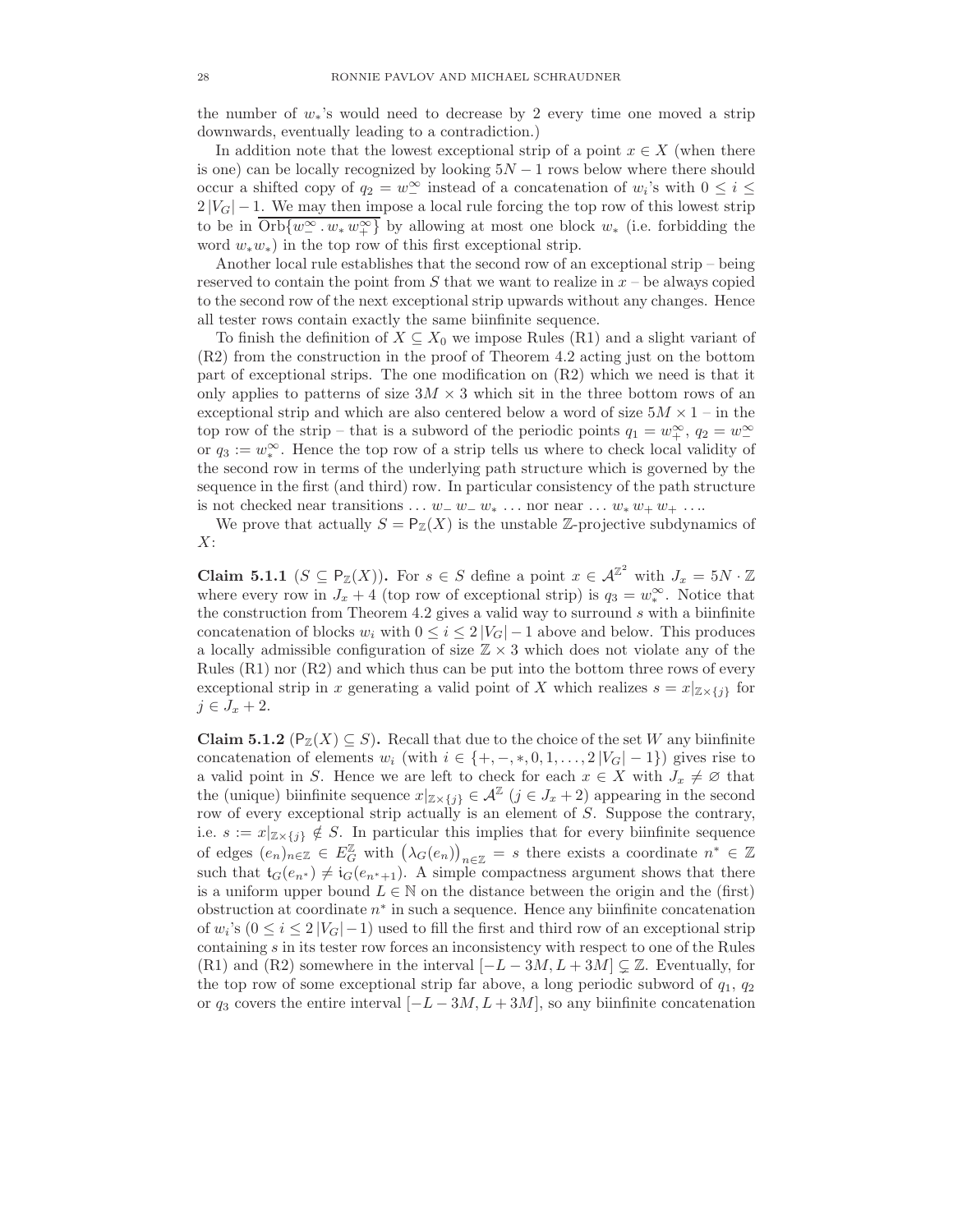of  $w_i$ 's  $(0 \le i \le 2|V_G|-1)$  that could be used to fill the first and third row of this exceptional strip would provoke a local inconsistency which is detected by those rules. Therefore such sequences s can not appear as second rows of exceptional strips and thus are not elements of  $P_{\mathbb{Z}}(X)$ .

**Claim 5.1.3** (The construction is unstable). Since S is a proper  $\mathbb{Z}$  sofic there exist arbitrarily long non-synchronizing words. Hence the graph  $G$  has to contain at least two distinct – though possibly not disjoint nor primitive – cycles  $c_1$  =  $(g_1, g_2, \ldots, g_{|c_1|}), c_2 = (h_1, h_2, \ldots, h_{|c_2|}) (g_i, h_j \in E_G)$  with  $i_G(g_1) = i_G(g_{|c_1|}) \neq$  $i_G(h_1) = i_G(h_{|c_2|})$  which give rise to the same periodic point  $(\lambda_G(c_1))^{\infty} = (\lambda_G(c_2))^{\infty} \in$  $\text{Per}(S)$  but nevertheless none of the words  $(\lambda_G(c_1))^{l|c_2|} = (\lambda_G(c_2))^{l|c_1|} \in \mathcal{L}_{l|c_1||c_2|}(S)$ with  $l \in \mathbb{N}$  is synchronizing.

Now fix an arbitrary  $l \in \mathbb{N}$ . Without loss of generality (interchange  $c_1$  and  $c_2$ ) if necessary) we may choose a right-infinite ray  $r^+ \in E_G^{\mathbb{N}_0}$  starting from  $i_G(g_1)$  and a left-infinite ray  $r^- \in E_G^{-\mathbb{N}}$  ending in  $i_G(h_1)$  such that  $s^+ := (\lambda_G(c_1))^{\infty} \cdot \lambda_G(r^+)$ and  $s^- := \lambda_G(r^-) \cdot (\lambda_G(c_1))^{\infty}$  are valid points in S, but putting the two halves together,  $s^{(l)} := \lambda_G(r^-)$ .  $(\lambda_G(c_1))^{l|c_2| \cdot M} \lambda_G(r^+) \notin S$  is not and so does not appear in  $P_{\mathbb{Z}}(X)$ . However,  $s^{(l)} \in X_{\mathbb{Z}, 5N \cdot l | c_1 || c_2 |}$ , i.e. in our  $\mathbb{Z}^2$  SFT X it may take (at least)  $5N \cdot l |c_1||c_2|$  rows to recognize that  $s^{(l)}$  is not globally admissible; hence the nested sequence  $(X_{\mathbb{Z},n})_{n\in\mathbb{N}_0}$  does not stabilize. To see this, construct a point  $x\in\mathcal{A}^{\mathbb{Z}^2}$ with exceptional rows at  $J_x := 5N \cdot \mathbb{N}_0$ , put  $s^{(l)}$  in every tester row  $j \in J_x + 2$  and for  $i \in \mathbb{N}_0$  fill row  $5N \cdot i + 4$  (the top row of the  $(i + 1)$ -th exceptional strip) with  $w_1^{\infty} w_*^i \cdot w_*^i w_+^{\infty} \in S$ . As  $s^- \in S$  there exists  $w^- := \dots w_{-2}^- w_{-1}^- \cdot w_0^- w_1^- \dots \in S$ some biinfinite concatenation of blocks  $(w_k^- \in W \setminus \{w_+, w_-, w_*\})_{k \in \mathbb{Z}}$  which codes the local structure of  $s^-$  in the sense of Theorem 4.2. Analogously let  $w^+ :=$  $\dots w_{-2}^+ w_{-1}^+ \dots \in S$  denote a biinfinite concatenation that codes  $s^+ \in S$ . To satisfy Rules (R1) and (R2) on the first  $l |c_1||c_2| + 1$  exceptional strips in x we just fill the pairs of rows  $5N \cdot i + 1$  and  $5N \cdot i + 3$   $(0 \le i \le l |c_1||c_2|)$  with  $w^{(i)} := w^-_{(-\infty, -1]} \cdot w^-_{[0, i \cdot M-1]} w^+_{([i-l]c_1||c_2|)M, \infty)} \in S$ . The projection of such a point  $x \in \mathcal{A}^{\mathbb{Z}^2}$  onto  $\mathbb{Z} \times [-5N \cdot l |c_1||c_2|, 5N \cdot l |c_1||c_2| + 4]$  then is a locally admissible configuration in X and thus  $s^{(l)}$  appearing in row 2 of its first exceptional strip belongs to  $X_{\mathbb{Z},5N \cdot l | c_1 || c_2 |}$ .

 $\Box$ 

Next we deal with the zero-entropy case:

**Theorem 5.2.** For any zero-entropy, proper  $\mathbb Z$  sofic  $S$  without universal period there exists a  $\mathbb{Z}^2$  SFT X which realizes S as its unstable  $\mathbb{Z}$ -projective subdynamics.

*Proof.* Let  $S \subseteq \mathcal{A}^{\mathbb{Z}}$  be defined over an alphabet A. As we will see, a large part of the definition of  $X \subseteq \mathcal{A}^{\mathbb{Z}^2}$  is based on steps already used in the proof of Theorem 4.10 and we will just give a brief description of those, commenting on the modifications that are necessary. In particular we will use the same notation, e.g.  $q_1 \neq q_2 \in \text{Per}_n^0(S)$  are again two periodic points of least period  $n \in \mathbb{N}; N \in \mathbb{N}$ will denote a large gap size and we will assume a right-resolving graph presentation  $G = (V_G, E_G, \lambda_G)$  for  $S = S(G)$  as in Lemma 4.8 having  $k \in \mathbb{N}$  linear chains. The overall idea is again to use an upper halfplane in points  $x \in X$  to unstably recognize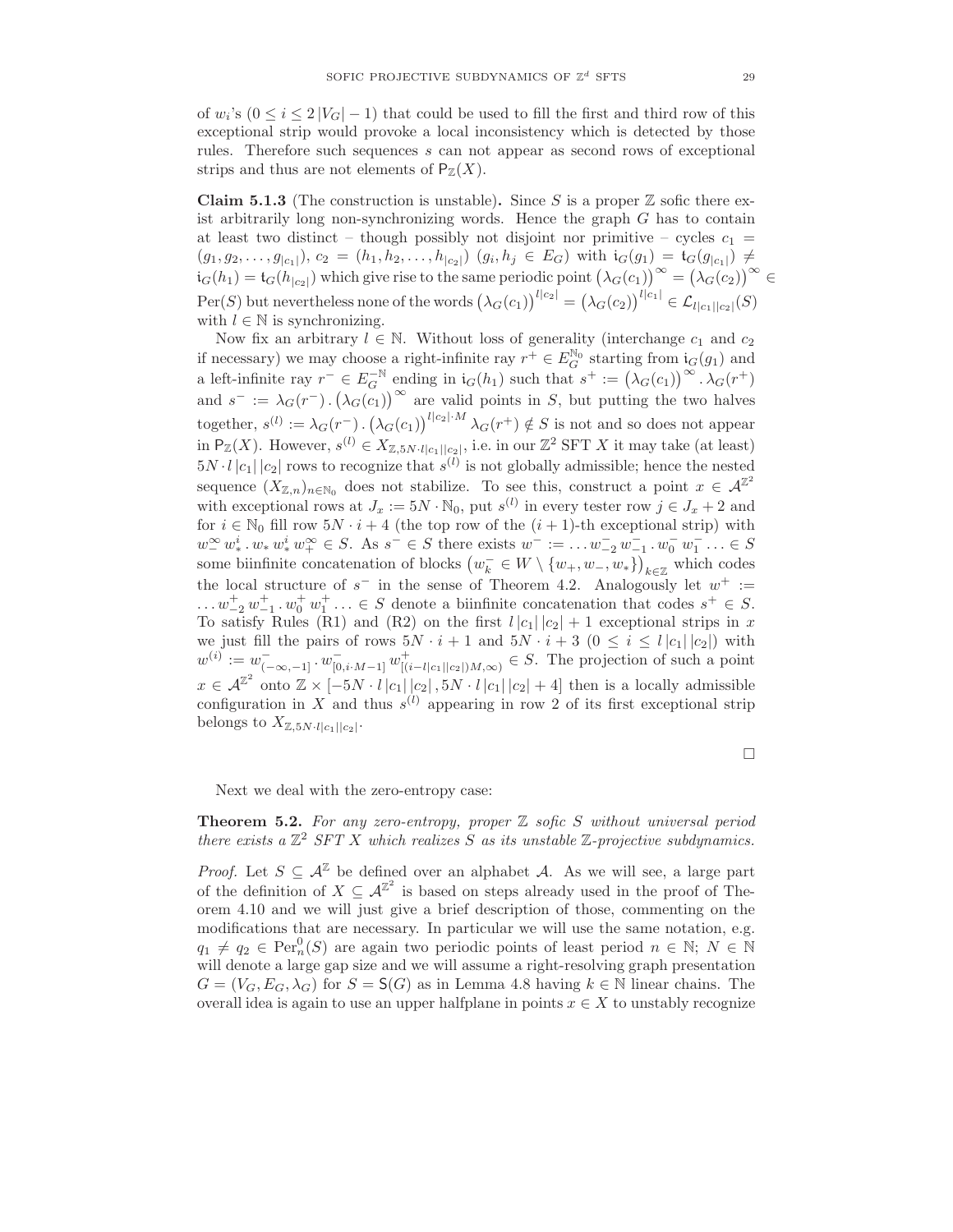a single point of S, whereas the complementary lower halfplane will be completely filled with copies of the periodic point  $q_2$ .

We have to distinguish two cases which need different constructions. The first of those covers all (but is not limited to) zero-entropy proper Z sofics without a good set of periods, whereas the second construction takes care of the complementary class of zero-entropy proper  $\mathbb Z$  sofics, including those which can be seen as finite unions of non-disjoint  $\mathbb Z$  SFTs.

Case 5.2.1 (Non-synchronizing words from cycle lengths). Suppose the graph presentation G of S has at least one linear chain  $K_{i^*}$  (1  $\leq i^* \leq k$ ) containing the following: a cycle  $c_{i^*,j^*}$   $(0 \leq j^* \leq m_{i^*})$  giving rise to a periodic point  $q := (\lambda_G(c_{i^*,j^*}))^{\infty} \in \text{Per}_l^0(S)$  of least period  $l \in \mathbb{N}$ , a right-infinite ray  $r^+ \in E_{K_{i^*}}^{\mathbb{N}_0}$ starting at  $i_G(c_{i^*,j^*})$ , and a left-infinite ray  $r^- \in E_{K_{i^*}}^{-\mathbb{N}}$  ending at  $i_G(c_{i^*,j^*})$ , such that  $T_{i^*,j^*} := \{t \in \mathbb{N} \mid \lambda_G(r^-) \cdot q_{[0,t \cdot l-1]} \lambda_G(r^+) \notin S\}$  is an infinite set. Think of the cycle  $c_{i^*,j^*}$  as a source of arbitrarily long non-synchronizing behaviour in S which is caused from within the chain  $K_{i^*}$ . (This occurs in particular if  $1 \leq j^* \leq m_{i^*} - 1$ and the length of the cycle  $c_{i^*,j^*}$  is larger than the period l.)

To start our construction of  $X$  we impose all local rules specified in the first two steps of the proof of Theorem 4.10 on the full shift  $\mathcal{A}^{\mathbb{Z}^2}$  (thus creating marker-bands that select linear chains) and as before we denote the resulting  $\mathbb{Z}^2$  SFT by  $X_1$ . In addition we force another condition – similar to the one used in Theorem 5.1 – on  $X_1$  to generate equally spaced exceptional strips being marked consistently on the whole upper halfplane. For this, suppose  $P \in \mathcal{L}(X_1)$  is a valid pattern of size  $3n \times 10N$  such that the subpattern  $P|_{[1,3n] \times [1,5N]}$  of size  $3n \times 5N$  selects the linear chain  $K_i$  with  $1 \leq i \leq k$ , then the subpattern  $P|_{[1,3n] \times [5N+1,10N]}$  has to select the same linear chain. This rule ensures that once we see an exceptional strip (possibly above a sea of copies of  $\sigma^{n_x}(q_2)$  in some point  $x \in X_1$ , we have to see another exceptional strip every  $5N$  rows above – so again  $J_x \neq \emptyset$  forces  $J_x = j_x^0 + 5N \cdot \mathbb{Z}$  or  $J_x = j_x^0 + 5N \cdot \mathbb{N}_0$  for some  $j_x^0 \in \mathbb{Z}$  – and moreover all exceptional strips are marked with the same number  $i_x \in \{1, 2, ..., k\}.$ 

Next we impose the rules from Step 4.10.3 (we distinguish the two cases exactly as in the proof of Theorem 4.10) obtaining a  $\mathbb{Z}^2$  SFT  $X_2 \subseteq X_1$ , but instead of Step 4.10.4 we implement a weaker checking procedure to get an unstable realization.

Recall that  $M := \max_{1 \leq i \leq k} \{m_i + 1\}$  and that the yet unused space in the upper part of an exceptional strip indexed by  $j \in J_x$  directly above the rows reserved for the transition counter starts in row  $j+k+2M+1$ . By adding another local rule – let  $P \in \mathcal{L}(X_2)$  be a pattern of size  $3n \times 5N$  that selects  $K_i$ , then for all  $2N+k+2M+1 \leq$  $m \leq 2N + k + 3M - 1$  demand  $P|_{[1,3n] \times \{m\}} \in \{P|_{[1,3n] \times \{2N-1\}}, P|_{[1,3n] \times \{2N\}}\}$  – we force rows  $j + k + 2M + 1$  up to  $j + k + 3M - 1$  to contain either a copy of  $\sigma^{n_x}(q_1)$  or  $\sigma^{n_x}(q_2)$ . The usage of these  $M-1$  rows will be explained below. For now just let  $N := k + 3M - 1$  be the height of our exceptional strips and denote by  $X_3 \subseteq X_2$  the corresponding  $\mathbb{Z}^2$  SFT.

Put  $n^* := 2 \cdot L \cdot (n'' + 2 \cdot (M + 1) |E_G|) + 1$  where  $n'' \in \mathbb{N}$  is as in the proof of Theorem 4.10 and  $L := \text{lcm}\{|c_{i,j}| \mid 1 \leq i \leq k \land 0 \leq j \leq m_i\}$ . We then apply all the validity check rules from Step 4.10.5 except the portion that inspects the length of long periodic words (last part of Rule  $(R6<sub>i</sub>)$ ). Since S may not have a good set of periods, we might not have enough periodic points to define  $C_{i,j}(R)$  nor to control those lengths in a finite number of rows. Instead we use another set of local rules to force propagation of rows from one exceptional strip to the next one. The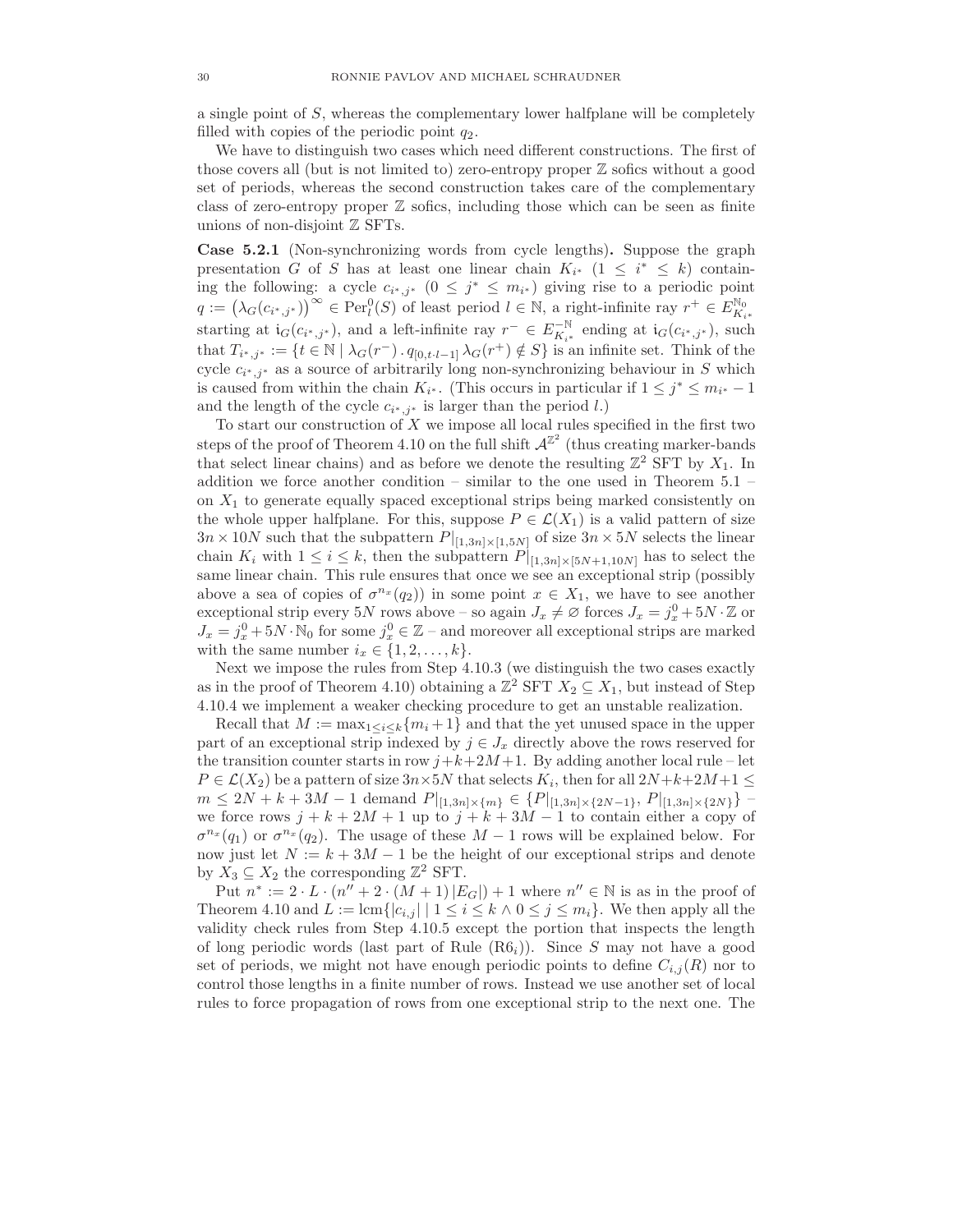purpose of those rules is to consistently shorten long periodic behavior until it can be checked via local rules. Suppose the exceptional strips in  $x \in X$  are all marked by  $i \in \{1, 2, \ldots, k\}$ . In row k of the first exceptional strip (if there is a first one) we a priori allow any locally valid – with respect to Rule  $(R4<sub>i</sub>)$  – biinfinite sequence  $s \in \mathcal{A}^{\mathbb{Z}}$  from the linear chain  $K_i$ . Above this tester row, we place a corresponding transition counter which yields an increasing sequence of transition coordinates  $(a_j \in \mathbb{Z} \cup \{\pm \infty\})_{0 \leq j \leq m_i+1}$  (with  $a_0 = -\infty$  and  $a_{m_i+1} = \infty$ ) marking the entry into transition path  $p_{i,j}$ . Recall that we can determine the counter's state from a finite block exactly as in Step 4.10.3; hence for each  $1 \leq j \leq m_i$  – supposing the counter sees a  $j$ -block at some coordinate – looking at a larger finite block we can also determine whether or not the difference  $a_{j+1} - a_j \geq 0$  is smaller than  $L + |E_G|$ . If so, we force row  $k + 2M + j$  of the exceptional strip to contain  $\sigma^{n_x}(q_2)$  by locally copying the content of the second to last row below the exceptional strip whereas if  $a_{j+1} - a_j \geq L + |E_G|$  we know that the sequence s spends at least L steps in the cycle  $c_{i,j}$  and we require row  $k+2M+j$  to hold  $\sigma^{n_x}(q_1)$  by locally copying the content of the row immediately beneath the exceptional strip. If some states do not occur in the counter, i.e. some  $a_j = \pm \infty$ , respective rows are not forced and thus are free to contain either  $\sigma^{n_x}(q_1)$  or  $\sigma^{n_x}(q_2)$ . Similarly, we do not impose further restrictions on possibly existing rows  $k + 2M + j$  with  $m_i < j \leq M - 1$ .

Using the information in rows  $k + 2M + 1$  up to  $k + 3M - 1$  we enforce a fixed evolution of the k-th row from one exceptional strip to the next moving the coordinates  $a_j$   $(1 \leq j \leq m_i)$  of entry into the transition path  $p_{i,j}$  to the right by an amount of  $L \cdot |Q_i|$  with

 $Q_j := \{j' \mid j \leq j' \leq m_i \land \text{row } k + 2M + j' \text{ contains } \sigma^{n_x}(q_1) \},$ 

hence shortening every long periodic pattern coming from a cycle  $c_{i,j}$  by exactly  $L$ steps. Since  $L \cdot |Q_i| < L \cdot M < \infty$  this can be done with local rules. To be rigorous, we force each symbol sitting in row k of an exceptional strip at coordinate  $a \in \mathbb{Z}$ with  $a_0 < a < a_1$  to be simply copied into the k-th row of the next exceptional strip at coordinate  $a+L|Q_1|$  and similarly we require symbols sitting at coordinate  $a \in \mathbb{Z}$  such that  $a_j \leq a \leq a_{j+1} - L$  for some  $1 \leq j \leq m_i$  to be copied into the k-th row of the next exceptional strip at coordinate  $a + L |Q_j|$ ; if  $a_{j+1} - a_j < L + |E_G|$ , symbols at a coordinate  $a \in \mathbb{Z}$  in the range  $a_{j+1} - L \le a < a_{j+1}$  appear again at coordinate  $a + L |Q_j|$  in the tester row of the next exceptional strip; otherwise those symbols are part of the length  $L$  suffix of a long periodic pattern coming from cycling through  $c_{i,j}$  and are just discarded (they do not reappear in the next tester row above). To get a valid configuration for the transition counter of the next exceptional strip the same shifts of length  $L |Q_i|$  are forced on each of the previous counter's rows corresponding to j. Finally the top  $M-1$  rows of the next exceptional strip are given by the same rule as applied to the first exceptional strip, i.e. if the modified (shifted) transition counter and hence the biinfinite sequence in row k of the new exceptional strip still stays in a state j for more than  $L + |E_G|$ steps the corresponding row has to contain  $\sigma^{n_x}(q_1)$ ; if it stays in state j but for less time, the corresponding row has to contain  $\sigma^{n_x}(q_2)$ . Once all finite differences  $a_{j+1} - a_j$  are less than  $L + |E_G|$  the evolution between consecutive exceptional strips simplifies in the sense that it just shifts the tester row and the transition counter of the strip to the right by a multiple of L. The overall net effect of such evolution is that after a finite – though possibly arbitrarily large – number of steps, all finite runs of periodic behavior present in the sequence contained in the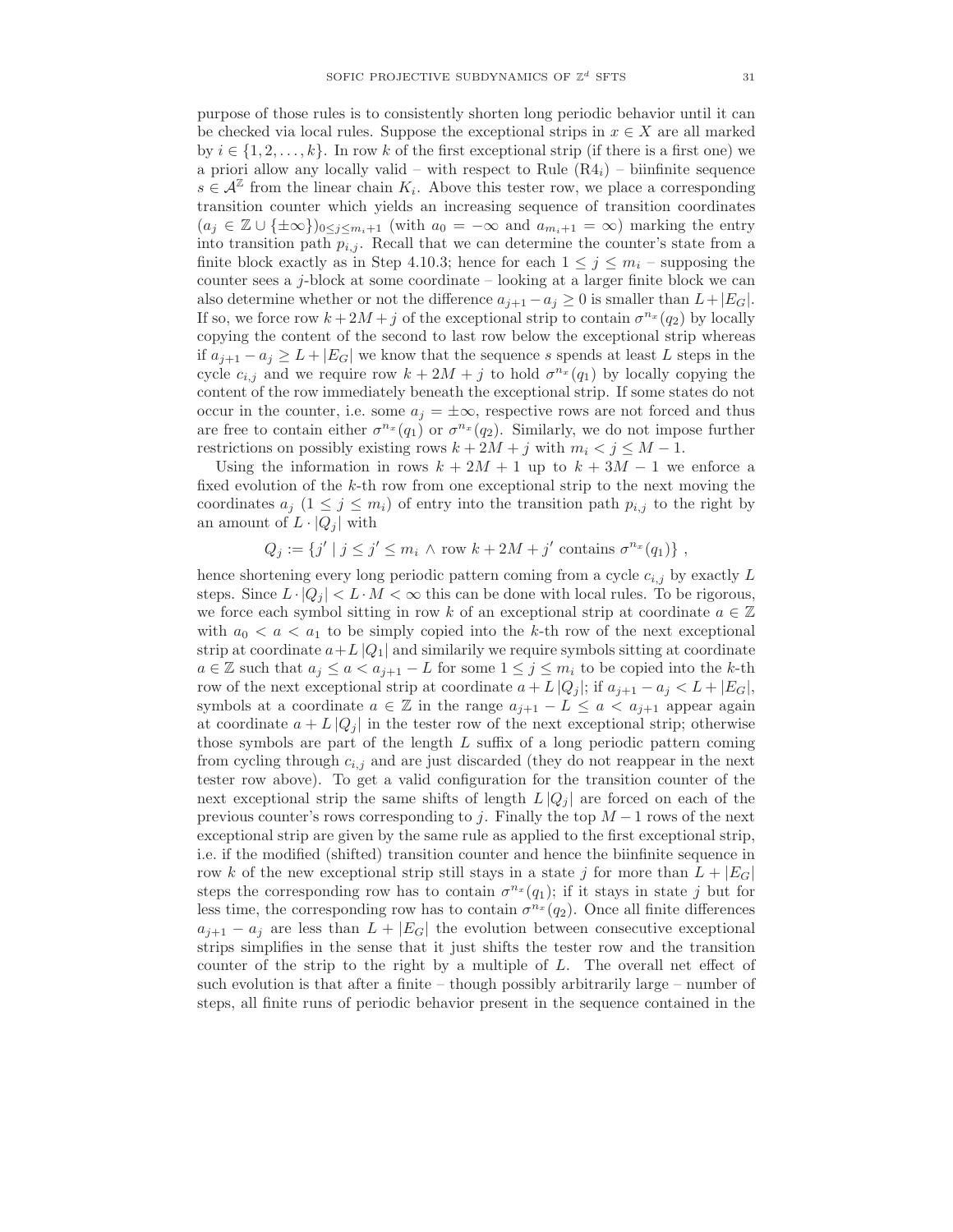tester row of the first (some) exceptional strip are shortened to a length less than  $L+|E_G|$ , while any infinite (or biinfinite) run of periodic behavior remains infinite. Hence the (analogue of) Rule  $(R4<sub>i</sub>)$  checking validity of the local structure of such rows eventually detects any violation (in an exceptional strip much higher up) and therefore only points from  $S$  can sit in tester rows of a valid point in  $X$ . As all other rows used in the construction are obviously in S, we get  $P_Z(X) \subseteq S$ .

Conversely, at this point it should be obvious how to realize any point  $s \in S$  as a row of some  $x \in X$ , namely by putting it into the k-th row of a lowest exceptional strip (above a sea of shifted  $q_2$ 's) and extending it to all higher strips according to the rules specified above. Note that both S and its complement  $\mathcal{A}^{\mathbb{Z}} \setminus S$  are invariant under the evolution of the tester row from one exceptional strip to the next one, i.e. starting with a k-th row  $s \in S$ , all k-th rows contain valid points of S whereas starting with  $s \notin S$  no k-th row will be in S which eventually is detected by the local rules. This proves  $S \subseteq \mathsf{P}_{\mathbb{Z}}(X)$ .

Finally the construction is not stable which follows from the defining condition on S in the description of Case 5.2.1. Choose  $i^* \in \{1, 2, ..., k\}$  and  $j^* \in \{0, 1, ..., m_{i^*}\}\$ such that  $T_{i^*,j^*}$  has infinite cardinality and set up a point  $x \in \mathcal{A}^{\mathbb{Z}^2}$  with exceptional strips at  $J_x := 5N \cdot \mathbb{N}_0$  marked by  $i^*$ . For any  $t \in T_{i^*,j^*}$  large enough, the only obstruction to  $s^{(t)} := \lambda_G(r^-) \cdot q_{[0,t \cdot l-1]} \lambda_G(r^+) \in \mathcal{A}^{\mathbb{Z}}$  being a valid point in S comes from the length of  $q_{[0,t\cdot l-1]}$ ; a length which is not compatible with the length of the cycle  $c_{i^*,j^*}$ . Now for  $t \in \mathbb{N}$  large, putting such  $s^{(t)}$  in the k-th row of x we can fill the remainder of the first exceptional strip (transition counter and rows controling the evolution/shortening) with a configuration obeying all the rules. Moreover the evolution rules allow us to fill a number of consecutive strips shortening long periodic behaviour – in particular the one containing the pattern  $q_{[0,t\cdot l-1]}$  – by L. As  $T_{i^*,j^*}$  is infinite, there is no bound on the length  $t \cdot l$ , hence no bound on the number of exceptional strips it takes to shorten the periodic pattern coming from cycling through  $c_{i^*,j^*}$  to a length less than  $n^*$ , where the rule checking local validity finally detects the obstruction. Therefore elements of the sequence  $(s^{(t)} \notin S)_{t \in T_{i^*,j^*}}$ are locally admissible for wider and wider strips without being globally admissible, preventing the sequence  $(X_{\mathbb{Z},n})_{n\in\mathbb{N}}$  from stabilizing.

Case 5.2.2 (Non-synchronizing words by jumping from one cycle to another). We now assume that the right-resolving graph  $G$  presenting  $S$  has no cycle giving rise to arbitrarily long non-synchronizing behaviour by itself. By compactness, this implies that for every cycle  $c_{i,j}$   $(1 \leq i \leq k, 0 \leq j \leq m_i)$  producing a periodic point  $q_{i,j} := (\lambda_G(c_{i,j}))^\infty \in \operatorname{Per}_{n_{i,j}}^0(S)$  of least period  $n_{i,j} \in \mathbb{N}$  there is a maximal length  $l_{i,j} \in \mathbb{N}$  such that for any right-infinite ray  $r^+ \in E_{K_i}^{\mathbb{N}_0}$  starting from  $\mathfrak{i}_G(c_{i,j})$  and any left-infinite ray  $r^- \in E_{K_i}^{-\mathbb{N}}$  ending in  $\mathfrak{i}_G(c_{i,j})$  all points  $\lambda_G(r^-)$ .  $(q_{i,j})_{[0,l\cdot n_{i,j}-1]}\lambda_G(r^+) \in \mathcal{A}^{\mathbb{Z}}$  with  $l \geq l_{i,j}$  are in S. In particular, this implies that  $S$  has a good set of periods. Nevertheless, since  $S$  is proper sofic, it has to contain arbitrarily long non-synchronizing words, which thus must arise from the existence of at least two distinct cycles  $c_{i_1,j_1}, c_{i_2,j_2}$   $(i_1 \neq i_2 \text{ or } j_1 \neq j_2)$  such that the periodic points  $(\lambda_G(c_{i_1,j_1}))^{\infty}, (\lambda_G(c_{i_2,j_2}))^{\infty} \in \text{Per}(S)$  produced by them are contained in the same orbit.

Following the by now standard procedure, we impose local rules forcing equispaced exceptional strips so that for some fixed  $N \in \mathbb{N}$ , in every point  $x \in X$  with  $J_x \neq \emptyset$ , we have  $J_x = j_x^0 + 5N \cdot \mathbb{Z}$  or  $J_x = j_x^0 + 5N \cdot \mathbb{N}_0$   $(j_x^0 \in \mathbb{Z})$ . This time we fill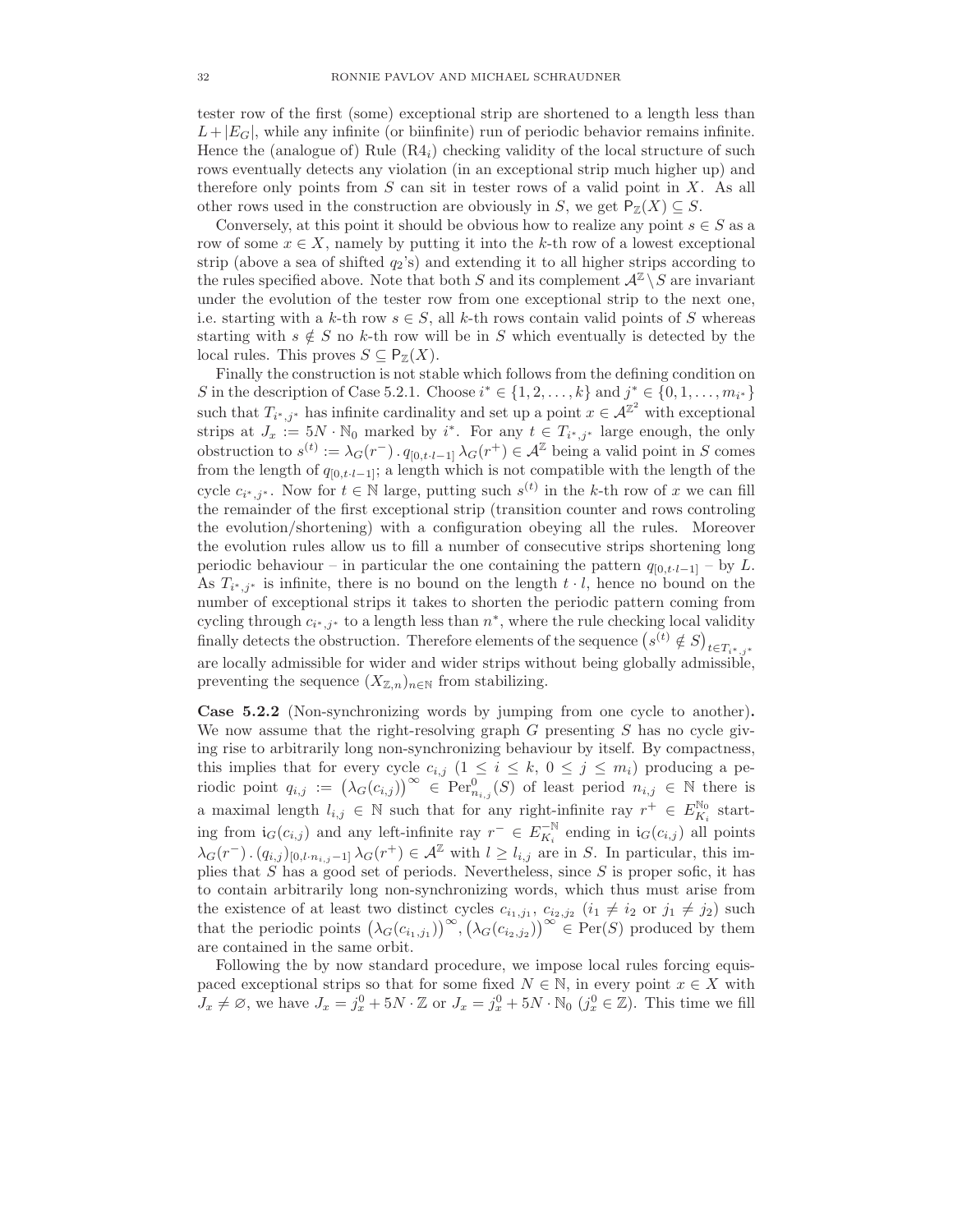in exceptional strips with three components: The first and second of which – one placed vertically above the other – are just slight modifications of a full exceptional strip as we had used them in the stable construction performed in Theorem 4.10. Hence an exceptional strip of our unstable construction will contain two tester rows (the  $k$ -th row in each of the two substrips), which we force to be equal – identical copies of a sequence in  $\mathcal{A}^{\mathbb{Z}}$  – through a local rule. Directly above this double layer of modified stable exceptional strips we place the third component, which consists of 4 additional rows, which will work as a pair of range markers. Before describing further the construction of X and the modification with respect to the rules defined in the stable construction, we introduce the mechanism used in those 4 top rows of an exceptional strip.

Step 5.2.1 (Defining range markers). Using the absence of universal period, as was done in Step 4.10.3, by choosing appropriate  $1 \le i^* \le k$  and  $1 \le j^* \le m_{i^*}$  we may obtain a point  $t := (\lambda_G(c_{i^*,j^*-1}))^{\infty} \cdot \lambda_G(p_{i^*,j^*}) \cdot (\lambda_G(c_{i^*,j^*}))^{\infty} \in S$  which does not exhibit universal period, i.e.  $\sigma^{p_i^*,j^*}|((\lambda_G(c_{i^*,j^*-1}))^{\infty}) \neq (\lambda_G(c_{i^*,j^*}))^{\infty}$ . (Here we do not care whether or not both periodic points are contained in the same orbit; however things simplify a little if they are not.)

Define a family

$$
H_3 := \left\{ \begin{pmatrix} \sigma^{-|p_{i^*,j^*}|} \left( \left( \lambda_G(c_{i^*,j^*}) \right)^{\infty} \right) \\ \sigma^l(t) \\ \sigma^{-l}(t) \\ \left( \lambda_G(c_{i^*,j^*-1}) \right)^{\infty} \end{pmatrix} \middle| t \in |c_{i^*,j^*-1}| \cdot |p_{i^*,j^*}| \cdot |c_{i^*,j^*}| \cdot \mathbb{N}_0 \right\}
$$

of special 4-tuples of points from S and note that those tuples essentially show three types of periodic behaviour: The first type appears very far to the left, and is given by repetition of a pattern of size  $|c_{i^*,j^*-1}| \cdot |c_{i^*,j^*}| \times 4$  in which the bottom three rows are identical and equal to a subword of  $(\lambda_G(c_{i^*,j^*-1}))^{\infty}$ , the top row is equal to a corresponding subword of  $\sigma^{-|p_{i^*,j^*}|}((\lambda_G(c_{i^*,j^*}))^{\infty})$ , and the word in each of the bottom three rows is not equal to the word in the top row. The second type of periodic behaviour occurs on an arbitrarily long but finite central pattern (between the two transitions in rows 2 and 3), and is given by repetition of a pattern in which the bottom two rows are identical and equal to a subword of  $(\lambda_G(c_{i^*,j^*-1}))^{\infty}$ , the top two rows are identical and equal to a corresponding subword of  $\sigma^{-|p_{i^*,j^*}|}((\lambda_G(c_{i^*,j^*}))^{\infty})$ , and the word in each of the bottom two rows is not equal to the word in each of the top two rows. Finally, the third type of periodic behaviour occurs far to the right, and is given by repetition of a pattern again of size  $|c_{i^*,j^*-1}| \cdot |c_{i^*,j^*}| \times 4$  in which the bottom row is equal to some subword of  $(\lambda_G(c_{i^*,j^*-1}))^{\infty}$ , the top three rows are identical and each equal to a corresponding subword of  $\sigma^{-|p_{i^*,j^*}|}((\lambda_G(c_{i^*,j^*}))^{\infty})$ , and the word in each of the top three rows is not equal to the word in the bottom row.

Now, to define  $X$  impose a local rule which guarantees that in the top 4 rows of each exceptional strip we only see patterns of size  $2 \cdot (|c_{i^*,j^*-1}| \cdot |p_{i^*,j^*}| \cdot |c_{i^*,j^*}| +$  $|c_{i^*,j^*-1}p_{i^*,j^*}c_{i^*,j^*}|\rangle \times 4$  from  $H_3$ . As before (see Step 4.10.3) this implies that neither of the two middle rows inside the 4 topmost rows of any exceptional strip may contain more than one transition pattern, and in the case of presence of such a transition pattern in each of the middle rows, the one in the third (second from the top) row may never occur to the right of the one in the second row. We will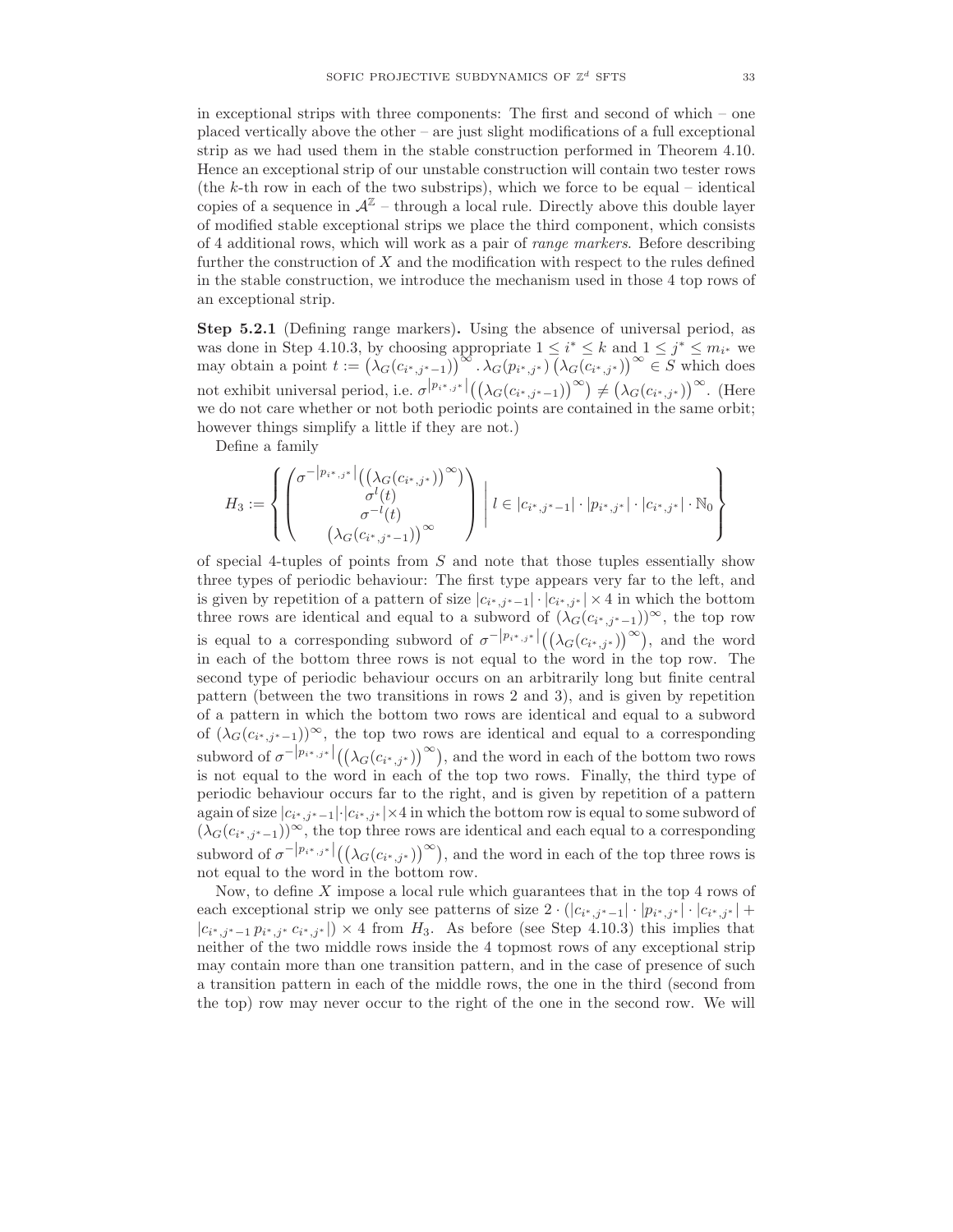say that the two bottom resp. top rows *cover a range* ( $-\infty$ , b) resp. [a,  $\infty$ ) ⊂ Z  $(a, b \in \mathbb{Z} \cup {\{\pm \infty\}})$  if they coincide on all coordinates in that respective interval.

Recall that we can detect the lowest exceptional strip (if it exists) by using just a local rule as was done in the proof of Theorem 5.1. Now for the 4 top rows of such a lowest exceptional strip, we only allow patterns from the special 4-tuple with  $l = 0$ in  $H_3$ , i.e. we require the two transition patterns  $\lambda_G(c_{i^*,j^*-1}) \lambda_G(p_{i^*,j^*}) \lambda_G(c_{i^*,j^*})$ in the two central rows to appear at the same coordinate or not at all. Think of this as setting the initial state of the range markers to a "common" coordinate.

Using further local rules, we force a deterministic propagation of the range markers from one exceptional strip to the next one by exactly copying the content of the first and fourth row (without any change) and by shifting the content of the second row by  $|c_{i^*,j^*-1}|\cdot|p_{i^*,j^*}|\cdot|c_{i^*,j^*}|$  coordinates to the right and of the third row by  $|c_{i^*,j^*-1}| \cdot |p_{i^*,j^*}| \cdot |c_{i^*,j^*}|$  to the left. Hence the evolution of the range markers (as one moves upwards among the strips) is given by the two transition patterns traveling with constant speed in opposite directions. It can easily be seen from the definition of  $H_3$  that such evolution respects the previously posed rules on allowed patterns in these 4 rows. Moreover note that in the case that  $J_x$  is a coset of  $5N \cdot \mathbb{Z}$ , i.e. there is no lowest exceptional strip, this propagation excludes – within any exceptional strip – the presence of transition patterns in both of the two central rows (going back far enough in the evolution those patterns would eventually cross each other). If there is a transition in the second row, the two upper rows completely coincide; if there is a transition in the third row, the two lower rows completely coincide; if there is no transition pattern at all one of the three aforementioned periodic behaviours of elements from  $H_3$  extends to all of  $\mathbb{Z}$ . Hence for each possible configuration, at least one of the two range markers covers all of  $\mathbb{Z}$ . If there is a lowest exceptional strip  $(J_x = j_x^0 + 5N \cdot \mathbb{N}_0)$ , either there are no transitions at all, in which case again at least one of the two range markers covers all of Z, or we have two transitions starting from the same coordinate, which implies that the bottom range marker covers  $(-\infty, b]$  while the top one covers  $[a, \infty)$   $(a, b \in \mathbb{Z})$  and the overlap  $b-a$  grows by  $2 \cdot |c_{i^*,j^*}-1| \cdot |p_{i^*,j^*}| \cdot |c_{i^*,j^*}|$  each time one moves upwards one strip.

The definitions of the remaining local rules for X follow closely those of the stable construction we saw in Theorem 4.10. As already mentioned above, the lower part of an exceptional strip consists of two substrips each of which contains all components of an exceptional strip as defined and used in the stable construction (i.e. a tester row surrounded by the three types of helper rows selecting a linear chain, counting transitions and checking long periodic behaviour – note that here S does have a good set of periods). The only difference from the stable setting is that in each exceptional strip the validity checking rules from Step 4.10.5 only apply on the lower resp. upper substrip in the interval covered by the lower resp. upper range marker of that strip.

To assure consistency, we forbid any evolution of the lower part of exceptional strips: A simple local rule forces the content of all but the 4 top rows of one exceptional strip to be copied to the corresponding rows of the next exceptional strip without any change.

This finishes the definition of X and immediately shows that  $S \subseteq \mathsf{P}_{\mathbb{Z}}(X)$ ; we may realize any element  $s \in S$  as a row of  $x \in X$  by taking  $J_x = 5N \cdot \mathbb{Z}$  and filling each (unstable) exceptional strip with two copies of the content of a stable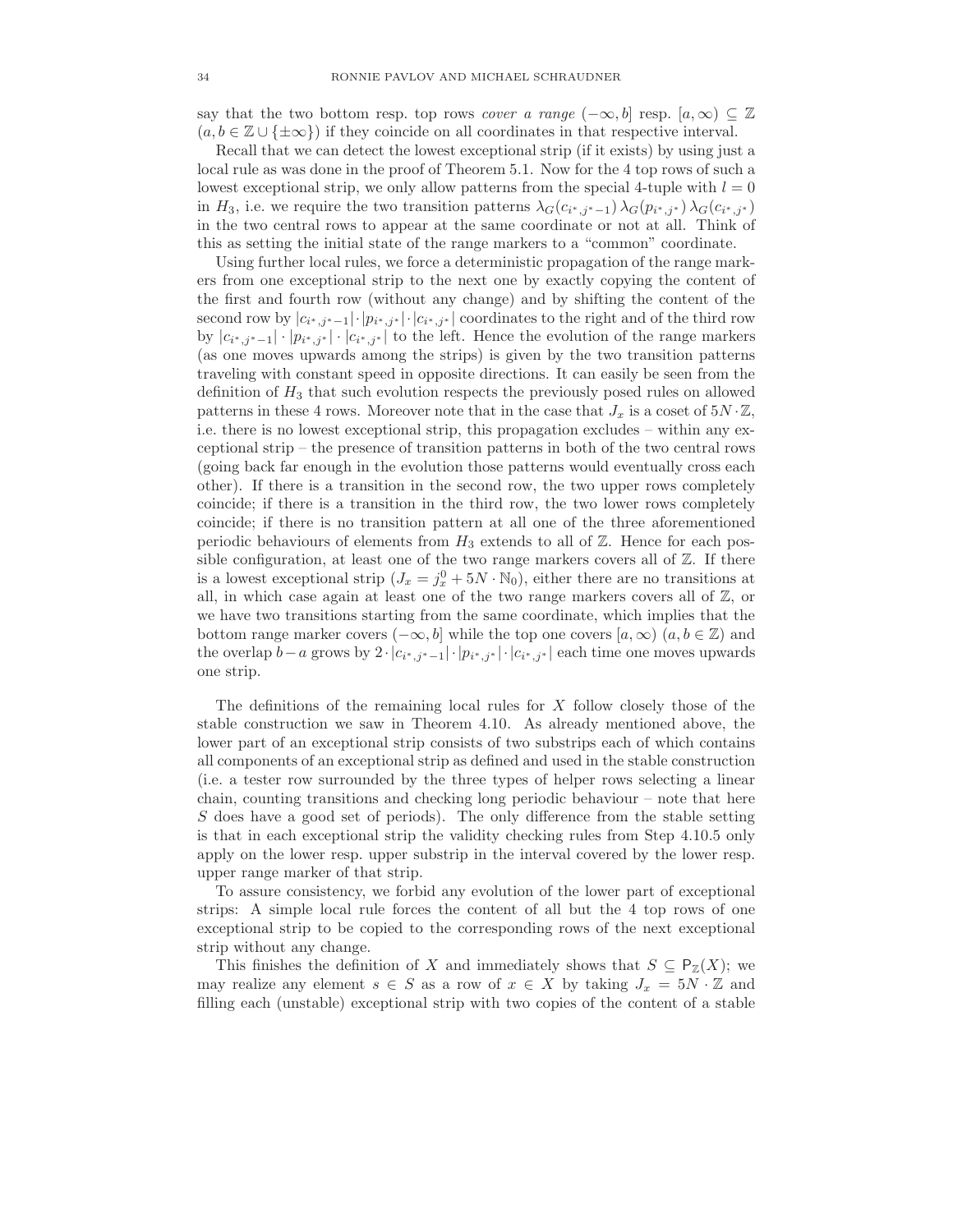exceptional strip obtained from a realization of s as in the proof of Theorem 4.10, filling the two lower rows of each range marker with two copies of  $(\lambda_G(c_{i^*,j^*-1}))^{\infty}$ , and filling the two upper rows with  $\sigma^{-|p_{i^*,j^*}|}(\lambda_G(c_{i^*,j^*}))^{\infty}$ .

The converse inclusion  $P_{\mathbb{Z}}(X) \subseteq S$  also holds. This follows from the fact that all rows of a point of X except the tester rows have to contain (special) valid points in S by construction and – since the content  $s \in \mathcal{A}^{\mathbb{Z}}$  of all tester rows is exactly the same – the evolution of the range markers covering larger and larger intervals (or all) of  $Z$  forces validity checks (eventually) performed on each coordinate of s which (eventually) rules out any  $s \notin S$ .

To confirm the construction is in fact unstable, choose a non-synchronizing word  $w \in \mathcal{L}_{2m+1}(S)$  of arbitrary length  $2m+1$   $(m \in \mathbb{N})$  and take two points  $s^{(1)}, s^{(2)} \in S$ such that  $s^{(1)}|_{[-m,m]} = s^{(2)}|_{[-m,m]} = w$  but  $s^{(1)}|_{(-\infty,-1]}$ .  $s^{(2)}|_{[0,\infty)} \notin S$ . This then allows us to fill in a stable exceptional strip containing  $s^{(1)}$  resp.  $s^{(2)}$  in its tester row with a configuration that is globally admissible with respect to the stable construction of Theorem 4.10. Construct a point  $x^{(m)} \in A^{\mathbb{Z}^2}$  with exceptional strips at  $J_{x^{(m)}} = 5N \cdot \mathbb{N}_0$  placing those configurations in the lower part of each (unstable) exceptional strip. However instead of  $s^{(1)}$  and  $s^{(2)}$  use  $s^{(1)}|_{(-\infty,-1]}$ .  $s^{(2)}|_{[0,\infty)}$  to fill all tester rows in  $x^{(m)}$ . If we start with the special 4-tuple with  $l = 0$  from  $H_3$  in the 4 top rows of the first exceptional strip we may apply the proper evolution of range markers to fill in the top rows of all following exceptional strips, thus finishing the definition of  $x^{(m)}$ . Obviously  $x^{(m)}$  – as it contains  $s^{(1)}|_{(-\infty,-1]}$ .  $s^{(2)}|_{[0,\infty)} \notin S$  – is not a valid point in X, but nevertheless if  $m$  is chosen large enough it takes an arbitrarily large number  $n \in \mathbb{N}$  (growing linearly with m) of steps until the range markers cover intervals large enough to detect the non-synchronizing character of  $w$  $\inf_{s \in S} s^{(1)}|_{(-\infty,-1]} \cdot s^{(2)}|_{[0,\infty)}$ . Therefore the configuration  $x^{(m)}|_{\mathbb{Z}\times[-n,n]}$  does not violate any of the local rules used in the definition of  $X$  and thus is locally admissible, which prevents the sequence  $(X_{\mathbb{Z},n})_{n\in\mathbb{N}}$  from stabilizing.

The technique of equispaced uniformly marked exceptional strips developed above is usable more generally to construct  $\mathbb{Z}^d$  SFTs whose (stable) projective subdynamics are a union of (stably) realizable  $\mathbb{Z}^k$  subshifts  $(k < d)$ .

**Proposition 5.3.** Let  $Z_1, Z_2, \ldots, Z_M$  ( $M \in \mathbb{N}$ ) be a finite family of  $\mathbb{Z}^k$  subshifts which can be realized as the  $\mathbb{Z}^k$ -projective subdynamics of  $\mathbb{Z}^d$  SFTs  $Y_1, Y_2, \ldots, Y_M$ respectively  $(d > k)$ , and suppose that their union  $Z = \bigcup_{m=1}^{M} Z_m$  contains at least two periodic points. Then Z is realizable as the  $\mathbb{Z}^k$ -projective subdynamics of some  $\mathbb{Z}^d$  SFT X. Moreover, if all realizations of the  $Z_1, Z_2, \ldots, Z_M$  are stable, the realization in X can be made stable.

*Proof.* Suppose that  $Z_m$ ,  $Y_m$   $(1 \leq m \leq M)$ , and Z are given as in the proposition, and denote by  $q_1 \neq q_2 \in \text{Per}(Z)$  two periodic points in  $Z \subseteq \mathcal{A}^{\mathbb{Z}^k}$  with common (not necessarily least) periods  $n_i\vec{e}_i$  for each  $1 \leq i \leq k$ . We choose  $N \in \mathbb{N}$  larger than  $M + 2 \cdot \max\{n_i \mid 1 \le i \le k\}$  and large enough that each  $Y_m$  can be defined by a list of forbidden patterns with shape  $[\vec{1},(N-M+1)\vec{1}] \subsetneq \mathbb{Z}^d$ . We will first generalize Step 4.10.1 to create a  $\mathbb{Z}^d$  SFT  $X_0 \subseteq \mathcal{A}^{\mathbb{Z}^d}$  in which every point contains a biinfinite family of equally spaced  $(d-1)$ -dimensional *exceptional slabs* separated by thick  $(d-1)$ -dimensional slabs consisting only of copies of  $q_1$  and  $q_2$ . More rigorously,

 $\Box$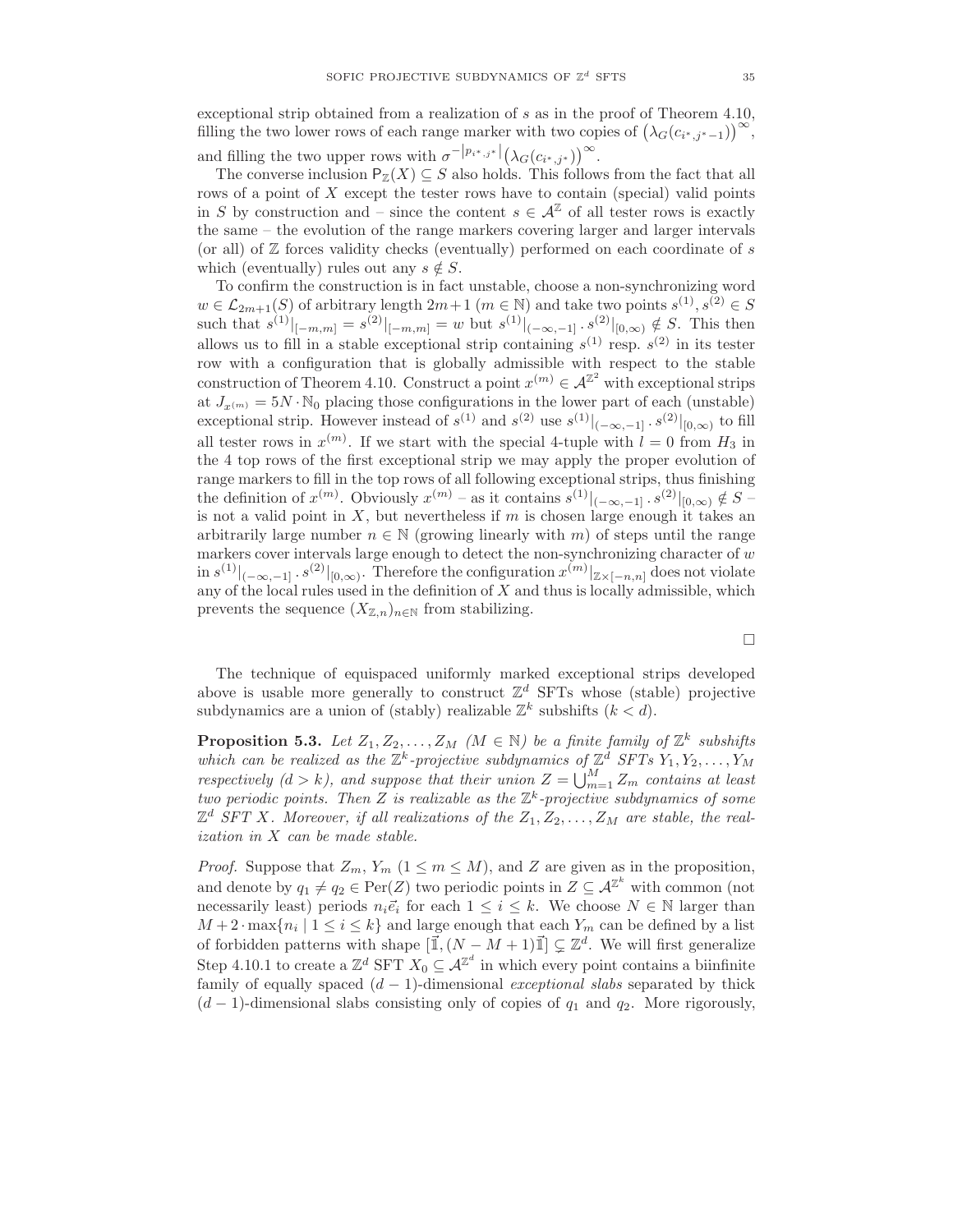we define a family

$$
H_4 := \{ x \in \mathcal{A}^{\mathbb{Z}^d} \mid \forall \vec{\imath} \in \mathbb{Z}^{d-k-1}, \, l \in 4N \cdot \mathbb{Z}, \, n \in [N+2, 4N-1] \subsetneq \mathbb{Z} : \\ x|_{\mathbb{Z}^k \times \{\vec{\imath}\} \times \{l\}} = x|_{\mathbb{Z}^k \times \{\vec{\imath}\} \times \{l+N+1\}} = q_1 \ \wedge \ x|_{\mathbb{Z}^k \times \{\vec{\imath}\} \times \{l+n\}} = q_2 \}
$$

of points showing an alternating structure of periodic (d−1)-dimensional "slabs" of  $\vec{e}_d$ -width 3N made up of copies of  $q_1$  and  $q_2$  and other  $(d-1)$ -dimensional "slabs" of  $\vec{e}_d$ -width N. We now define a  $\mathbb{Z}^d$  SFT  $X_0$  by the local rule that any pattern with shape  $[\mathbb{I}, 4N\mathbb{I}] \subsetneq \mathbb{Z}^d$  appearing in a point of  $X_0$  must appear as a subpattern of some point in  $H_4$ . By a similar argument to that used in Step 4.10.1, this actually forces any point  $x \in X_0$  to be a shift  $\sigma^{\vec{\jmath}}(h)$  of some  $h \in H_4$  by some vector  $\vec{j} = (j_1, \ldots, j_d) \in \mathbb{Z}^d$  (thus  $X_0$  is the shift-invariant closure of  $H_4$ ). Hence for any  $x \in X_0$ , the family of configurations  $x|_{\mathbb{Z}^{d-1} \times J_x + [1,N]}$  indexed by the well-defined set  $J_x := j_d + 4N \cdot \mathbb{Z} \subsetneq \mathbb{Z}$  between these forced (periodic) portions  $x|_{\mathbb{Z}^{d-1} \times J_x + [N+1,4N]}$ will be called the *exceptional slabs* of  $x$ .

Then, as in Step 4.10.2, we define a  $\mathbb{Z}^d$  SFT  $X_1 \subseteq X_0$  in which each exceptional slab is marked with an integer  $m \in \{1, 2, ..., M\}$  such that these labels are the same for all of the exceptional slabs in any fixed  $x \in X_1$ . As before, the label  $m_x$  of a point  $x \in X_1$  is determined by the configuration  $x|_{\mathbb{Z}^{d-1} \times [j_x+1,j_x+M-1]}$  within an exceptional slab  $x|_{\mathbb{Z}^{d-1}\times[j_x+1,j_x+N]}$   $(j_x \in J_x)$  using the convention that for all  $\vec{i} \in \mathbb{Z}^{d-k-1}$ 

and all 
$$
1 \leq l \leq M-1
$$
 we have  $x|_{\mathbb{Z}^k \times {\{\overline{i}\} \times \{j_x+l\}}} = \begin{cases} q_1 & \text{if } 1 \leq l < m_x \\ q_2 & \text{if } m_x \leq l \leq M-1 \end{cases}$ . In fact

 $m_x$  is already uniquely determined by any subpattern  $x|_{[\vec{i},\vec{i}+(N-M)\vec{1}]\times[j_x,j_x+M-1]}$ with  $\vec{i} \in \mathbb{Z}^{d-1}$ , since each layer of such a pattern is large enough to recognize whether the subword it contains comes from copies of  $q_1$  or  $q_2$  (the bottom layer always contains subwords of  $q_1$  and can be used as a reference) and using a local rule forcing those patterns to be identical in each pair of consecutive exceptional slabs we get consistency of the label  $m_x$  along all of x.

The final SFT-rule defining  $X \subseteq X_1$  is that for any  $x \in X$ , if the exceptional slabs in x are all labeled by  $m_x$ , then the non-marking portion of each exceptional slab (top  $N - M$  layers) must contain a locally admissible configuration in  $Y_m$ , and the concatenation (in direction  $\vec{e}_d$ ) of any two such configurations – sitting in a pair of consecutive exceptional slabs – must also form a locally admissible configuration in  $Y_m$ . This can be done through local rules since  $Y_m$ is an SFT. To be rigorous, our rule is that if all exceptional slabs of  $x$  are labeled by  $m_x$  (this can be checked through local observation as remarked in the previous paragraph), then any pattern P with shape  $[\mathbb{I},(N-M+1)\mathbb{I}] \subsetneq \mathbb{Z}^d$ which is defined by  $P|_{[\vec{1},(N-M+1)\vec{1}]\times[1,s]} := x|_{[\vec{i},\vec{i}+(N-M)\vec{1}]\times[j_x+N-s+1,j_x+N]}$  and  $P|_{\llbracket \vec{1},(N-M+1)\vec{1}\rrbracket \times [s+1,N-M+1]} := x|_{\llbracket \vec{i},\vec{i}+(N-M)\vec{1}\rrbracket \times [j_x+4N+M,j_x+5N-s]}$  with  $j_x \in J_x$ ,  $s \in \mathbb{N}_0$  with  $0 \leq s \leq N - M + 1$  and  $\vec{i} \in \mathbb{Z}^{d-1}$  is a locally admissible pattern for  $Y_m$ . We claim that  $P_{\mathbb{Z}^k}(X) = Z$ , and that these subdynamics are stable if all  $Z_m = \mathsf{P}_{\mathbb{Z}^k}(Y_m)$  were stable.

Firstly, it is not hard to show that  $Z \subseteq \mathsf{P}_{\mathbb{Z}^k}(X)$ . For any  $z^{(m)} \in Z_m$  for some  $1 \leq m \leq M$ , there exists  $y^{(m)} \in Y_m$  with  $y^{(m)}|_{\mathbb{Z}^k \times {\{\vec{0}\}}} = z^{(m)}$ . One can then create an  $x \in X$  by labeling all exceptional slabs with m and filling the yet undefined (non-marking) portions of the exceptional slabs with subconfigurations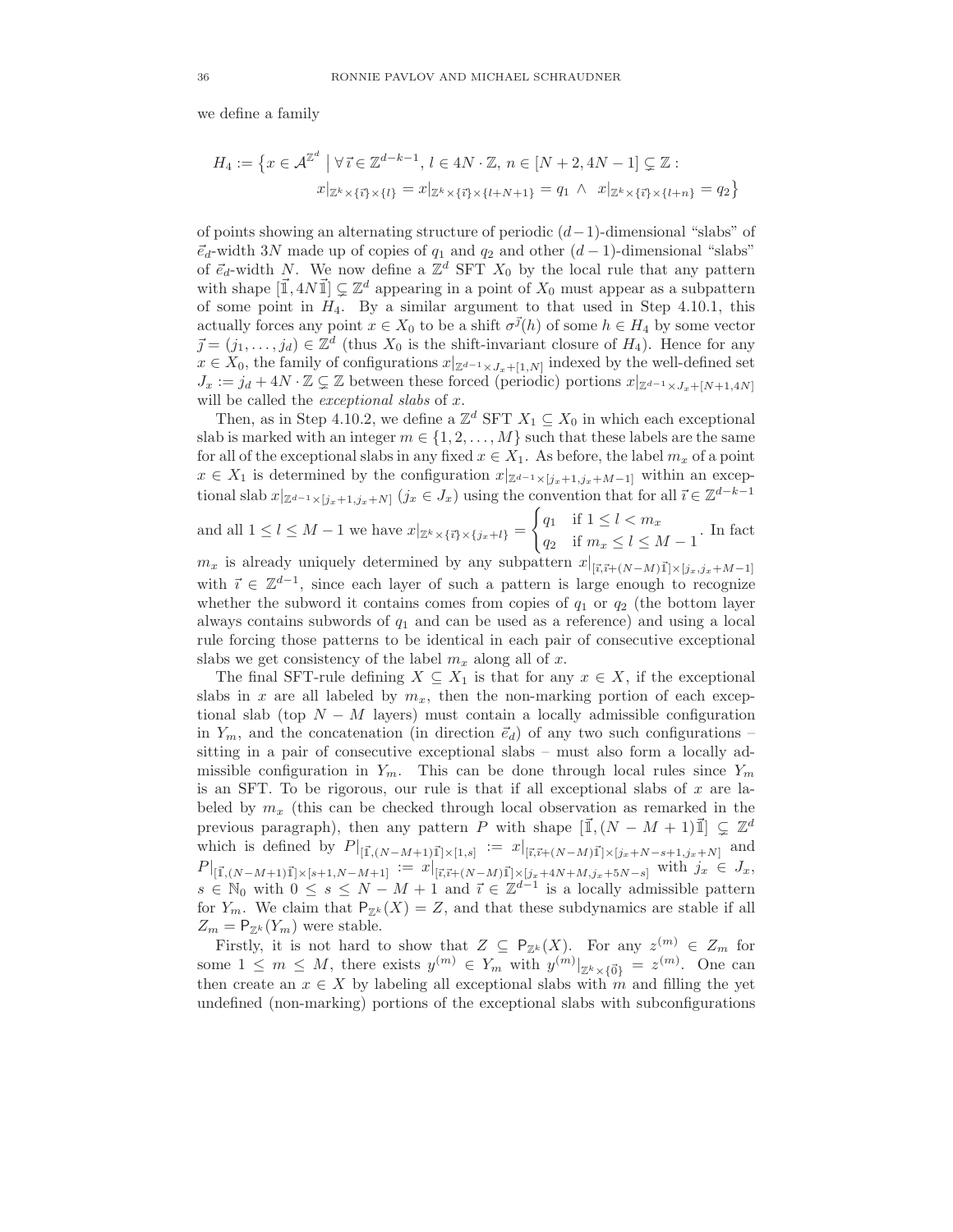$y^{(m)}|_{\mathbb{Z}^{d-1}\times (N-M+1)\mathbb{Z}+[1,N-M+1]}$  of  $y^{(m)}$ , and then clearly some shift  $\sigma^{j\vec{e}_d}(x)$  of x will have  $\sigma^{j\vec{e}_d}(x)|_{\mathbb{Z}^k\times{\{\vec{0}\}}} = z^{(m)}$ .

Next, we must show that  $P_{\mathbb{Z}^k}(X) \subseteq Z$ . By the SFT-rules defining X, a locally admissible configuration C with shape  $(\mathbb{Z}^k)^{\partial,n}$  contains k-dimensional "slices" of as many (say  $2l + 1$ ) exceptional slabs as desired, provided that  $n \in \mathbb{N}$  is taken to be large enough. There are then two cases. If  $C|_{\mathbb{Z}^k\times\{\vec{0}\}}$  is not part of the non-marking portion of any of those exceptional slabs, then it is either  $q_1$  or  $q_2$ and thus is in Z. If  $C|_{\mathbb{Z}^k\times \{\vec{0}\}}$  is part of the non-marking portion of an exceptional slab (labeled with m), then the corresponding pieces of its l flanking exceptional slabs on either side are as well contained in  $C$  and are also labeled with m, meaning that  $C|_{\mathbb{Z}^k\times \{\vec{0}\}}$  is a subconfiguration of a locally admissible configuration  $\widetilde{C}$  in  $Y_m$  with shape  $\mathbb{Z}^k \times [-l(N-M+1)\mathbb{I}]$ ,  $\mathcal{U}(N-M+1)\mathbb{I}] \subsetneq \mathbb{Z}^d$  and  $C|_{\mathbb{Z}^k \times {\{\vec{0}\}}}$  is lying somewhere within the central piece  $C|_{\mathbb{Z}^k \times [-(N-M+1)\vec{1},(N-M+1)\vec{1}]}$ . This implies that  $C|_{\mathbb{Z}^k\times \{\vec{0}\}}\in (Y_m)_{\mathbb{Z}^k,(l-1)(N-M+1)}$ , and since C was arbitrary, that  $X_{\mathbb{Z}^k,n} \subseteq \bigcup_{m=1}^M (Y_m)_{\mathbb{Z}^k,(l-1)(N-M+1)}$ . Clearly, since  $P_{\mathbb{Z}^k}(Y_m) = Z_m$  for all m, this implies that  $P_{\mathbb{Z}^k}(X) \subseteq Z$ , and by combining with the previous paragraph, that  $P_{\mathbb{Z}^k}(X) = Z.$ 

In addition, if all  $P_{\mathbb{Z}^k}(Y_m) = Z_m$  are stable, then clearly n can be taken large enough so that  $X_{\mathbb{Z}^k,n} \subseteq Z$ , and so in this case, Z is the stable  $\mathbb{Z}^k$ -projective subdynamics of X.

#### 6. Non-realizable Z sofic shifts

To finish our classification, we show that all Z sofics which are not covered by Theorems 4.2, 4.10 resp. 5.1 and 5.2 in fact can not be realized as stable resp. unstable Z-projective subdynamics.

**Theorem 6.1.** If S is a zero-entropy proper  $\mathbb Z$  sofic which has no good set of periods, then S is not the stable  $\mathbb{Z}$ -projective subdynamics of any  $\mathbb{Z}^2$  SFT.

*Proof.* We prove the contrapositive. Consider a  $\mathbb{Z}^2$  SFT  $X = \mathsf{X}(\mathcal{F}) \subseteq \mathcal{A}^{\mathbb{Z}^2}$  with forbidden set  $\mathcal{F} \subseteq \mathcal{A}^{[\vec{1},n\vec{1}]}$   $(n \in \mathbb{N})$  and stable Z-projective subdynamics  $S = \mathsf{P}_{\mathbb{Z}}(X)$ . Then there exists  $N \in \mathbb{N}$ , which without loss of generality we can assume to be greater than n, so that  $S = X_{\mathbb{Z},N}$ , i.e. a row is in S if and only if it is the central row of a locally admissible configuration on  $\mathbb{Z}^{\partial,N}$ .

Since the Z-projective subdynamics  $P_{\mathbb{Z}}(X)$  is stable, it is sofic, and so we can define the follower-set presentation  $G = (V_G, E_G, \lambda_G)$  of S, which we briefly defined in Section 2. (For a thorough treatment of this subject, see [12].) Consider any cycle c in G with label  $u := \lambda_G(c) \in \mathcal{L}(S)$  and length  $|c| = \prod_{j=1}^J p_j^{i_j}$   $(p_j \text{ prime}, i_j \in \mathbb{N}),$ and let  $v_0 := \mathfrak{i}_G(c) \in V_G$  be the initial vertex of c. Choose any  $j \in \{1, 2, ..., J\}$ and define  $l_j := \frac{|c|}{n_j}$  $\frac{|c|}{p_j} \in \mathbb{N}, v_j \in V_G$  the vertex a distance of  $l_j$  from  $v_0$  along c, and  $u_{(j)} := u|_{[1,l_j]} \in \mathcal{L}(S)$ . Since G is the follower-set presentation of S,  $v_0 = F(w)$  for some word  $w \in \mathcal{L}(S)$ , and so  $v_j = F(w u_{(j)})$ . In addition, since  $v_0$  is part of the cycle c, for any positive integer  $k \in \mathbb{N}$ ,  $v_0 = F(w u^k)$  and  $v_j = F(w u^k u_{(j)})$ . Since  $v_0 \neq v_j$  (c is a first-return cycle), there exists  $t \in \mathcal{L}(S)$  so that either  $t \in F(w u^k)$  but  $t \notin F(w u^k u_{(j)})$  for all positive integers  $k \in \mathbb{N}$ , or  $t \notin F(w u^k)$  but  $t \in F(w u^k u_{(j)})$ for all positive integers  $k \in \mathbb{N}$ . For now, we assume that we are in the first case.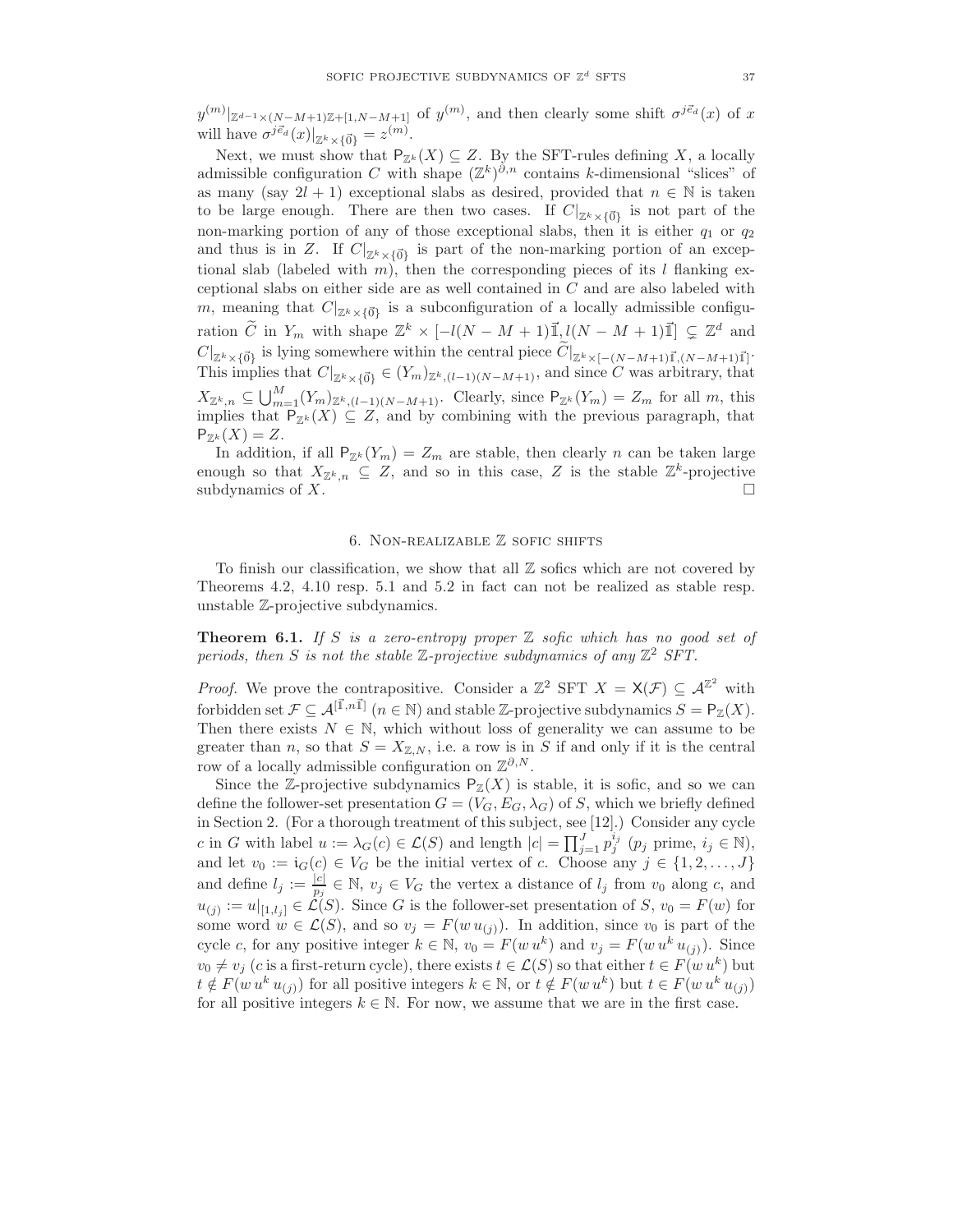Fix any  $k > n |\mathcal{A}|^{n(4N+1)} + n$ , and consider a locally admissible configuration C on  $\mathbb{Z}^{\partial,2N}$  with  $C|_{[-|w|,k|c|+|t|-1]\times\{0\}} = w u^k t$  a subword of its central row, where  $u^k$ occupies coordinates 0 through  $k|c| - 1$ . Since  $k|c| > n |c| (|\mathcal{A}|^{n(4N+1)} + 1)$ , there exist two coordinates  $a_1, a_2 \in n |c| \mathbb{N}_0$  with  $0 \le a_1 < a_2 \le n |c| |\mathcal{A}|^{n(4N+1)}$  such that we have two equal subpatterns  $C|_{[a_1,a_1+n-1]\times[-2N,2N]} = C|_{[a_2,a_2+n-1]\times[-2N,2N]}$ of size  $n \times (4N + 1)$  which do not overlap. Note that their central subword is  $C|_{[a_i,a_i+n-1]\times\{0\}} = u^{\infty}|_{[0,n-1]}$  (for  $i := 1,2$ ). Denote by  $P := C|_{[a_1,a_2-1]\times[-2N,2N]}$ the portion of  $C$  between those subpatterns including all of the left but none of the right one. Then if we write  $C = C^{-} P C^{+}$  for left-infinite resp. right-infinite configurations  $C^- := C|_{(-\infty,a_1-1] \times [-2N,2N]}$  resp.  $C^+ := C|_{[a_2,\infty) \times [-2N,2N]}$ , the configuration  $C^- P^m C^+$  is locally admissible on  $\mathbb{Z}^{\partial, 2N}$  for all  $m \in \mathbb{N}$ . In fact,  $P^{\infty}$  is a locally admissible configuration on  $\mathbb{Z}^{\partial,2N}$ . (Here and in the remainder of this section, for any pattern  $Q, Q^m$  resp.  $Q^{\infty}$  represents a finite resp. biinfinite concatenation of Q's along direction  $\vec{e}_1$ .) If we define  $C' = C|_{\mathbb{Z}^{\partial,N}}$ , then  $C' = C$  $C'-P'C'^{+}$ , where  $C'-$ , P', and  $C'^{+}$  are the obvious restrictions of  $C^-$ , P, and  $C^+$ . Again it is clear that  $C'^- P'^m C'^+$  is locally admissible for all  $m \in \mathbb{N}$ , thus  $P'^\infty$  is locally admissible on  $\mathbb{Z}^{\partial,N}$ , and each row of  $P'^{\infty}$  is in  $X_{\mathbb{Z},N} = S$ , since it can be extended upwards and downwards by at least  $N$  rows in a locally admissible way (i.e.  $P^{\infty}$ ).

Denote by R a pattern of minimum width  $r \in \mathbb{N}$  (and height  $2N + 1$ ) such that  $P'^{\infty} = R^{\infty}$ . Then clearly  $C'^{-} R^{k'} C'^{+}$  is locally admissible for any  $k' \in \mathbb{N}$  such that  $k'r$  is greater than n. Moreover, if r is not a multiple of  $p_j^{i_j}$ , then there exist arbitrarily large k' so that  $k'r \pmod{|c|} \equiv l_j = \frac{|c|}{p_j}$  $\frac{|c|}{p_j}$ . This means that  $u = u^{p_j}_{(j)}$  $l_{(j)}^{p_j}$ , and that for k' large enough,  $C'^- R^{k'} C'^+$  is a locally admissible configuration on  $\mathbb{Z}^{\partial, N}$ whose central row has  $w u^{k''} u_{(j)} t$  as a subword for some  $k'' \in \mathbb{N}$ . Since  $S = X_{\mathbb{Z},N}$ , this implies that  $w u^{k''} u_{(j)} t \in \mathcal{L}(S)$ , a contradiction. Therefore, r is a multiple of  $p_j^{i_j}.$ 

If we had been in the second case above instead, i.e.  $t \notin F(w u^k)$  and  $t \in$  $F(w u<sup>k</sup> u<sub>(j)</sub>)$  for all positive integers  $k \in \mathbb{N}$ , then we would have defined C with  $w u^k u_{(j)} t$  as a subword of its central row for some  $k > n |\mathcal{A}|^{n(4N+1)} + n$ , and arrived at a contradiction if  $r \in \mathbb{N}$  were not a multiple of  $p_j^{i_j}$  by demonstrating a locally admissible configuration on  $\mathbb{Z}^{\partial,N}$  with  $w u^{k''} t$  as a subword of its central row for some  $k'' \in \mathbb{N}$ .

In either case, we have found a set of  $2N + 1$  periodic points in S (the rows of  $P^{\prime\infty}$ ) such that the least-common-multiple of their least periods (which is the same as the least horizontal period of  $P'^{\infty}$ ) is a multiple of  $p_j^{i_j}$ . By repeating this procedure for each  $j$ , we will have found a (finite) set of periodic points in  $S$  for which the least-common-multiple of their least periods is a multiple of the length  $|c|$ . Since the cycle c was arbitrary, we have shown that S has a good set of periods (exhibited by the right-resolving presentation  $G$ ), completing the proof.  $\Box$ 

In fact, though our main focus is on sofic subdynamics of  $\mathbb{Z}^2$  SFTs, this proof can easily be extended to  $d > 2$  by simply taking  $k > n |\mathcal{A}|^{n(4N+1)^{d-1}} + n$ ; then a locally admissible configuration C on  $\mathbb{Z}^{\partial,2N} \subsetneq \mathbb{Z}^d$  with  $w u^k t$  a subword of its central row contains two equal subpatterns with shape  $[1, n] \times [\vec{\mathbb{1}}, (4N + 1)\vec{\mathbb{1}}] \subsetneq \mathbb{Z}^d$ , and the remainder of the proof is identical. We then have the following corollary.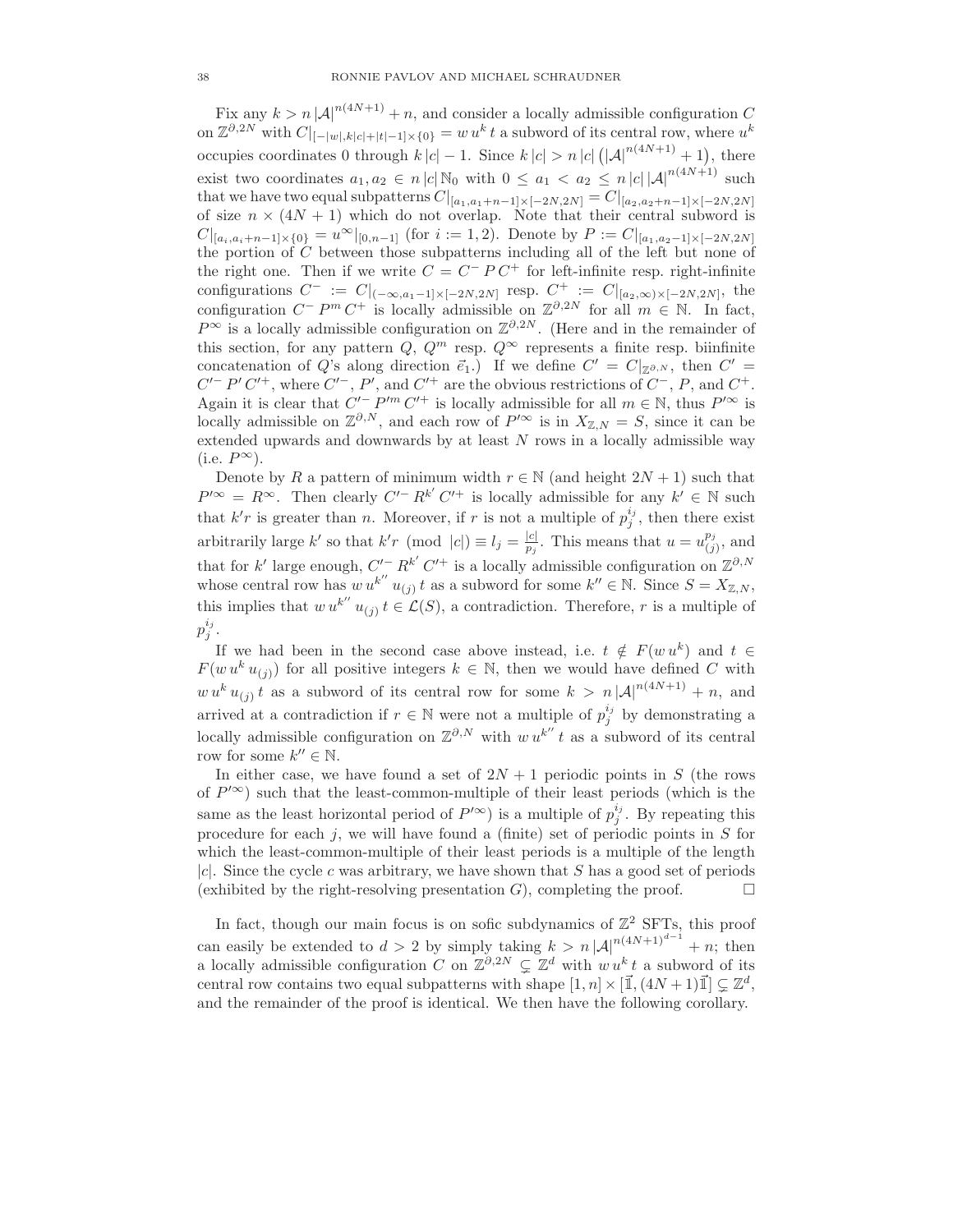**Corollary 6.2.** If S is a zero-entropy proper  $\mathbb Z$  sofic which has no good set of periods, then for any  $d > 1$ , S is not the stable Z-projective subdynamics of any  $\mathbb{Z}^d$ SFT.

Remark 6.3. The proof of Theorem 6.1 shows that to decide whether a  $\mathbb Z$  sofic shift has a good set of periods – instead of checking all graph presentations – it suffices to look at (the cycle lengths of) its follower-set presentation.

The following theorem shows that it is not the case that every  $\mathbb Z$  sofic can be the (unstable) Z-projective subdynamics of a  $\mathbb{Z}^2$  SFT, and completes the classification of  $\mathbb Z$  sofic shifts which can be realized as  $\mathbb Z$ -projective subdynamics of  $\mathbb Z^2$  SFTs.

**Theorem 6.4.** If a  $\mathbb Z$  subshift Y has universal period and is not a finite union of periodic points, then it is not the  $\mathbb{Z}$ -projective subdynamics of any  $\mathbb{Z}^2$  SFT X, i.e.  $Y \neq \mathsf{P}_{\mathbb{Z}}(X)$ .

*Proof.* Take any such subshift  $Y \subseteq \mathcal{A}^{\mathbb{Z}}$  with universal period  $p \in \mathbb{N}$ . Suppose for a contradiction that there exists a  $\mathbb{Z}^2$  SFT  $X \subseteq \mathcal{A}^{\mathbb{Z}^2}$  such that  $P_{\mathbb{Z}}(X) = Y$ . Then take  $\widetilde{X}$  to be a higher-block recoding of X such that  $\widetilde{X}$  is a nearest neighbor  $\mathbb{Z}^2$ SFT, and note that  $P_{\mathbb{Z}}(\tilde{X})$  still has universal period p and is still not a finite union of periodic points. Define  $\tilde{M} \in \mathbb{N}$  so that all points of  $P_{\mathbb{Z}}(\tilde{X})$  are periodic with period p except for at most  $\overline{M}$  coordinates. Take  $X'$  to be a higher-block recoding of  $\widetilde{X}$  with window-size  $2\widetilde{M}p \times 1$ , and define  $Y' := \mathsf{P}_{\mathbb{Z}}(X')$ . Clearly X' is a nearest neighbor  $\mathbb{Z}^2$  SFT as well. Denote by  $\mathcal{A}'$  the alphabet of X', by  $\mathcal{A}'_P \subsetneq \mathcal{A}'$  the nonempty set of letters (i.e.  $2Mp$ -letter words in X) which are periodic with period p, and by  $\mathcal{A}'_O := \mathcal{A}' \setminus \mathcal{A}'_P$  the non-empty set of remaining letters in  $\mathcal{A}'$ . We note that Y' still has universal period p, and in addition, in any point  $y \in Y'$ , the letters which "break" the universal period, i.e. letters  $y_n = a \in \mathcal{A}'$  for which  $y_{n+ip} \neq a$  for infinitely many  $i \in \mathbb{Z}$ , are precisely the letters of  $\mathcal{A}'_O$ . Finally, we note that for any letter  $o \in \mathcal{A}'_O$ , there is at most one word in  $(\mathcal{A}'_P)^p$ , call it w, such that  $ow \in \mathcal{L}(Y')$ . We leave the verification of these facts to the reader.

Therefore, to prove Theorem 6.4, it suffices to assume for a contradiction that  $X \subseteq \mathcal{A}^{\mathbb{Z}^2}$  is a nearest neighbor  $\mathbb{Z}^2$  SFT and that there exists  $M \in \mathbb{N}$  and a partition of the alphabet A of X into non-empty  $\mathcal{A}_P \neq \emptyset$  and  $\mathcal{A}_Q \neq \emptyset$  with the following properties: every point of  $Y := \mathsf{P}_{\mathbb{Z}}(X)$  is periodic with period p except for its letters from  $\mathcal{A}_O$ , of which there are at most M, and for any letter in  $\mathcal{A}_O$ , there is at most one word from  $({\mathcal A}_P)^p$  which can legally appear to its right. We call any letter from  $\mathcal{A}_{\mathcal{O}}$  an O-letter, and any letter from  $\mathcal{A}_{P}$  a P-letter.

**Definition 6.5.** For any positive integer  $n \in \mathbb{N}$ , an *n*-clump in a point  $y \in Y$  is a finite subpattern  $y|_F$  of  $y$  ( $F \subsetneq \mathbb{Z}$  finite) consisting entirely of O-letters, and with the property that if we write the elements of F as  $a_1 < a_2 < \ldots < a_{|F|}$ , then  $a_{j+1} - a_j < n$  for all  $1 \leq j < |F|$ . An *n*-clump is (inclusion) maximal if there is no larger n-clump containing it.

For each  $n \in \mathbb{N}$  define by  $k(n) \in \mathbb{N}_0$  the maximum number of disjoint maximal  $n$ -clumps appearing in any point of Y. Since the number of  $O$ -letters in any point of Y is at most M and as Y is not just a union of periodic points,  $0 < k(n) \leq M$ . Also, if a point contains  $k \in \mathbb{N}_0$  maximal *n*-clumps, then clearly it contains at most k maximal  $(n + 1)$ -clumps; this is because any n-clump is also an  $(n + 1)$ -clump. Therefore,  $k(n)$  is a non-increasing sequence of positive integers, and so there exists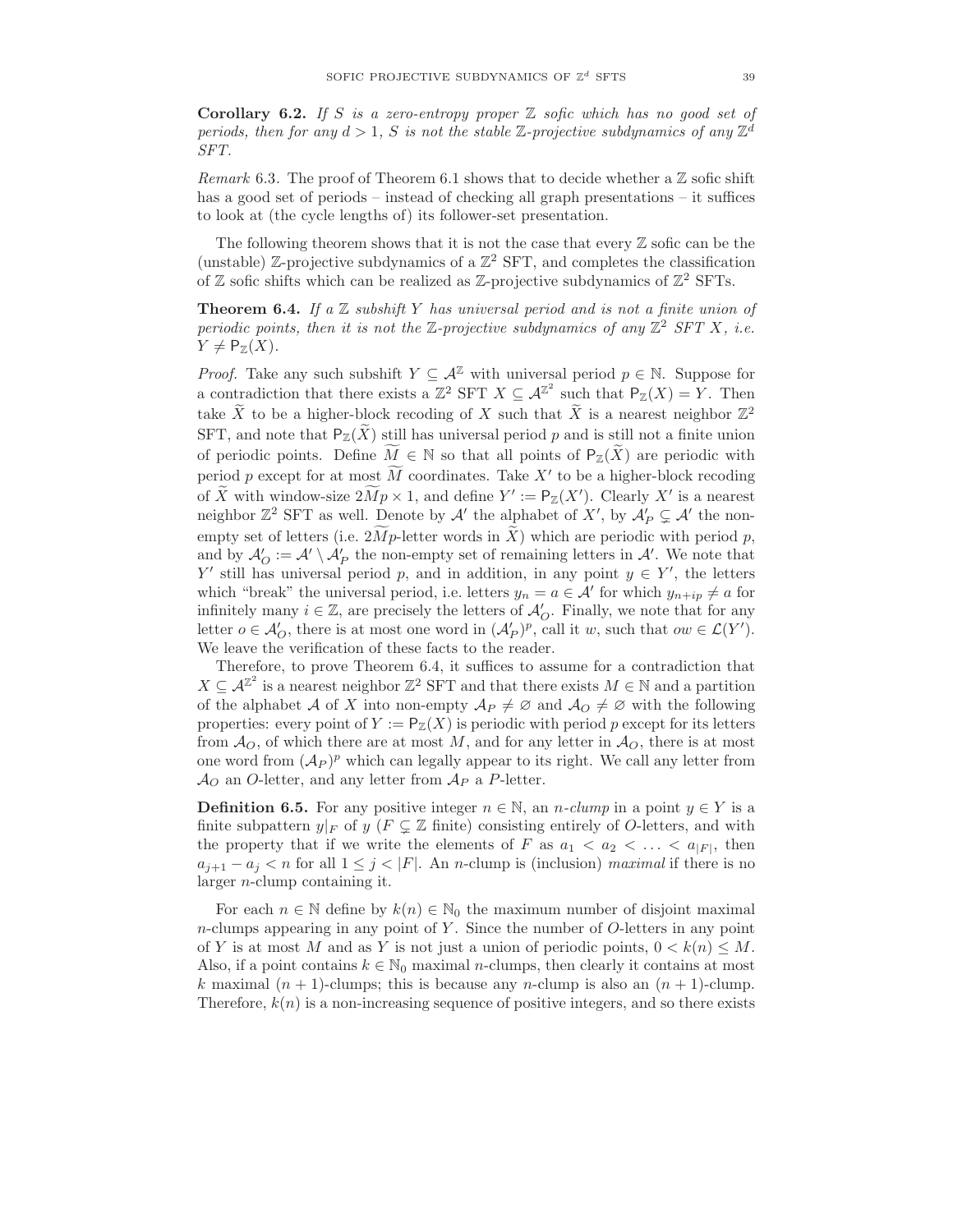$N \in \mathbb{N}$  so that  $k(n) = k(N) = k^* > 0$  for any  $n \geq N$ . This means that for any  $n \geq N$ , there exists a point of Y with  $k^*$  disjoint maximal n-clumps. However, since the maximum number of disjoint maximal  $N$ -clumps is also  $k^*$ , each of the maximal *n*-clumps is actually an *N*-clump. In other words, there exist points of  $Y$ with  $k^*$  disjoint maximal N-clumps separated from each other by arbitrarily large distances.

**Definition 6.6.** Given any pattern  $Q \in \mathcal{A}^{*,2}$ , we say that two *O*-letters in *Q* are  $(*, Q)$ -connected if there exists a path of O-letters in Q connecting them, where two consecutive letters in the path are either horizontally or vertically adjacent. A subpattern of Q consisting entirely of O-letters is  $(*, Q)$ -connected if its letters are pairwise (∗, Q)-connected. (We use the same terminology for configurations.)

We begin by showing that points of  $X$  cannot contain finite non-empty aperiodic "islands" of O-letters.

**Lemma 6.7.** For any  $x \in X$ , every non-empty maximal  $(*, x)$ -connected subpattern of x consisting entirely of O-letters is infinite.

*Proof.* Suppose for a contradiction that there exists  $x \in X$  and a finite non-empty subset  $\emptyset \neq F \subsetneq \mathbb{Z}^2$  such that the subpattern  $Q := x|_F$  of x consists entirely of O-letters, is  $(*, x)$ -connected and maximal, i.e. there is no O-letter in  $x|_{Z^2\setminus F}$  which is adjacent to an element of Q.

We first define  $x' \in X$  which agrees with x on F, but contains only P-letters outside F. We do this by changing every O-letter in x outside F by the P-letter in proper "phase" with its row; more rigorously, for any  $\vec{i} \in \mathbb{Z}^2 \setminus F$  for which  $x|_{\vec{i}} \in A_O$ , replace  $x|_{\vec{i}}$  by the unique P-letter equal to  $x|_{\vec{i}+np\vec{e}_1}$  for large integers  $n \in \mathbb{Z}$ .

We claim that  $x' \in X$ . To see this, note that for any adjacent pair of letters  $x'|_{\vec{i}}, x'|_{\vec{i}+\vec{e}_i}$   $(i = 1, 2)$  in  $x'$ , either the pair is unchanged from x, in which case it is obviously legal in  $X$ , or the pair is a newly created pair of P-letters in  $x'$ , in which case it is equal to a pair  $x|_{\vec{i}+np\vec{e}_1}$ ,  $x|_{\vec{i}+\vec{e}_i+np\vec{e}_1}$   $(i = 1, 2)$  for large enough  $n \in \mathbb{Z}$ , which is again legal in  $X$  since it appears in  $x$ .

Now, we use x' to make a horizontally periodic point  $x'' \in X$ . Define  $h \in p\mathbb{N}$  to be a multiple of p greater than the diameter of F and define  $x'' \in A^{\mathbb{Z}^2}$  as follows:

$$
\forall \vec{\imath} \in \mathbb{Z}^2 : \qquad x''|_{\vec{\imath}} := \begin{cases} x'|_{\vec{\imath}} \in \mathcal{A}_P & \text{if } (\vec{\imath} + h\mathbb{Z}\vec{e}_1) \cap F = \varnothing \\ x'|_{\vec{\imath} + nh\vec{e}_1} \in \mathcal{A}_O & \text{if } \exists n \in \mathbb{Z} : \vec{\imath} + nh\vec{e}_1 \in F \end{cases}.
$$

In other words,  $x''$  agrees with  $x'$  except for infinitely many disjoint congruent (horizontally shifted) copies of Q, placed with period  $h\vec{e}_1$ .

Again we can show that  $x'' \in X$ . Consider any horizontally or vertically adjacent pair of letters in  $x''$ : If for  $\vec{i} \in \mathbb{Z}^2$  and  $\vec{j} := \vec{i} + \vec{e_i}$   $(i = 1, 2)$  both  $x''|_{\vec{i}}$  and  $x''|_{\vec{j}}$  are P-letters, then the pair existed already in  $x'$  and is legal in X. If at least one of  $x''|_{\vec{i}}$  and  $x''|_{\vec{j}}$  is an O-letter (w.l.o.g. say  $x''|_{\vec{i}} \in \mathcal{A}_{O}$ ), then we know that there exists  $n \in \mathbb{N}$  so that  $\vec{i} - nh\vec{e}_1 \in F$ . Since  $x''$  is periodic with respect to  $h\vec{e}_1$  and agrees with x' on F and all locations of P-letters in  $x''$ ,  $x''|_{\vec{i}} = x''|_{\vec{i}-nh\vec{e}_1} = x'|_{\vec{i}-nh\vec{e}_1}$  and  $x''|_{\vec{j}} = x''|_{\vec{j}-nh\vec{e}_1} = x'|_{\vec{j}-nh\vec{e}_1}$ . Therefore, again this pair is a shifted copy of a pair from  $x'$  and is legal in X. Therefore,  $x'' \in X$ .

However, since F is non-empty,  $x''|_F$  consists of O-letters, and  $x''$  is periodic with respect to  $h\vec{e}_1$ , some row of  $x''$  has infinitely many O-letters, which contradicts  $Y =$  $P_Z(X)$ . Therefore, our original assumption was wrong, and the proof is complete. П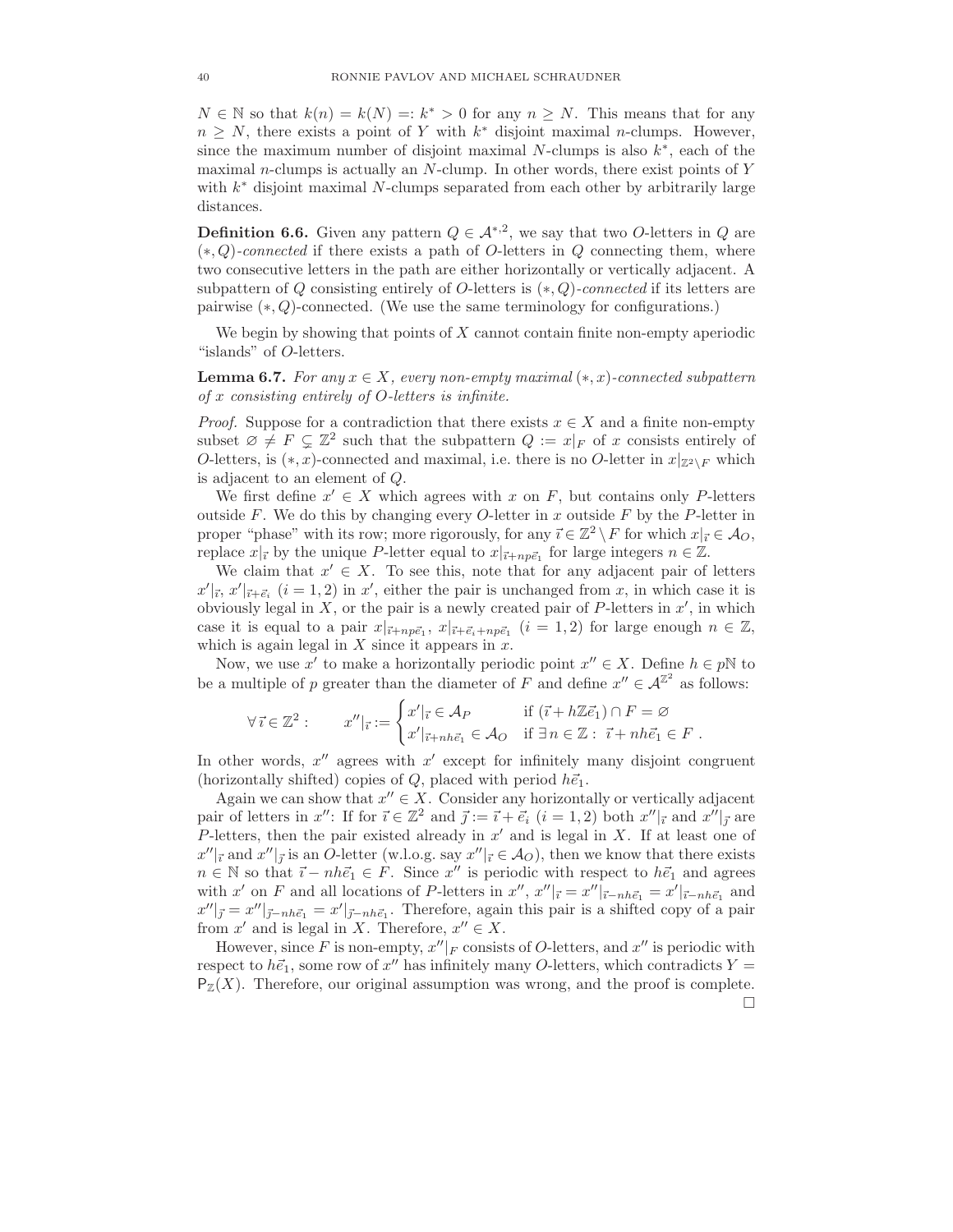Take  $y \in Y$  with  $k^*$  disjoint maximal N-clumps  $C_1, C_2, \ldots, C_{k^*}$ , separated from each other by horizontal distances of more than  $2M(8k^*|\mathcal{A}|^{5MN}+1) + N$ . Since  $Y = \mathsf{P}_{\mathbb{Z}}(X)$ , there exists  $x \in X$  with  $x|_{\mathbb{Z} \times \{0\}} = y$ . We restrict our attention to the configuration  $C := x|_{\mathbb{Z}^{\partial,4k^*}|\mathcal{A}|^{5MN}}$ , the portion of x consisting of y and the  $4k^* |\mathcal{A}|^{5MN}$  rows above and below it. For any  $C_i$   $(1 \leq i \leq k^*)$ , define  $D_i$  to be the maximal  $(*, C)$ -connected subpattern of C which contains  $C_i$ , i.e. the pattern consisting of all O-letters which are  $(*, C)$ -connected to some letter in  $C_i$ . Then since each row in C is in  $P_Z(X) = Y$  and therefore the number of O-letters in each such row is bounded by  $M$ , every O-letter in  $D_i$  is at a horizontal distance of at most  $M(8k^*|\mathcal{A}|^{5MN}+1)$  from some letter in  $C_i$ . Since distinct  $C_i$  were separated by horizontal distances of more than  $2M(8k^*|\mathcal{A}|^{5MN}+1)+N$ , distinct pairs of  $D_i$ are separated by horizontal distances of more than N, i.e. for  $1 \leq i \neq i' \leq k^*$ , any letters in  $D_i$  and  $D_{i'}$  have horizontal distance larger than N.



FIGURE 7.  $C_i$  and  $D_i$  for  $i = 1, 2, 3$ 

Define U to be the set of  $D_i$  which have non-empty intersection with the top row of  $C$ , and  $L$  to be the set of  $D_i$  which have non-empty intersection with the bottom row of C. (In Figure 7,  $D_1, D_2 \in U$  and  $D_1, D_3 \in L$ .) Clearly  $U \cup L =$  $\{D_1,\ldots,D_{k^*}\\}$ ; if any  $D_i$   $(1 \leq i \leq k^*)$  had empty intersection with the top and bottom rows of C, it would have been a non-empty finite maximal  $(*, x)$ -connected subpattern of  $x$ , which is impossible by Lemma 6.7. Therefore either  $U$  or  $L$ , say U without loss of generality, contains at least  $\left[\frac{k^*}{2}\right]$ 2 of the  $D_i$ . Note that for any  $D_i \in U$ ,  $D_i$  has non-empty intersection with the top row of C, and that any letter in  $D_i$  is  $(*, C)$ -connected to some letter in  $C_i$ , which lies in the central row of C. This implies that each  $D_i \in U$  has non-empty intersection with each row in the top half of C. We now further restrict our attention to  $C' = C|_{\mathbb{Z} \times [0, 4k^* | \mathcal{A}|^{5MN}]}$ , and denote by  $D'_1, D'_2, \ldots, D'_l$   $(\frac{k^*}{2} \leq l \leq k^*)$  the restrictions to C' of the elements of U. Note that each  $D_i'$   $(1 \le i \le \bar{l})$  has non-empty intersection with each row in C'. We now need the following lemma.

**Lemma 6.8.** For any configuration  $C \in \mathcal{A}^{\mathbb{Z} \times [a,b]}$  on a biinfinite horizontal strip  $\mathbb{Z} \times [a, b] \subsetneq \mathbb{Z}^2$   $(a < b \in \mathbb{Z})$  which is locally admissible in X and any subpattern Q of C consisting entirely of O-letters with the property that no O-letter of C outside  $Q$ is adjacent to an O-letter in  $Q$  (i.e.  $Q$  is a finite union of maximal  $(*, C)$ -connected components), the intersections of Q with the top and bottom rows of C cannot be both non-empty and congruent, i.e. equal up to horizontal translation.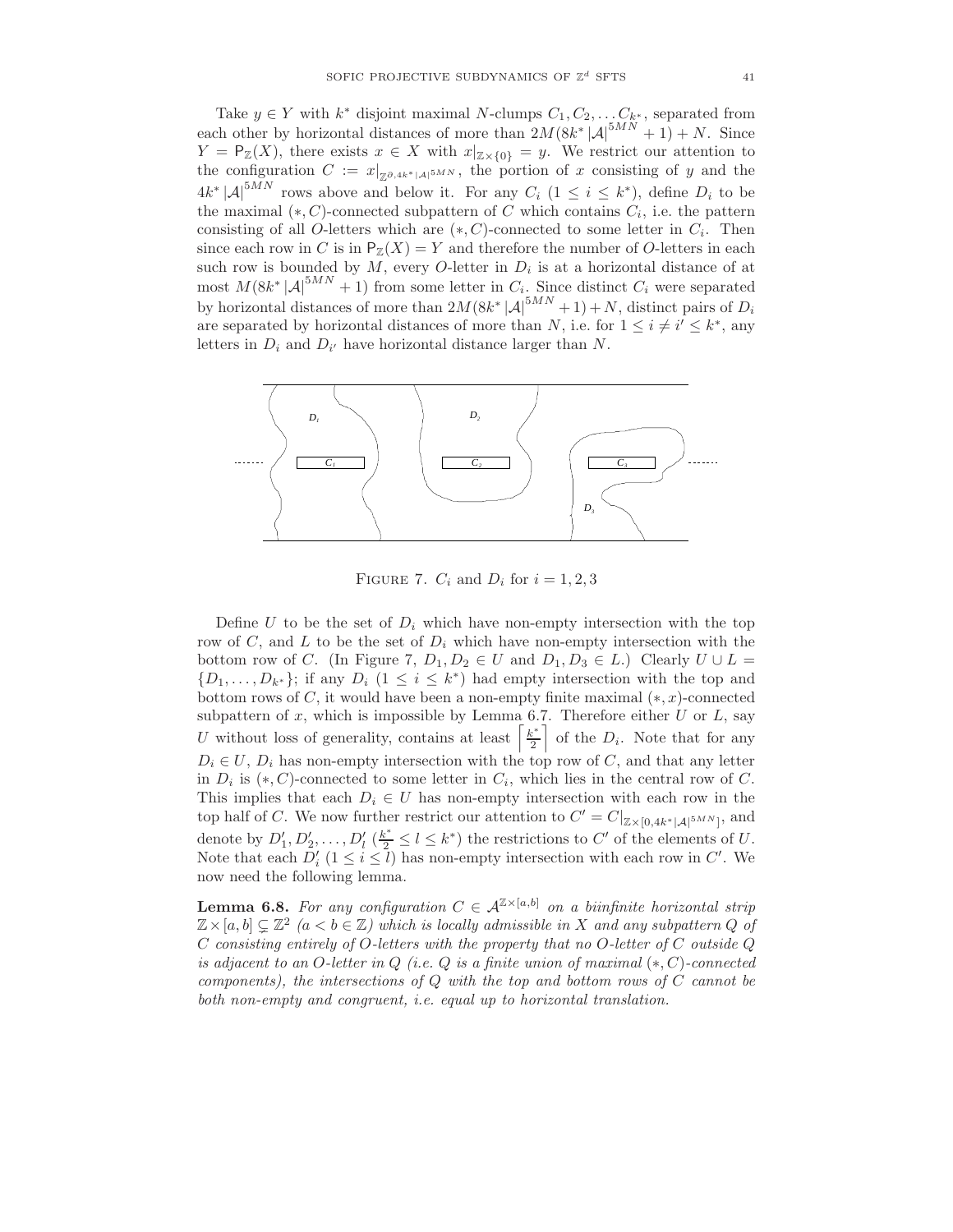*Proof.* Consider C and  $Q = C|_F$  ( $F \subseteq \mathbb{Z}^2$  finite) as in the statement of Lemma 6.8, and assume for a contradiction that the intersections of Q with the top and bottom rows of C are non-empty and congruent. Then there exists  $t \in \mathbb{Z}$  so that  $(n, a) \in F \iff (n+t, b) \in F$  for all  $n \in \mathbb{Z}$ , and  $Q|_{(n,a)} = Q|_{(n+t,b)}$  for any such pair  $(n, a) \in F$ . Just as in the proof of Lemma 6.7, we will arrive at a contradiction by creating a point of X which would have a row with infinitely many O-letters.

We begin by defining a locally admissible configuration  $C' \in \mathcal{A}^{\mathbb{Z} \times [a,b]}$  on the horizontal strip  $\mathbb{Z} \times [a, b]$  with  $C'|_F := Q$ , but which contains only P-letters outside F. Since the argument is unchanged, we omit the details.

Note that the intersection of  $Q$  with the bottom row of  $C'$  is a horizontal shift by t of the intersection of  $Q$  with the top row of  $C'$ , and that the rightmost  $O$ -letter in these non-empty congruent patterns forces the  $p$   $P$ -letters immediately to the right. (Recall that by the higher-block recoding done in the beginning, we assumed w.l.o.g. that any O-letter can be followed by at most one length p word of P-letters.) Since the P-letters in C' are periodic with respect to  $p\vec{e}_1$ , this means that the entire bottom row of  $C'$  is a horizontal shift by  $t$  of the top row.

Now use C' to create an entire point  $x' \in X$ : Define  $x' \in \mathcal{A}^{\mathbb{Z}^2}$  by  $x'|_{\vec{i}+n \cdot (t,b-a)} :=$  $C'|_{\vec{i}}$  for any  $\vec{i} \in \mathbb{Z} \times [a, b]$  and  $n \in \mathbb{Z}$ . In other words,  $x'$  agrees with  $C'$  on  $\mathbb{Z} \times [a, b]$ and is periodic with respect to  $(t, b - a) \in \mathbb{Z}^2$ . Since every adjacent pair of letters in x' was already present in C', it should be clear that  $x' \in X$ .

Finally we alter x' to create a periodic point  $x \in X$  as follows: Define  $F' :=$  $\bigcup_{n\in\mathbb{Z}}(n(t,b-a)+F)$  to be the set of coordinates where O-letters are located in x', and let  $h \in p\mathbb{N}$  be a multiple of p greater than the maximum horizontal distance between coordinates in any pair of adjacent rows of  $F'$ . Such h can be chosen since F' is periodic with respect to  $(t, b - a)$  and F' intersects each row in only finitely many coordinates. Define  $x \in \mathcal{A}^{\mathbb{Z}^2}$  as follows:

$$
\forall \vec{\imath} \in \mathbb{Z}^2 : \qquad x|_{\vec{\imath}} := \begin{cases} x'|_{\vec{\imath}} \in \mathcal{A}_P & \text{if } (\vec{\imath} + h\mathbb{Z}\vec{e}_1) \cap F' = \varnothing \\ x'|_{\vec{\imath} + nh\vec{e}_1} \in \mathcal{A}_O & \text{if } \exists n \in \mathbb{Z} : \ \vec{\imath} + nh\vec{e}_1 \in F' \end{cases}.
$$

In other words, x is periodic with respect to  $h\vec{e}_1$ , agrees with x' on F', and also agrees with x' at all coordinates in  $\mathbb{Z}^2 \setminus (h\mathbb{Z}\vec{e}_1 + F')$  where it still sees the same P-letters as  $x'$ . We claim that  $x \in X$ .

Consider any horizontally or vertically adjacent pair of letters in  $x$  at coordinates  $\vec{i}, \vec{j} \in \mathbb{Z}^2$  with  $\vec{j} = \vec{i} + \vec{e}_i$   $(i = 1, 2)$ . If both  $x|_{\vec{i}}$  and  $x|_{\vec{j}}$  are P-letters, then the pair existed already in x' and thus is legal in X. If both  $x|_{\vec{i}}$  and  $x|_{\vec{j}}$  are O-letters, then the pair is a (horizontally) shifted copy of a pair from  $x'|_{F'}$  and is legal in X. If one is a P-letter and the other is an O-letter (w.l.o.g. say  $x|_{\vec{i}} \in \mathcal{A}_O$ ), then we know that there exists  $n \in \mathbb{Z}$  so that  $\vec{i} - nh\vec{e}_1 \in F'$ . Since x is periodic with respect to  $h\vec{e}_1$  and agrees with x' both on F' and at all locations of P-letters in x, we have  $x|_{\vec{i}} = x|_{\vec{i}-nh\vec{e}_1} = x'|_{\vec{i}-nh\vec{e}_1}$  and  $x|_{\vec{j}} = x|_{\vec{j}-nh\vec{e}_1} = x'|_{\vec{j}-nh\vec{e}_1}$ . Therefore, again this pair is a shifted copy of a pair from  $x'$  and is legal in  $X$ .

We have then shown that  $x \in X$ . However, just as before, x contains rows with infinitely many O-letters, and so we have a contradiction. Therefore, our original assumption was incorrect and the intersections of Q with the top and bottom rows of C are not non-empty and congruent at the same time.  $\Box$ 

Since the property of being a finite union of maximal  $(*, C)$ -connected components is preserved if  $C$  and  $Q$  are restricted to a substrip, a corollary is that no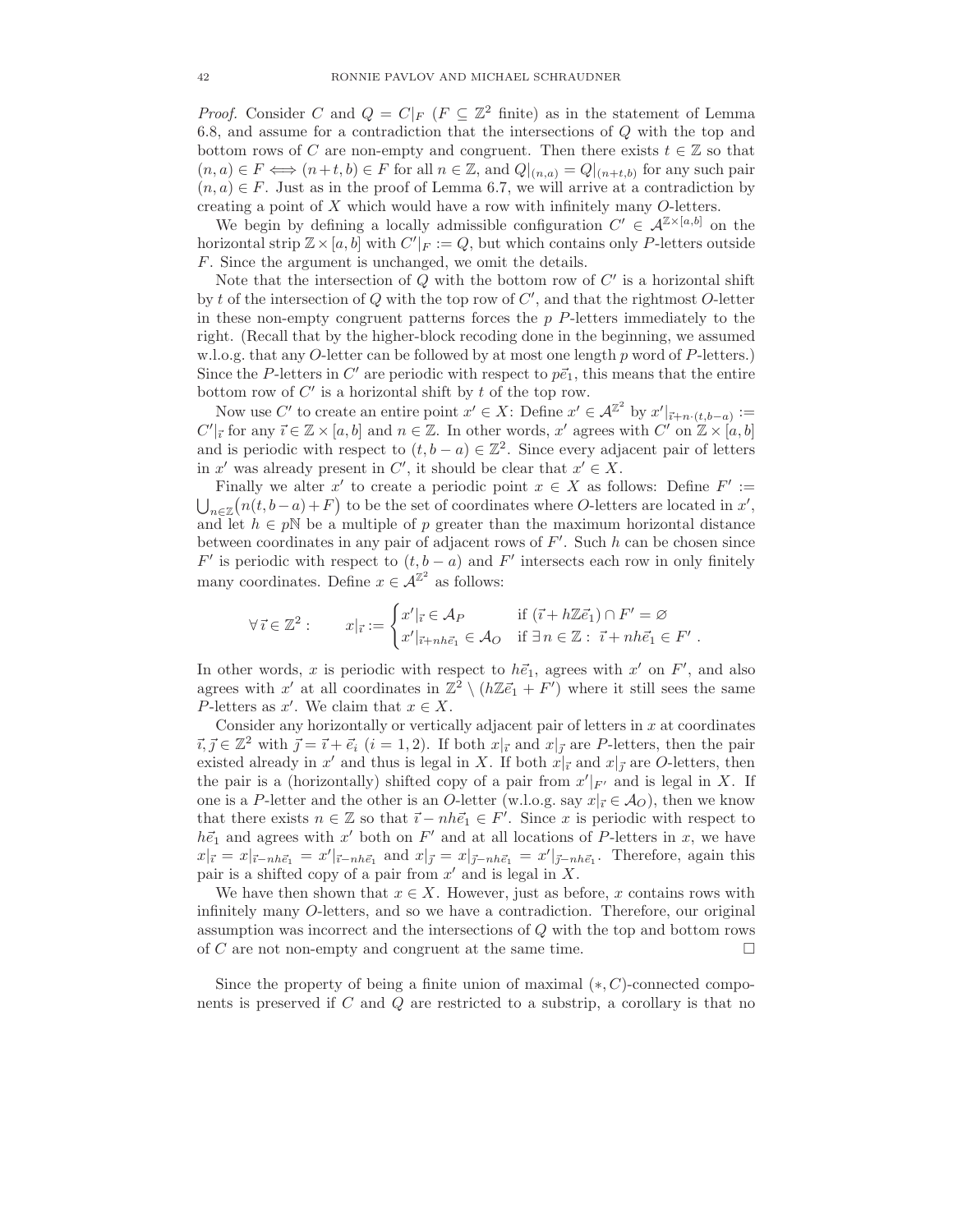

FIGURE 8.  $x$  (the congruent rows of  $Q$  are darkened)

intersections of such Q with any two rows of C are non-empty and also congruent.

Now let us go back to our configuration C' on the strip  $\mathbb{Z} \times [0, 4k^* |\mathcal{A}|^{5MN}]$  and apply Lemma 6.8 to it and its subconfigurations.

Each  $D_i'$   $(1 \le i \le l)$  is a disjoint union of maximal  $(*, C')$ -connected components, and so by Lemma 6.8, no  $D_i'$  contains a pair of congruent rows. Every N-clump in a row of  $C'$  has length less than  $MN$  since there are at most  $M$  O-letters in any point of Y. Therefore, there are fewer than  $|\mathcal{A}|^{MN}$  different N-clumps up to horizontal translation, and so since no  $D_i'$   $(1 \le i \le l)$  contains a pair of congruent rows, each  $D_i'$ has fewer than  $|\mathcal{A}|^{MN}$  rows which consist of a single N-clump. However, there are at least  $\frac{k^*}{2}$  $\frac{c^*}{2}$  of the  $D'_i$ , and each row of C' may contain at most  $k^*$  disjoint maximal N-clumps. Since letters of distinct  $D_i$  were separated by (horizontal) distances of more than  $N$ , the same is true of the  $D_i'$ . Therefore, the number of disjoint maximal  $N$ -clumps in any row of  $C'$  is at least the sum of the numbers of disjoint maximal *N*-clumps in the corresponding rows over all  $D_i'$   $(1 \le i \le l)$ . This means that if any row of some  $D_i'$  consists of more than two disjoint maximal N-clumps, then the corresponding row of some other  $D'_{i'}$   $(1 \leq i \neq i' \leq l)$  consists of a single N-clump. Therefore, each  $D_i'$  contains at most  $(l-1)|A|^{MN}$  rows which consist of more than two disjoint maximal N-clumps. For ease of notation, we can simply say that there is a constant  $K := k^* |\mathcal{A}|^{MN} \in \mathbb{N}$  so that fewer than K rows of every  $D_i'$  are not unions of exactly two disjoint maximal N-clumps. From now on, we fix any  $D_i'$  to deal with, and call it D'. Since C' has more than  $4K |\mathcal{A}|^{4MN}$  rows, D' contains more than  $4 |A|^{4MN}$  consecutive rows which are all unions of two disjoint maximal N-clumps. In any row of  $D'$ , if these two disjoint maximal N-clumps are separated by a horizontal distance of less than  $MN$ , then that row of  $D'$  has length less than 3MN. If there were more than  $|\mathcal{A}|^{3MN}$  rows of D' for which this were the case, then two rows of  $D'$  would be congruent, which is again impossible by Lemma 6.8. Therefore, there are at most  $|A|^{3MN}$  rows of D' which are unions of two disjoint maximal  $N$ -clumps separated by a distance of less than  $MN$ . This implies that D' contains  $2 |A|^{MN}$  consecutive rows which are all unions of two disjoint maximal N-clumps which are separated by a distance of at least  $MN$ . Denote by  $C''$  the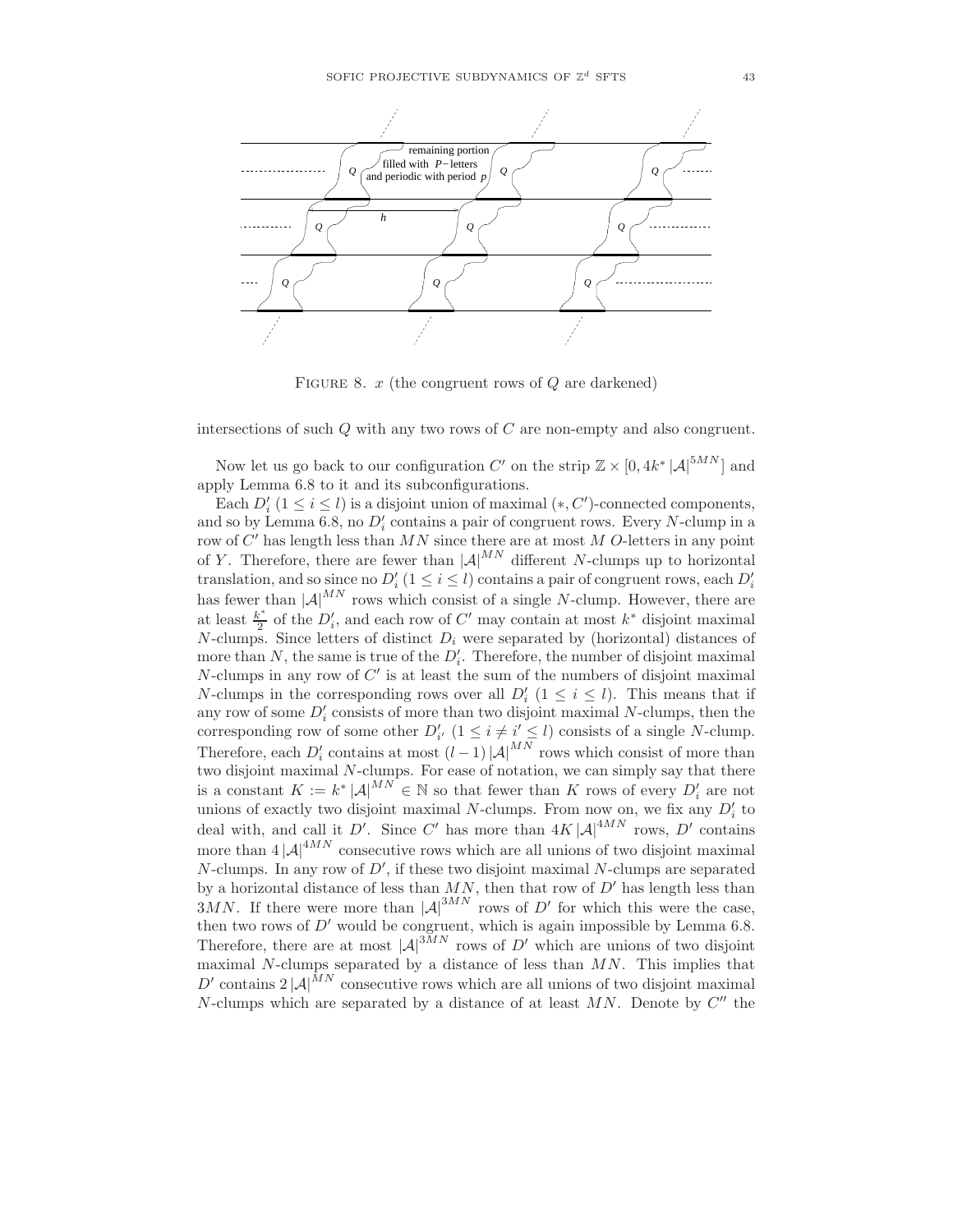restriction of C' to the  $2|\mathcal{A}|^{MN}$ -high biinfinite strip containing these rows, and by D'' the restriction of D' to C''. Let  $I_j$  and  $J_j$   $(1 \leq j \leq 2 |\mathcal{A}|^{MN})$  be the maximal N-clumps whose union is the j-th row of  $D''$  from the bottom. Denote by E any maximal  $(*, C'')$ -connected subpattern of  $D''$ .

Suppose for a contradiction that there exists  $j \in \{1, 2, ..., 2 |A|^{MN}\}\$  so that E has non-empty intersection with both  $I_j$  and  $J_j$ . Then there exists a path  $\gamma$ from  $E|_{\vec{i}}$  in  $I_j$  to  $E|_{\vec{j}}$  in  $J_j$  consisting of adjacent O-letters in  $D''$   $(\vec{i}, \vec{j}) \in \mathbb{Z}^2$  in the intersection of E with  $I_j$  resp.  $J_j$ ).  $\gamma$  generates a word w on the alphabet  $\{I_1, J_1, \ldots, I_{2|\mathcal{A}|^{MN}}, J_{2|\mathcal{A}|^{MN}}\}$  in the following way; w begins with  $I_j$  since  $\gamma$  begins at  $E|_{\vec{i}}$  in  $I_j$ . Follow  $\gamma$ , and each time you leave the maximal N-clump you are in, append the name of the maximal  $N$ -clump you enter to the end of  $w$ . Continue in this way, until you reach the end of the path at  $E|_{\vec{J}}$  in  $J_j$ , causing  $J_j$  to be the last letter of  $w$ . Take a minimal subword  $u$  of  $w$  whose first and last letters are  $I_m$  and  $J_m$  for some  $m \in \{1, 2, ..., 2 |\mathcal{A}|^{MN}\},$  in either order. The length of u is at least 3, since  $I_m$  and  $J_m$  do not contain adjacent O-letters.  $I_m$  and  $J_m$  do not appear in u outside the first and last letters, since this would contradict the minimality of u. Therefore, the second and second-to-last letters of u are either both in  $\{I_{m+1}, J_{m+1}\}$  or in  $\{I_{m-1}, J_{m-1}\}$ . (Otherwise the subpath of  $\gamma$  which induced u would have to visit row  $m$  somewhere in the middle.) This implies that the second and second-to-last letters of  $u$  are equal, otherwise the minimality of  $u$ would again be contradicted. But then  $I_m$  and  $J_m$  each contain O-letters which are adjacent to the same N-clump, which is not possible since  $I_m$  and  $J_m$  are separated by a horizontal distance greater than  $MN$ , the maximum length of an N-clump.

We have then shown that every non-empty row of  $E$  is contained entirely within an  $I_m$  or  $J_m$ , and so has length less than MN. However, E has more than  $|A|^{MN}$ rows. Therefore, two of the rows of  $E$  are congruent, which is impossible by Lemma 6.8. We have arrived at a contradiction, and so our original assumption was wrong, and there exists no  $\mathbb{Z}^2$  SFT X with  $Y = \mathsf{P}_{\mathbb{Z}}(X)$ .

There is also a multidimensional generalization of Theorem 6.4:

**Theorem 6.9.** If a  $\mathbb{Z}^d$  subshift Y has universal period and is not a finite set of periodic points, then for any  $\mathbb{Z}^{d+1}$  SFT X,  $Y \neq \mathsf{P}_{\mathbb{Z}^d}(X)$ .

Proof. The proof is mostly just a generalization of the proof of Theorem 6.4, and so we will just summarize the main places at which slight changes occur. Assume that Y has universal periods  $\{p_i \vec{e}_i\}_{i=1}^d$ . We can again assume w.l.o.g. that there exists  $M \in \mathbb{N}$  and a partition of the alphabet A of Y into non-empty  $\mathcal{A}_P \neq \emptyset$  and  $\mathcal{A}_O \neq \emptyset$ , where for any  $y \in Y$ , the letters of  $\mathcal{A}_P$  within y are periodic with periods  $p_i\vec{e}_i$  and the letters of  $\mathcal{A}_O$  in y, of which there are at most M, are exactly the ones which break this periodic structure. We can similarly assume that for any  $o \in \mathcal{A}_O$ , there exists at most one pattern in  $(A_P)^{\prod_{i=1}^d [1,p_i]}$ , call it W, such that the pattern containing *o* at  $\vec{0}$  and *W* on  $\prod_{i=1}^{d} [1, p_i] \subsetneq \mathbb{Z}^d$  is in  $\mathcal{L}(Y)$ .

From here, the proof is mostly identical;  $n$ -clumps are defined as before, where now the distance used is Euclidean distance on  $\mathbb{Z}^d$ . The role of rows in the proof of Theorem 6.4 is now played by d-dimensional hyperplanes. Lemmas 6.7 and 6.8 are still true, and the proofs are almost identical.

There are no real changes to the rest of the proof, except that some of the numbers need to be changed; for instance, there are obviously more than  $|A|^{MN}$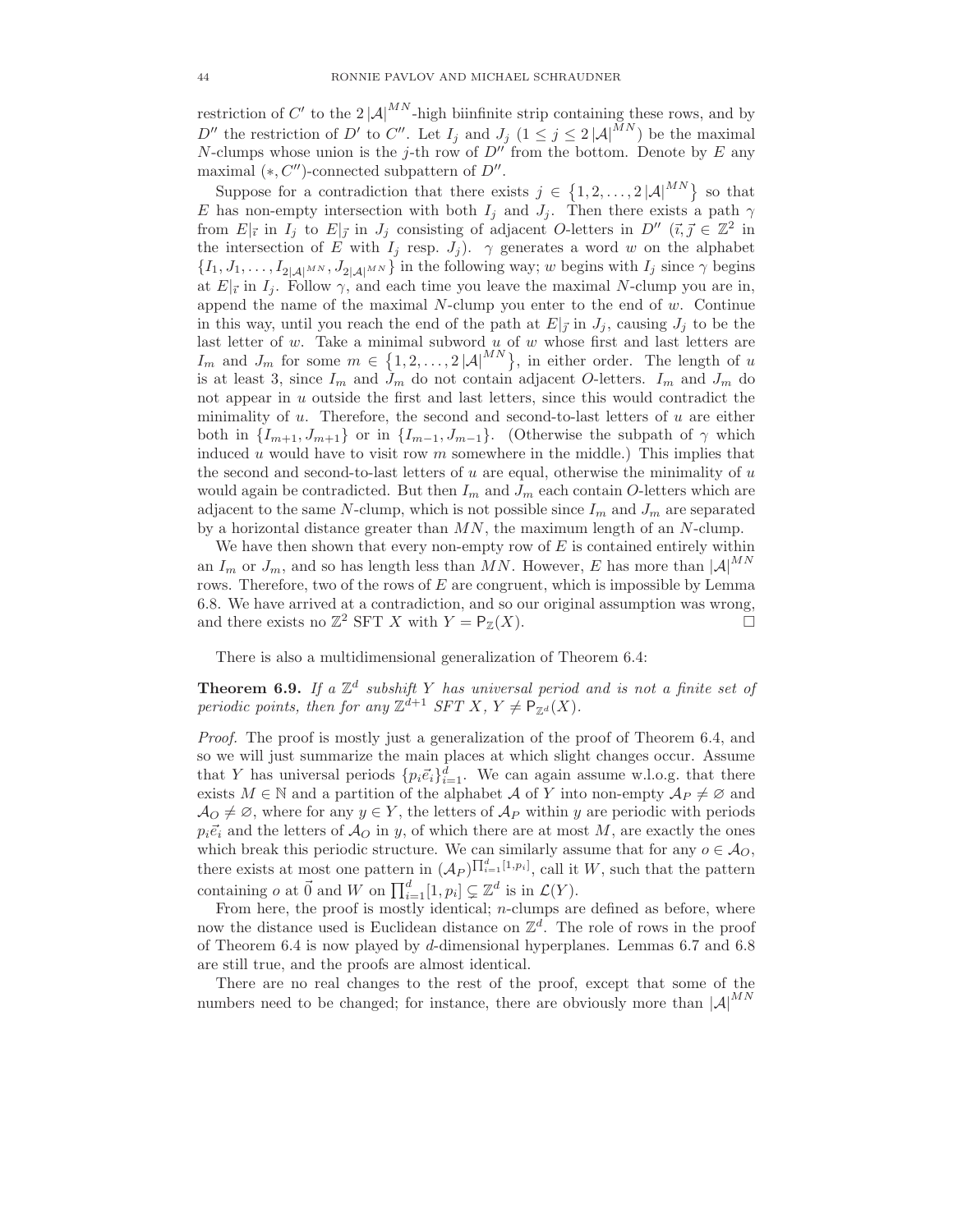N-clumps up to congruence when  $d > 1$ . However, all necessary bounds of this sort still depend only on M, N, and d, which is all that is necessary for the proof.  $\square$ 

# 7.  $\mathbb{Z}^2$  SFTs with UFP have stable  $\mathbb{Z}$ -projective subdynamics

Of course, it could seem a bit arbitrary to focus on sofic Z-projective subdynamics of  $\mathbb{Z}^d$  SFTs, since there are many different types of effective symbolic systems which can be Z-projective subdynamics of multidimensional SFTs. However, at least in the two-dimensional setting there is a large class of  $\mathbb{Z}^2$  SFTs which only allow sofic Z-projective subdynamics.

**Theorem 7.1.** If X is a  $\mathbb{Z}^2$  SFT with the uniform filling property, then its  $\mathbb{Z}$ projective subdynamics  $P_{\mathbb{Z}}(X)$  has to be stable, hence is a  $\mathbb Z$  sofic.

*Proof.* Suppose that  $X \subseteq \mathcal{A}^{\mathbb{Z}^2}$  has the UFP with filling length  $l \in \mathbb{N}_0$  and that  $X = X(\mathcal{F})$  can be described by a set  $\mathcal{F} \subseteq \mathcal{A}^{[\vec{1},\vec{l}]}$  of  $l \times l$  forbidden patterns (choose  $l$  to be the maximum of a filling length and the type of  $X$ ). It is well known that X has dense periodic points [17], so consider any pattern  $Q \in \mathcal{L}_{[\vec{1},m\vec{1}]}(X)$  (with  $l \leq m \in \mathbb{N}$ ) which is a fundamental domain of some periodic point  $q \in \text{Per}(X)$ . Then define the pattern  $\widetilde{Q} \in \mathcal{A}^{[\vec{1},(m,mM)]}$  to be made up of  $M := |\mathcal{A}|^{4l^2} + 1 \in \mathbb{N}$ copies of Q, concatenated in form of a vertical stack. Clearly  $\tilde{Q}$  is a subpattern of q, and so  $Q \in \mathcal{L}(X)$ .

Next, consider any pattern  $P \in \mathcal{A}^{[\vec{1},4l\vec{1}+(m,mM)]}\setminus \mathcal{L}(X)$  of size  $(4l+m)\times(4l+mM)$ which is not globally admissible in X. By compactness, there exists  $N_P \in \mathbb{N}$  so that P is not the central subpattern of any  $(4l + m + 2N_P) \times (4l + mM + 2N_P)$ sized locally admissible pattern in X. By taking  $N \in \mathbb{N}$  to be the maximum of all  $N_P$  (or  $N := 0$  if  $\mathcal{A}^{[\vec{1}, 4l\vec{1} + (m,mM)]} \setminus \mathcal{L}(X) = \emptyset$ ), we see that a pattern of size  $(4l+m)\times(4l+m)$  is globally admissible if and only if it is the central subpattern of a  $(4l + m + 2N) \times (4l + mM + 2N)$  locally admissible pattern in X.

We claim that  $P_Z(X) = X_{Z,4l+mM+N}$ . To prove this, for any configuration C defined on the biinfinite horizontal strip  $\mathbb{Z}^{\partial,(4l+mM+N)} = \mathbb{Z} \times [-(4l+mM+N),(4l+$  $mM + N$ )] which is locally admissible in X, we will construct a point  $x \in X$  with  $x|_{\mathbb{Z}\times\{0\}} = C|_{\mathbb{Z}\times\{0\}}$ . Firstly, notice that any  $(4l+m)\times(4l+m)$  subpattern of C which is a distance of at least N from the boundary of  $\mathbb{Z}^{\partial,(4l+mM+N)}$  is globally admissible by the definition of N. For any  $k \in \mathbb{Z}$ , consider the subpatterns

$$
W_k^+ := C|_{[k(4l+m),(k+1)(4l+m)-1] \times [1,4l+mM]} \text{ and}
$$
  

$$
W_k^- := C|_{[k(4l+m),(k+1)(4l+m)-1] \times [-(4l+mM),-1]}
$$

of C. By the previous comment, all  $W_k^+, W_k^- \in \mathcal{A}^{[\vec{1}, 4l\vec{1} + (m, mM)]}$  are globally admissible in X. Therefore, by the UFP, there exist  $(4l + m) \times (4l + mM)$  globally admissible patterns  $V_k^+, V_k^- \in \mathcal{L}(X)$   $(k \in \mathbb{Z})$  which agree with  $W_k^+$  and  $W_k^-$  respectively on their boundaries of thickness l, and which contain  $\tilde{Q}$  as the central pattern of size  $m \times mM$ . This means that we can construct a new locally admissible configuration  $C'$  on  $\mathbb{Z}^{\partial,(4l+mM+N)}$  by replacing each  $W_k^+$  and  $W_k^-$  by  $V_k^+$  and  $V_k^$ respectively, and that such  $C'$  will contain an infinite number of equispaced copies of  $\tilde{Q}$  above and below the central row  $s := C'|_{\mathbb{Z} \times \{0\}} = C|_{\mathbb{Z} \times \{0\}} \in \mathcal{A}^{\mathbb{Z}}$  where the horizontal separation between adjacent pairs of these copies of  $\widetilde{Q}$  is 4l. Note that  $C'|_{\mathbb{Z}^{\partial,l}} = C|_{\mathbb{Z}^{\partial,l}}.$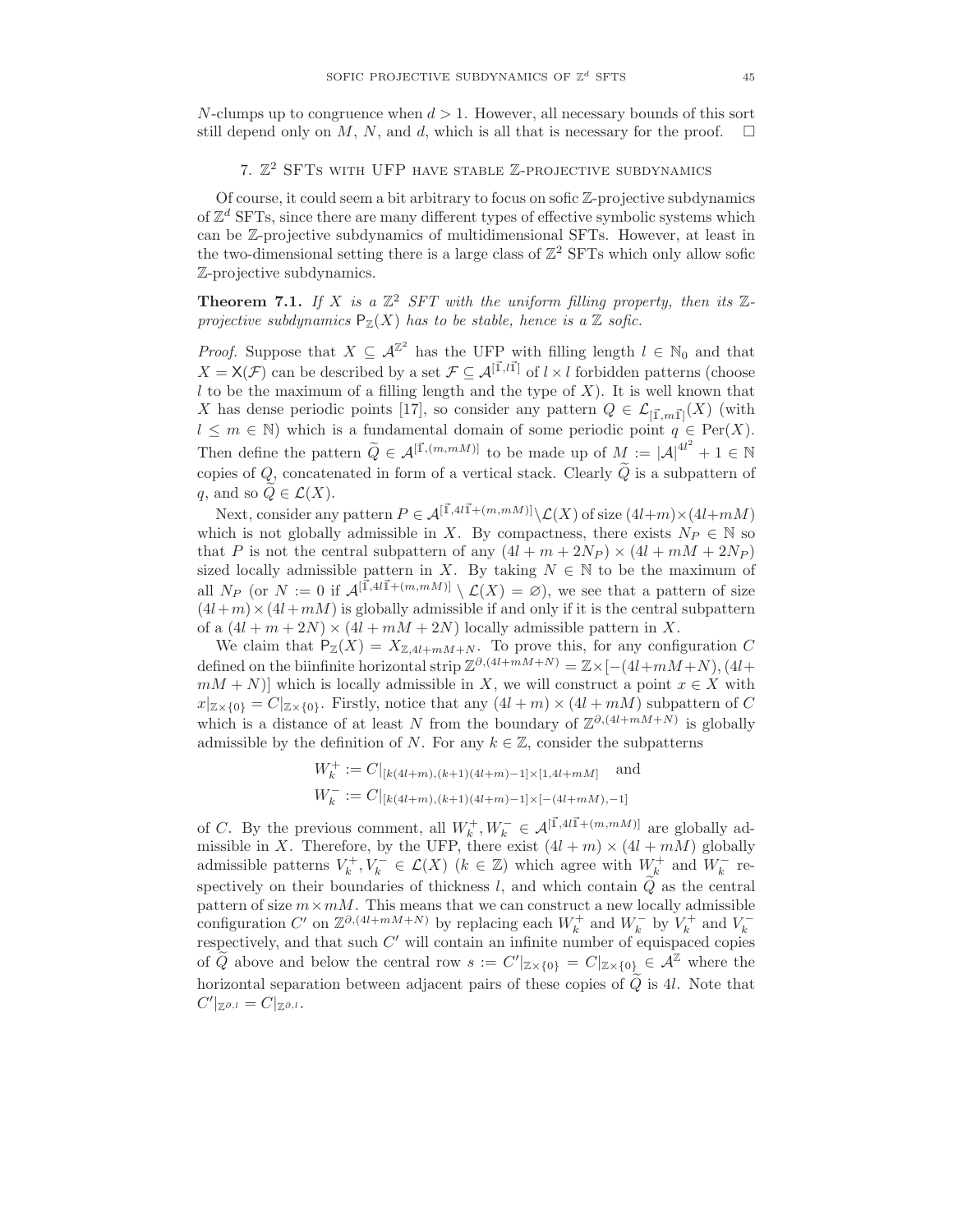

FIGURE 9. The configuration C' on the biinfinite horizontal strip  $\mathbb{Z}^{\partial,(4l+mM+N)}$ 

Consider any pair  $V_k^+$ ,  $V_{k+1}^+$  in C' occurring above s and the copies of  $\widetilde{Q}$  which are central subpatterns of them. Since  $\tilde{Q}$  consists of  $|A|^{4l^2} + 1$  copies of  $Q$ , the pigeonhole principle guarantees the existence of a pattern  $U_k^+ \in \mathcal{A}^{[\vec{1},(4l,l)]}$  of size  $4l \times l$  which appears twice between the two copies of  $Q$ , and such that the vertical separation between the two copies of  $U_k^+$  is a multiple of m. In other words,  $U_k^+$ appears twice, and its position relative to the neighboring copies of Q is the same. This means that it is possible to extend the two copies of  $\widetilde{Q}$  within  $V_k^+$  and  $V_{k+1}^+$ upwards to infinite (vertical) concatenations of  $Q$ , fill the gap between these infinite stacks in a locally admissible way by repeating the portion between the two copies of  $U_k^+$  periodically, and not change anything below the lower occurrence of  $U_k^+$ . But since it is possible to do this for every pair  $V_k^+$ ,  $V_{k+1}^+$  in C', one can in fact use this technique to create a locally admissible configuration  $x^+$  on  $\mathbb{Z} \times \mathbb{N}_0$  with  $x^+|_{\mathbb{Z}\times[0,l]}=C'|_{\mathbb{Z}\times[0,l]}=C|_{\mathbb{Z}\times[0,l]}.$  One can perform an analogous procedure on C' using the  $V_k^-$  to create a locally admissible configuration  $x^-$  on  $\mathbb{Z} \times -\mathbb{N}_0$  with  $x^-|_{\mathbb{Z} \times [-l,0]} = \tilde{C'}|_{\mathbb{Z} \times [-l,0]} = C|_{\mathbb{Z} \times [-l,0]}.$ 

But then "gluing"  $x^+$  and  $x^-$  together yields a point  $x \in X$  with  $x|_{\mathbb{Z} \times \{0\}} =$  $C|_{\mathbb{Z}\times\{0\}}$ , as shown in Figure 10. Since C was arbitrary,  $P_{\mathbb{Z}}(X) = X_{\mathbb{Z},4l+mM+N}$ , and the Z-projective subdynamics of X are stable, thus sofic by Observation 3.7.  $\Box$ 

Since our proof makes heavy use of the presence of periodic points in  $\mathbb{Z}^2$  SFTs having the UFP, and it is an open problem whether or not this mixing property implies existence of periodic points in higher dimensions, we do not know if Theorem 7.1 extends to the case  $d > 2$ .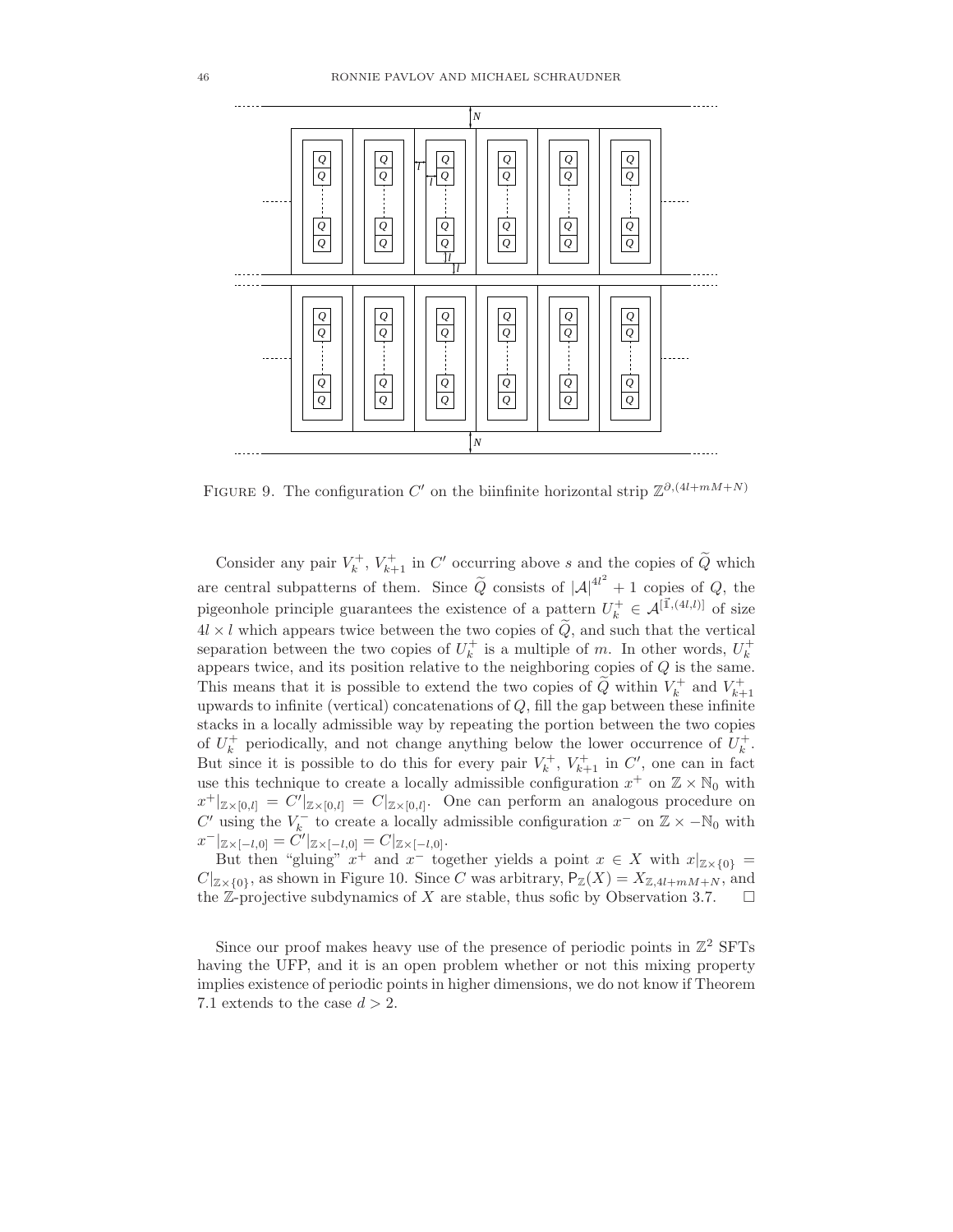

FIGURE 10. Construction of  $x \in X$  (shaded portion is unchanged from C' and contains  $C'_{\mathbb{Z}\times\{0\}} = C_{\mathbb{Z}\times\{0\}}$ )

# 8. APERIODIC  $\mathbb Z$  subshifts not realizable as  $\mathbb Z$ -projective subdynamics of  $\mathbb{Z}^d$  SFTs

In this final section we describe general classes of (effective) non-sofic  $\mathbb Z$  subshifts which, for given  $d \in \mathbb{N}$ , are never the Z-projective subdynamics of any  $\mathbb{Z}^d$  SFT. The intersection of these classes is non-empty, and so we can also exhibit (effective) non-sofic  $\mathbb Z$  subshifts that do not appear as  $\mathbb Z$ -projective subdynamics inside  $\mathbb Z^d$ SFTs of any dimension.

**Theorem 8.1.** Let Z be a Z subshift without periodic points such that there exist arbitrarily long words  $w_k \in \mathcal{L}(Z)$  and positive integers  $n_k \in \mathbb{N}$  ( $k \in \mathbb{N}$ ) with the property that for every  $k$ , every  $z \in Z$  consists of runs of at least  $n_k$  consecutive  $w_k$ separated by words of length less than  $|w_k|$ . If the sequence  $\left(\frac{\log \log n_k}{\log |w_k|}\right)_{k \in \mathbb{N}}$  diverges to +∞, then  $Z \neq \mathsf{P}_{\mathbb{Z}}(X)$  for any  $\mathbb{Z}^2$  SFT X.

Proof. Suppose that Z has the claimed properties, and for a contradiction assume that Z is the Z-projective subdynamics of a  $\mathbb{Z}^2$  SFT X of type  $m \in \mathbb{N}$ . Pick any  $k \in \mathbb{N}$  so that  $|w_k|$  and  $\frac{\log \log n_k}{\log |w_k|}$  are both greater than  $m + 1$ . Now, choose any point  $x \in X$ , and examine its restriction  $x|_{\mathbb{Z}\times[1,|w_k|^m+m]}$  to a horizontal strip of height  $|w_k|^m + m$ . Enumerate the rows  $r_i := x|_{\mathbb{Z} \times \{i\}} (1 \leq i \leq |w_k|^m + m)$  of this configuration. As  $P_Z(X) = Z$ ,  $r_1$  – as well as each  $r_i$  – is a point of Z, and so there exists an interval  $I_1 \subsetneq \mathbb{Z}$  of length  $n_k |w_k|$  so that  $r_1|_{I_1}$  is a subword of  $(w_k)^{\infty}$ . Note that since  $\frac{\log \log n_k}{\log |w_k|} > m + 1$ , we have  $n_k > 2^{|w_k|^{m+1}} > 2^{|w_k|^m + m + 1} - 1$ . Now, examine the word  $r_2|_{I_1}$ . This is a word of length  $n_k |w_k|$  in the language of Z, and so it consists of either a single run of consecutive  $w_k$  or two runs, separated by a word of length less than  $w_k$ . Either way, there is a subinterval  $I_2 \subseteq I_1$  of length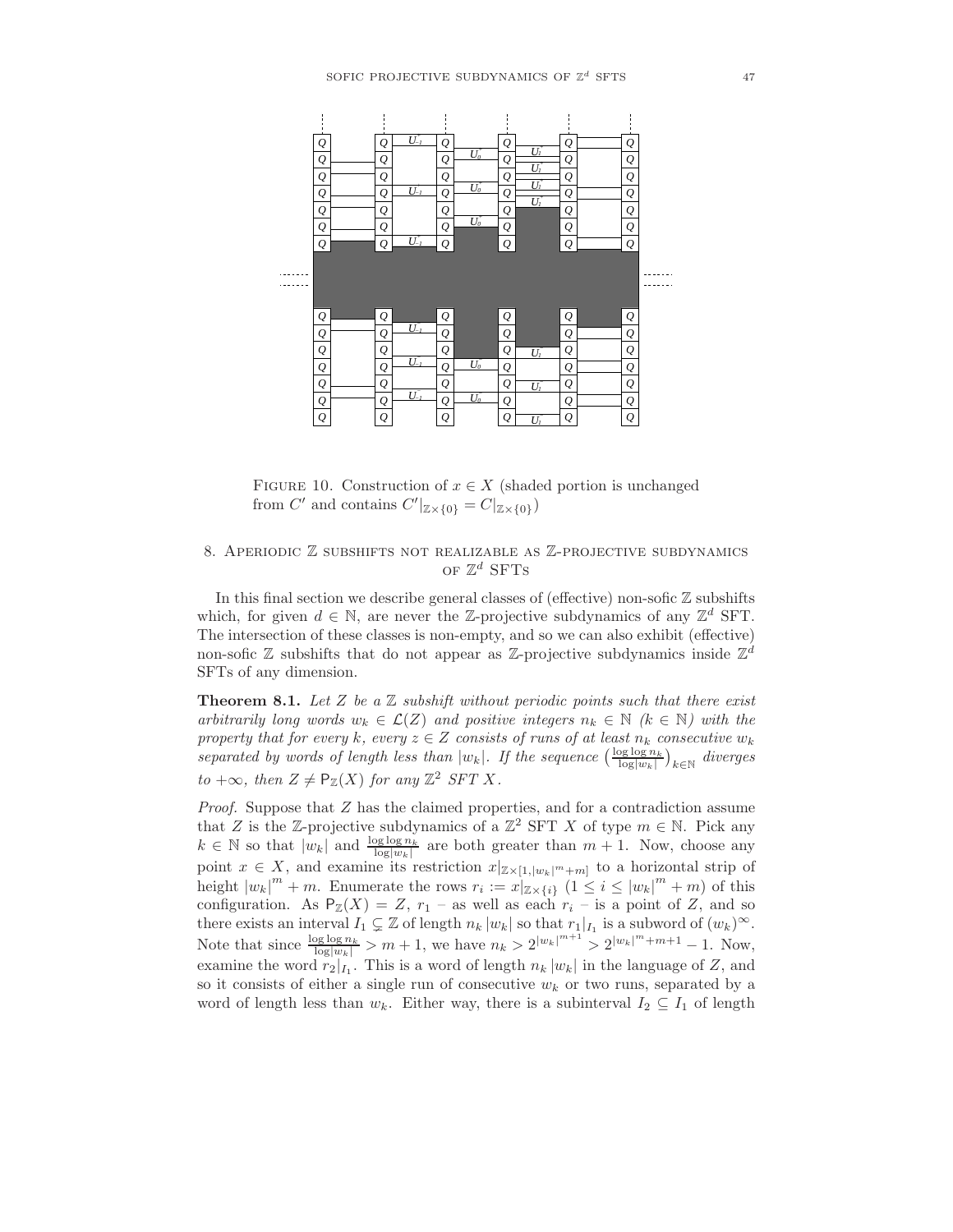at least  $\frac{|w_k|(2^{|w_k|^m+m+1}-1)-|w_k|}{2} = |w_k|(2^{|w_k|^m+m}-1)$  such that  $r_1|_{I_2}$  and  $r_2|_{I_2}$  are both subwords of  $(\bar{w}_k)^\infty$ . Continuing in this way, we eventually arrive at an interval  $I := I_{|w_k|^m + m}$  of length at least  $|w_k|(2^2 - 1) = 3 |w_k|$  such that  $r_i|_I$  is a subword of  $(w_k)^\infty$  for all  $1 \leq i \leq |w_k|^m + m$ . By passing to a subinterval, assume that the length of I is  $|w_k| + m$ . However in  $(w_k)^\infty$  there are at most  $|w_k|$  subwords of length  $|w_k| + m$  thus at most  $|w_k|^m$  distinct patterns of size  $(|w_k| + m) \times m$ inside  $x|_{I\times[1,|w_k|^m+m]}$ , and so by the pigeonhole principle, there exist  $a, b \in \mathbb{N}$  with  $1 \le a < b \le |w_k|^m + 1$  such that  $x|_{I \times [a,a+m-1]} = x|_{I \times [b,b+m-1]}.$ 

Then the rectangular subpattern  $x|_{I\times[a,b+m-1]}$  is a locally admissible pattern in X whose top  $m$  rows equal the bottom  $m$  rows, and whose leftmost  $m$  columns equal the rightmost m columns (recall each row contains a subword of  $(w_k)^\infty$ ). Therefore, this pattern can tile the plane to yield a point  $q \in X$  with finite orbit, i.e.  $q \in Per(X)$ . However, this implies that the Z-projective subdynamics of X contains a periodic point, namely  $q|_{\mathbb{Z}\times\{0\}} \in \text{Per}(\mathsf{P}_{\mathbb{Z}}(X))$ . Since  $\text{Per}(Z) = \emptyset$ , we have a contradiction to the assumption  $Z = P_Z(X)$ .

**Example 8.2.** Note that the class of  $\mathbb Z$  subshifts Z found in Theorem 8.1 contains all Sturmian subshifts induced by irrational  $\alpha \in [0,1] \setminus \mathbb{Q}$  whose continued fraction expansion  $[a_1, a_2, \ldots]$  satisfies  $\limsup_{n \to \infty} \frac{\log \log a_{n+1}}{\log \prod_{i=1}^n (a_i+1)} = \infty$ . Since there exist computable sequences which grow arbitrarily quickly, and since the Sturmian subshift induced by any number with computable continued fraction expansion is clearly effective, there are natural examples of effective non-sofic  $\mathbb Z$  subshifts that can not be realized as  $\mathbb{Z}$ -projective subdynamics in  $\mathbb{Z}^2$  SFTs. (The Sturmian subshifts are a well-studied class of  $\mathbb Z$  subshifts which come from codings of irrational circle rotations, and contain arbitrarily long subwords which show periodic behavior (of larger and larger periods) determined by the continued fraction expansion of the angle of rotation. For more information, see [6, Ch. 6].)

The above proof can be adapted slightly to give examples of (effective) non-sofic  $\mathbb Z$  subshifts which are not  $\mathbb Z$ -projective subdynamics of higher-dimensional  $\mathbb Z^d$  SFTs.

**Theorem 8.3.** There exist positive integers  $(N_{a,b} \in \mathbb{N})_{1 \leq a \in \mathbb{N}, b \in \mathbb{N}}$  so that for any  $d > 2$ , if Z is a Z subshift without periodic points such that there exist arbitrarily long words  $w_k \in \mathcal{L}(Z)$  ( $k \in \mathbb{N}$ ) with the property that every  $z \in Z$  consists of runs of at least  $2^{(N_{d,|w_k|})^{d-1}+1}$  consecutive  $w_k$  separated by words of length less than  $|w_k|$ , then  $Z \neq \mathsf{P}_{\mathbb{Z}}(X)$  for any  $\mathbb{Z}^d$  SFT X.

*Proof.* For fixed  $1 < a \in \mathbb{N}$ ,  $b \in \mathbb{N}$  the numbers  $N_{a,b}$  are defined as follows: Consider the set  $S_{a,b}$  of all  $\mathbb{Z}^{a-1}$  SFTs with alphabet size b that can be defined by a family of forbidden patterns of shape  $[\vec{\mathbb{I}}, b \vec{\mathbb{I}}] \subsetneq \mathbb{Z}^{a-1}$ . Up to a change of alphabet – i.e. renaming symbols keeping their number constant – this set is clearly finite. Also, for any particular choice  $Y \in \mathcal{S}_{a,b}$  of such a shift of finite type, either Y is nonempty or there exists a largest  $N_Y \in \mathbb{N}$  so that Y contains a locally admissible pattern with shape  $[\vec{\mathbb{I}},(N_Y-1)\vec{\mathbb{I}}] \subsetneq \mathbb{Z}^{a-1}$ . By taking  $N_{a,b}$  to be the maximum of all such  $N_Y$ , we see that a shift of finite type in  $\mathcal{S}_{a,b}$  is non-empty if and only if it contains a locally admissible pattern of shape  $[\vec{\mathbb{I}}, N_{a,b}\vec{\mathbb{I}}] \subsetneq \mathbb{Z}^{a-1}$ .

Now for  $1 < d \in \mathbb{N}$ , assume that  $Z \subseteq \mathcal{A}^{\mathbb{Z}}$  is a  $\mathbb{Z}$  subshift over an alphabet  $\mathcal{A}$ with the properties described in the theorem. Also suppose for a contradiction that there exists a  $\mathbb{Z}^d$  SFT  $X = \mathsf{X}(\mathcal{F}) \subseteq \mathcal{A}^{\mathbb{Z}^d}$  defined by a set of forbidden patterns  $\mathcal{F} \subseteq \mathcal{A}^{[\vec{1},m\vec{1}]}$  of diameter  $m \in \mathbb{N}$  so that  $Z = \mathsf{P}_{\mathbb{Z}}(X)$ . Choose  $k \in \mathbb{N}$  so that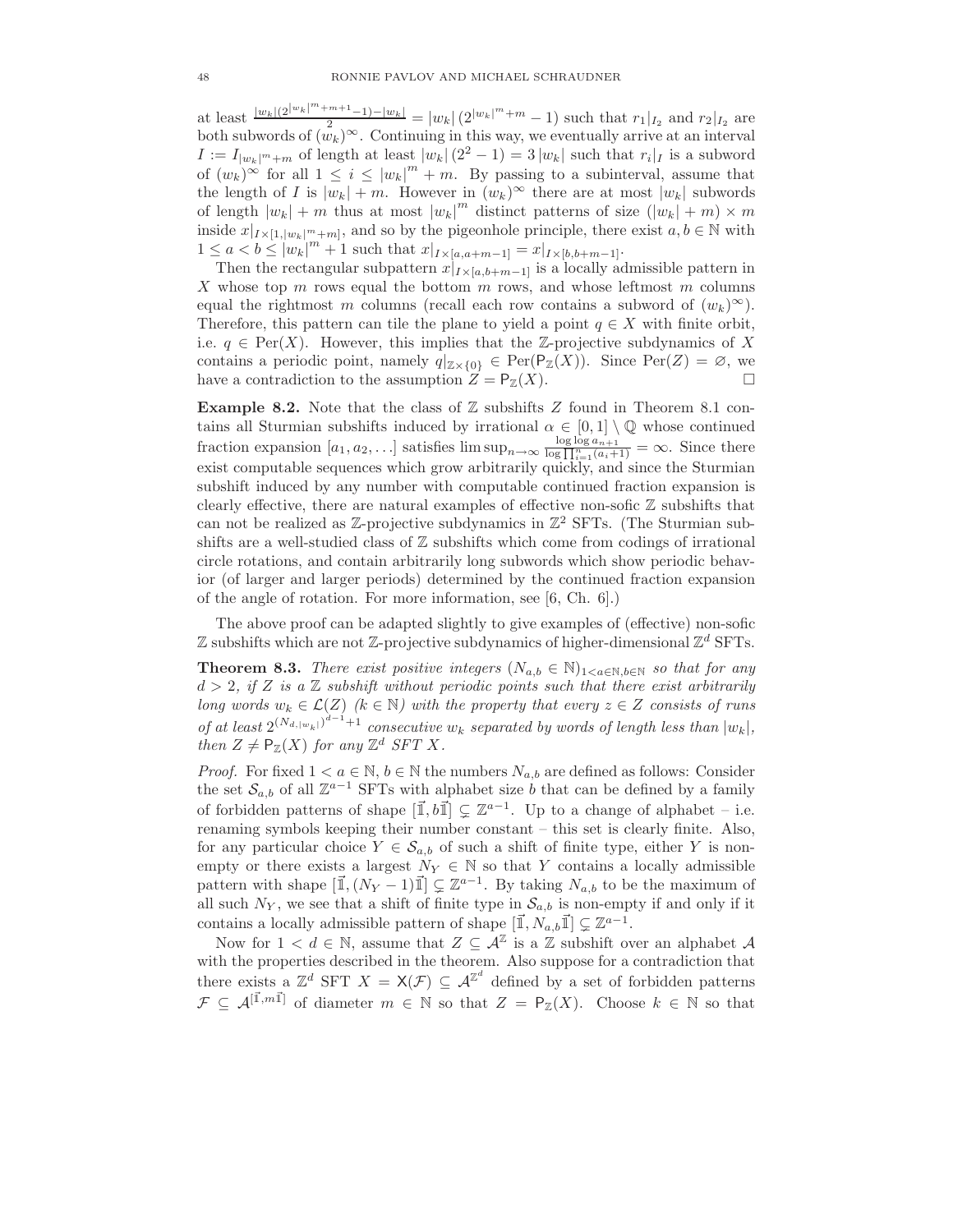$|w_k|$  is greater than both m and d. Then, as in the proof of Theorem 8.1, one can find a point  $x \in X$  and an interval  $I \subsetneq \mathbb{Z}$  of length  $|w_k| + m$  so that for any  $\vec{i} \in [\vec{1}, N_{d,|w_k|}] \vec{1}] \subsetneq \mathbb{Z}^{d-1}, x|_{I \times {\{\vec{i}\}}} \in \mathcal{A}^I$  is a subword of  $(w_k)^\infty$ .

However, since there are at most  $|w_k|$  words of length  $|w_k|+m$  which are subwords of  $(w_k)^\infty$ , we may enumerate them as  $u_1, \ldots, u_j \in A^I$   $(j \leq |w_k|)$  and define a  $\mathbb{Z}^{d-1}$ SFT  $X' \subseteq A'^{\mathbb{Z}^{d-1}}$  of type m, where the alphabet is  $A' := \{u_i \mid 1 \leq i \leq j\}$ , and a pattern  $P' \in \mathcal{A}'^{[\vec{1},m\vec{1}]}$  with shape  $[\vec{1},m\vec{1}] \subsetneq \mathbb{Z}^{d-1}$  is locally admissible in X' if and only if the pattern  $P \in \mathcal{A}^F$  with shape  $F := [1, |w_k| + m] \times [\vec{1}, m\vec{1}] \subseteq \mathbb{Z}^d$  defined by  $P|_{[1, |w_k|+m] \times {\{\overline{i}\}} } := P'|_{\{\overline{i}\}} \in \mathcal{A}^I$  is locally admissible in X.

The fact that the above defined pattern  $x|_{I\times[\vec{1},N_{d,|w_k|}\vec{1}]}$  is locally admissible in X means that there exists a locally admissible pattern of shape  $[\vec{\mathbb{I}}, N_{d,|w_k}|\vec{\mathbb{I}}] \subsetneq \mathbb{Z}^{d-1}$ in X'. Since X' is a  $\mathbb{Z}^{d-1}$  SFT with alphabet size at most  $|w_k|$  and type m, where  $m < |w_k|$ , we know by definition of  $N_{d, |w_k|}$  that  $X' \in \mathcal{S}_{d, |w_k|}$  is in fact non-empty. Therefore, we have a point  $x' \in X'$  and using the above correspondence between  $A'$ and a subset of  $\mathcal{A}^{I}$ , x' immediately gives rise to a locally admissible configuration  $C := x' \in \mathcal{A}^{I \times \mathbb{Z}^{d-1}}$  in X with shape  $I \times \mathbb{Z}^{d-1}$  a hyperplane of thickness  $|w_k| + m$ perpendicular to  $\vec{e}_1$ . By shifting horizontally if necessary, we now assume that  $I = [1, |w_k| + m]$  for convenience. Since  $C|_{[1,m] \times \mathbb{Z}^{d-1}} = C|_{[w_k|+1, |w_k|+m] \times \mathbb{Z}^{d-1}}$ (for  $\vec{i} \in \mathbb{Z}^{d-1}$  every interval  $[1, |w_k| + m] \times {\{\vec{i}\}}$  contains a subword of  $(w_k)^\infty$ ),  $C|_{[1,|w_k|] \times \mathbb{Z}^{d-1}}$  can be used to tile  $\mathbb{Z}^d$  avoiding any forbidden pattern of X, thus yielding a point  $q \in X$  which is periodic with respect to  $|w_k|\vec{e}_1$ . This means that  $P_Z(X)$  contains a periodic point, namely  $q|_{Z\times\{0\}} \in \text{Per}(P_Z(X))$ . Again, since  $Per(Z) = \emptyset$ , we have a contradiction to the assumption that  $Z = P_Z(X)$ .

Though the numbers  $N_{a,b}$  themselves may not be algorithmically computable, the earlier observation about arbitrarily quickly growing computable sequences implies that the class of subshifts described in Theorem 8.3 includes some effective Sturmian systems. A simple diagonal argument yields the following corollary.

Corollary 8.4. There exist effective Sturmian subshifts which are not the Zprojective subdynamics of a  $\mathbb{Z}^d$  SFT for any  $d \in \mathbb{N}$ .

#### **REFERENCES**

- [1] N. Aubrun and M. Sablik, Simulation of recursively enumerable subshifts by two dimensional SFT and a generalization, preprint.
- [2] P. Balister, B. Bollobás and A. Quas, Entropy along convex shapes, random tilings and shifts of finite type, Illinois J. Math. 46 (2002), no. 3, 781–795.
- [3] R. Berger, The undecidability of the Domino Problem, Mem. Amer. Math. Soc. 66 (1966), 1–72.
- [4] M. Boyle, R. Pavlov and M. Schraudner, Multidimensional sofic shifts without separation, and their factors, to appear in Transactions AMS.
- [5] B. Durand, A. Romashchenko, A. Shen, Fixed-point tile sets and their applications, preprint.
- [6] N. Pytheas Fogg, Substitutions in Dynamics, Arithmetics and Combinatorics, Lecture Notes in Mathematics Series, Vol. 1794, Springer, Berlin, 2002.
- [7] E. Formenti and P. Kůrka, Subshift attractors of cellular automata, Nonlinearity 20 (2007), no. 1, 105–117.
- [8] M. Hochman, On the dynamics and recursive properties of multidimensional symbolic systems, Inv. Math. 176 (2009), no. 1, 131–167.
- [9] L. Hurd, The application of formal language theory to the dynamical behavior of cellular automata, Ph.D. Thesis, Princeton University (1988).